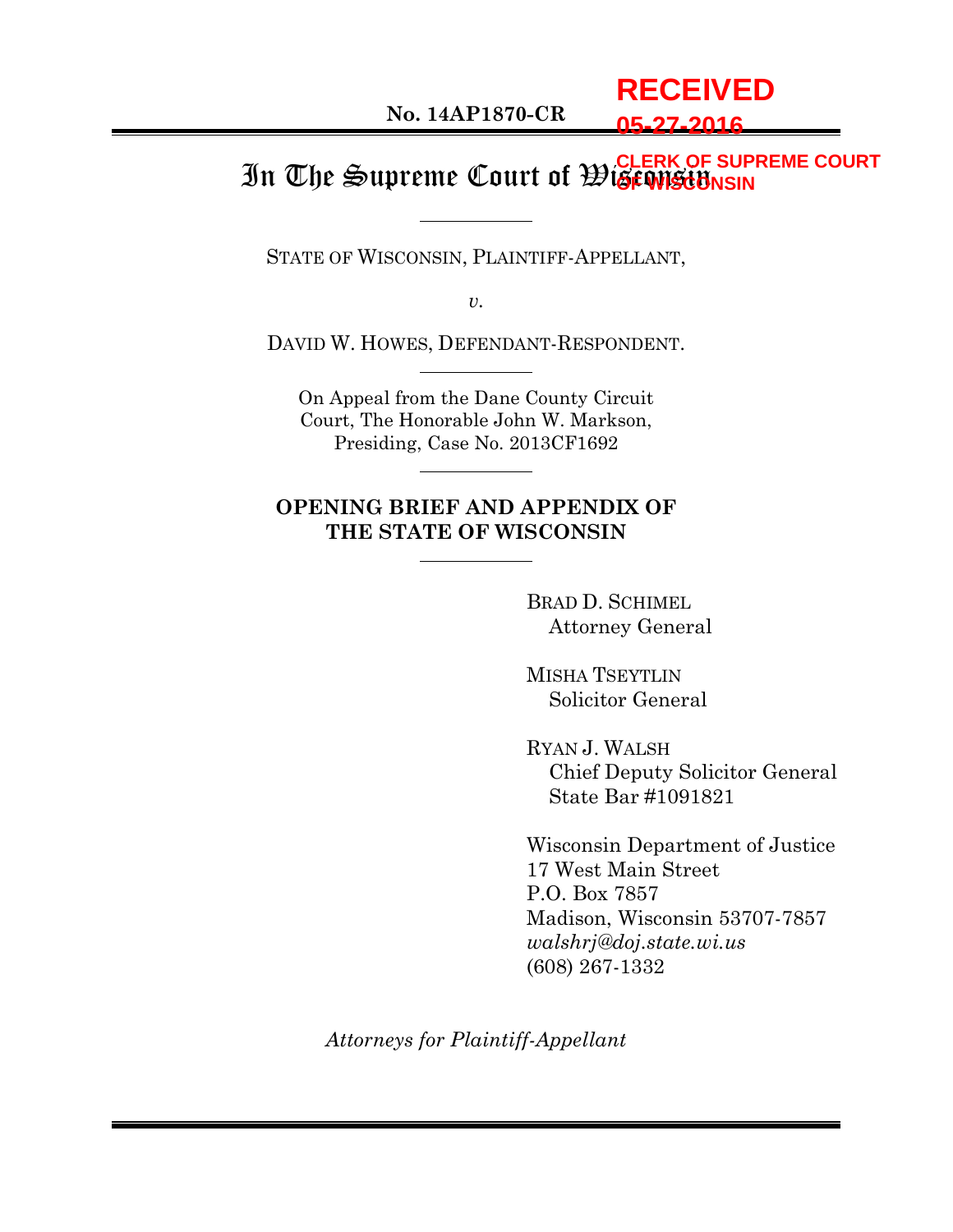# **TABLE OF CONTENTS**

| L.                                                                                                                                                      |
|---------------------------------------------------------------------------------------------------------------------------------------------------------|
| $\Pi^-$                                                                                                                                                 |
|                                                                                                                                                         |
|                                                                                                                                                         |
|                                                                                                                                                         |
|                                                                                                                                                         |
|                                                                                                                                                         |
| Precedents Of The U.S. Supreme Court And This<br>I.<br>Court Dictate The Conclusion That Motorists In<br>Wisconsin Impliedly Consent To Suspicion-Based |
| Even If The Issue Were Open, Suspicion-Based BAC<br>II.<br>Searches Of Impliedly Consenting Motorists Under                                             |
| A. Motorists imply their (revocable) consent to                                                                                                         |
| B. A chemical test of a consenting, unconscious<br>arrestee, such as Howes, is otherwise reasonable                                                     |
| U.S. Supreme Court's Narrow Exigent-<br>III. The<br>Circumstances Holding in <i>McNeely</i> Does Not Affect                                             |
|                                                                                                                                                         |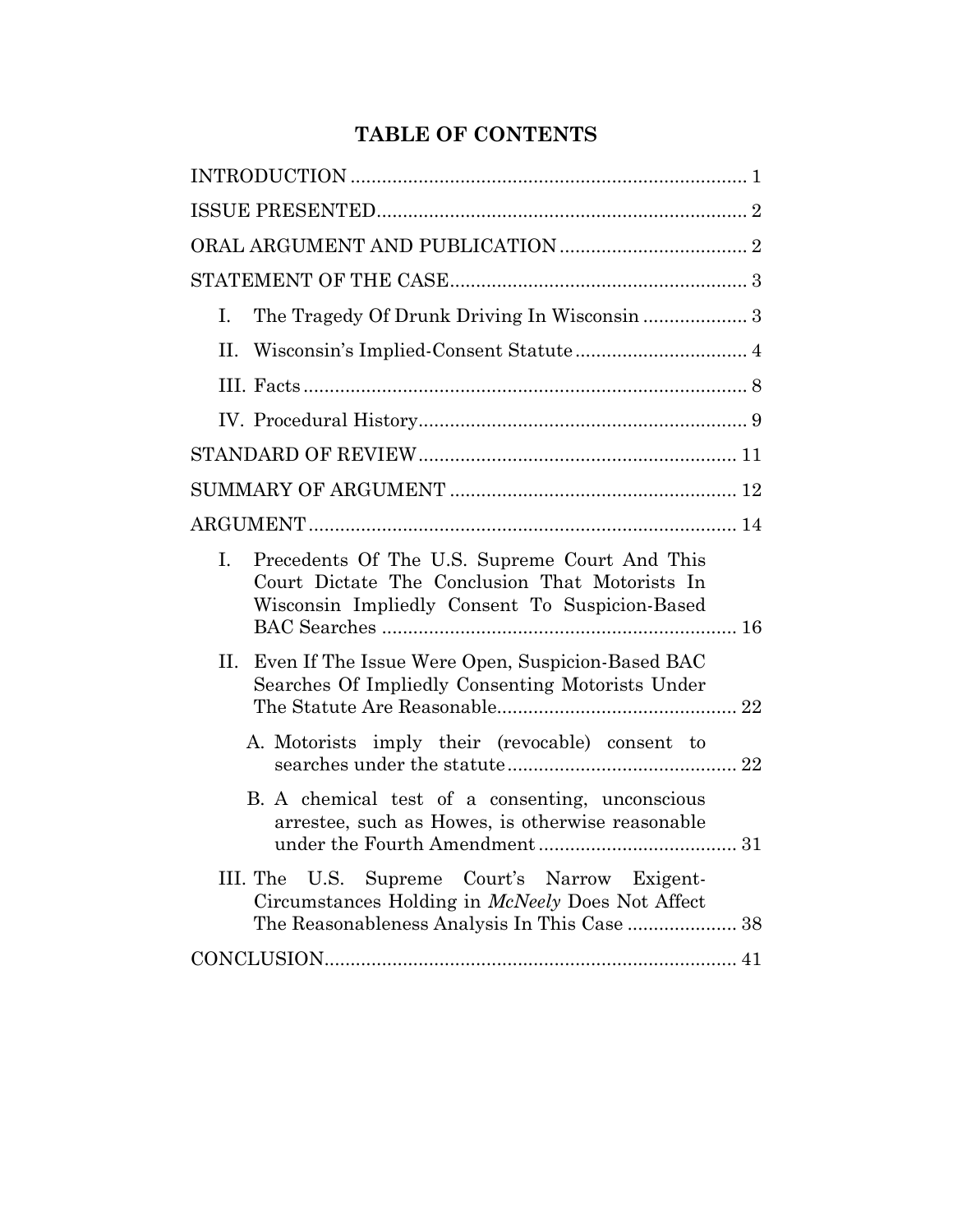# **TABLE OF AUTHORITIES**

| Cases                                                                              |
|------------------------------------------------------------------------------------|
| Almeida-Sanchez v. United States,                                                  |
| Barlow v. United States,                                                           |
| Bell v. Wolfish,                                                                   |
| Birchfield v. North Dakota,                                                        |
| Bobeck v. Idaho Transp. Dep't,<br>159 Idaho 539, 363 P.3d 861 (Ct. App. 2015) 29   |
| Breithaupt v. Abram,                                                               |
| Buck v. Kuykendall,                                                                |
| Bumper v. North Carolina,                                                          |
| Burnell v. Indiana,                                                                |
| Camara v. San Francisco Mun. Ct.,                                                  |
| Colorado v. Connelly,                                                              |
| Colorado v. Magallanes-Aragon,                                                     |
| County of Ozaukee v. Quelle,<br>198 Wis. 2d 269, 542 N.W.2d 196 (Ct. App. 1995) 21 |
| Fernandez v. California,                                                           |
| Flonnory v. Delaware,                                                              |
| Florida v. Jardines,                                                               |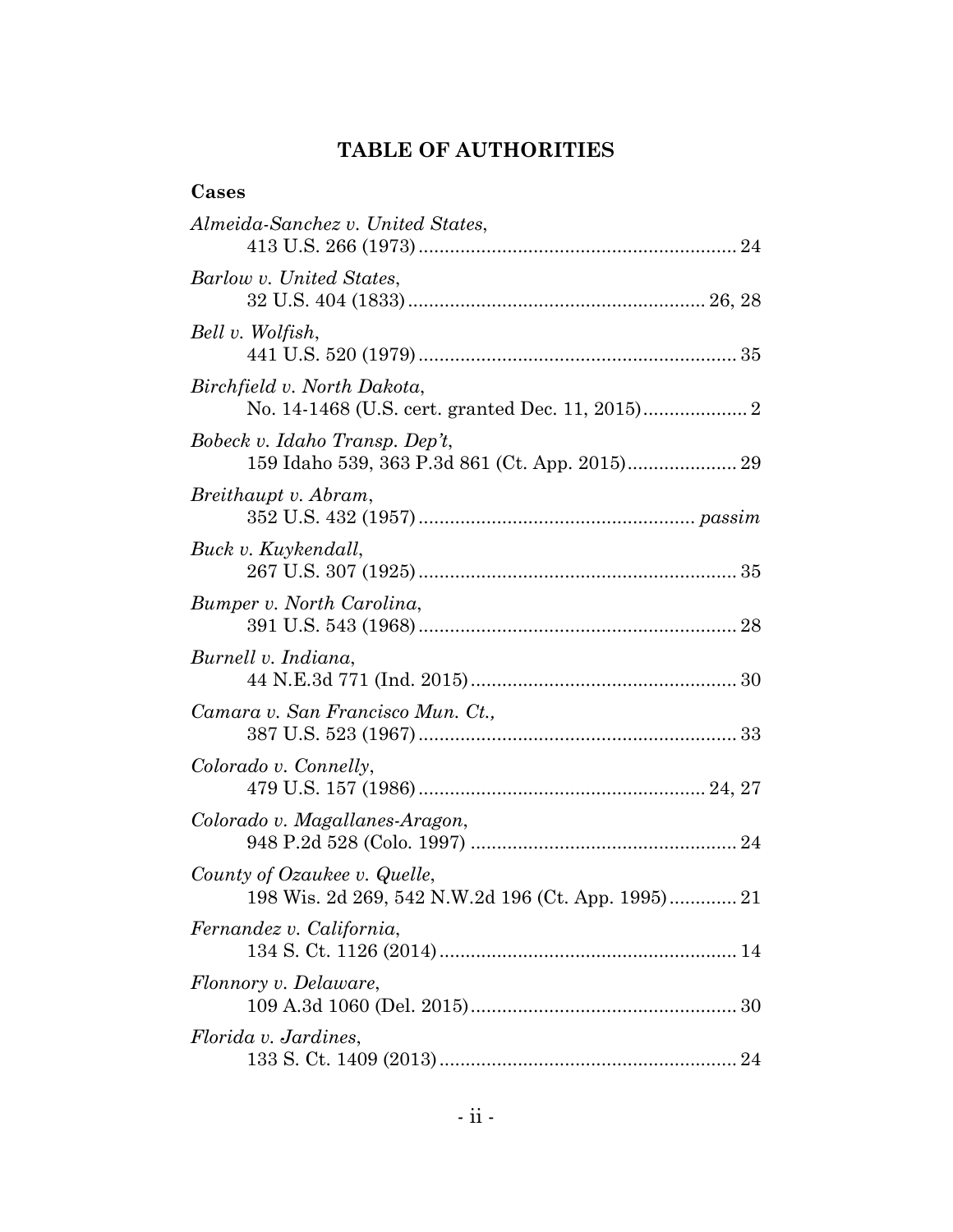| Florida v. Jimeno,                                                              |
|---------------------------------------------------------------------------------|
| Goodman v. Virginia,                                                            |
| Hawaii v. Hanson,                                                               |
| Hawaii v. Torres,                                                               |
| Hess v. Pawloski,                                                               |
| Idaho v. Eversole,<br>No. 43277, 2016 WL 1296185 (Idaho April 4, 2016) 30       |
| In re Gwenevere $T_{\cdot}$ ,<br>2011 WI 30, 333 Wis. 2d 273, 797 N.W.2d 854 12 |
| Johnetta J. v. Mun. Court,                                                      |
| Kane v. New Jersey,                                                             |
| Kentucky v. King,                                                               |
| League of Women Voters of Wisconsin Educ. Network, Inc.<br>v. Walker,           |
| Mackey v. Montrym,                                                              |
| Martini v. Virginia,<br>No. 0392-15-4, 2016 WL 87801                            |
| Maryland v. King,                                                               |
|                                                                                 |
| Massachusetts v. Thompson,                                                      |
| McClelland v. State,                                                            |
| Michigan Dep't of State Police v. Sitz,                                         |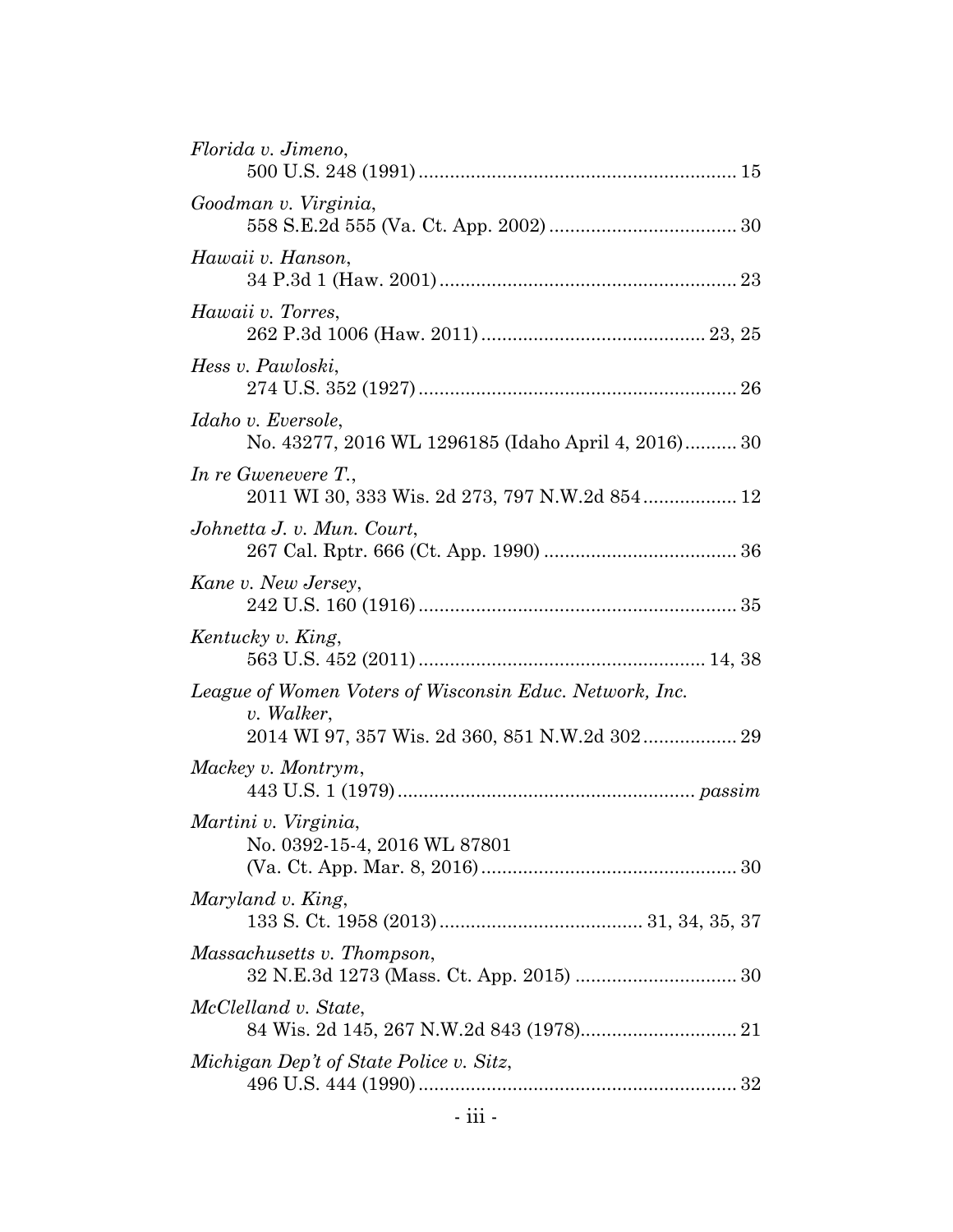| Minnesota, Dep't of Pub. Safety v. Wiehle,                                 |
|----------------------------------------------------------------------------|
| Missouri v. McNeely,                                                       |
| Morgan v. United States,                                                   |
| Nebraska v. Modlin,                                                        |
| Riley v. California,                                                       |
| Rodriguez de Quijas v. Shearson/Am. Express, Inc.,                         |
| Scales v. State,<br>64 Wis. 2d 485, 219 N.W.2d 286 (1974) 19, 20           |
| Schneckloth v. Bustamonte,                                                 |
| Sims v. Idaho,                                                             |
| Skinner v. Ry. Labor Executives' Ass'n,                                    |
| South Dakota v. Neville,                                                   |
| State v. Artic,<br>2010 WI 83, 327 Wis. 2d 392, 786 N.W.2d 430  15, 28, 29 |
| State v. Brooks.                                                           |
| State v. Crandall,<br>133 Wis. 2d 251, 394 N.W.2d 905 (1986) 20            |
| State v. Disch,                                                            |
| State v. Douglas,                                                          |
| State v. Faust,                                                            |
|                                                                            |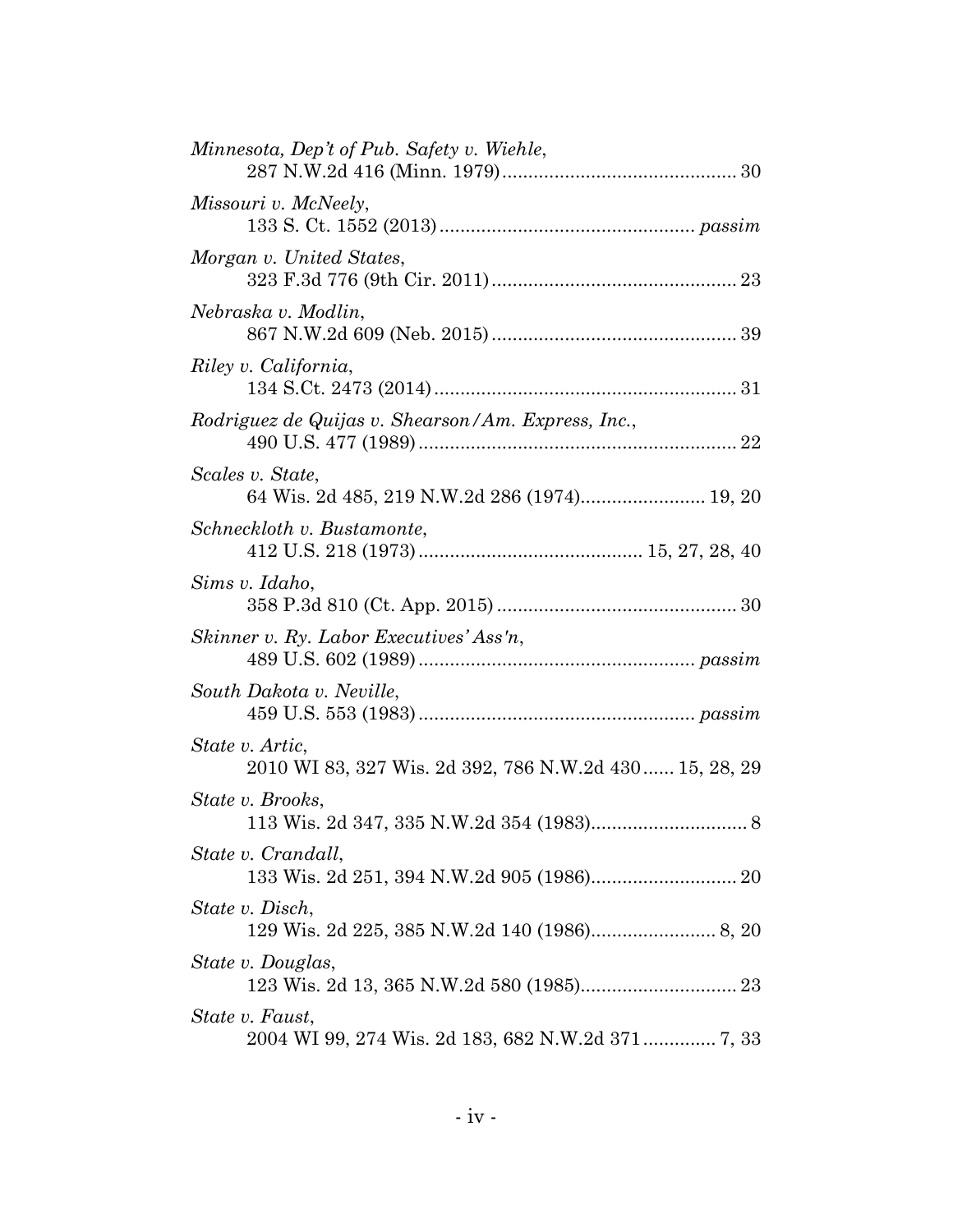| State v. Gudenschwager,                                                         |
|---------------------------------------------------------------------------------|
| State v. Kennedy,<br>2014 WI 132, 349 Wis. 2d 454, 856 N.W.2d 834 38            |
| State v. Krajewski,<br>2002 WI 97, 255 Wis. 2d 98, 648 N.W.2d 38510, 21, 33, 36 |
| State v. Luedtke.                                                               |
| State v. Neitzel,<br>95 Wis. 2d 191, 289 N.W.2d 828 (1980) 12, 18, 19, 22       |
| State v. Nordness,                                                              |
| State v. Padley,<br>2014 WI App 65, 354 Wis. 2d 545, 849 N.W.2d 867  10, 12     |
| State v. Parisi,<br>2016 WI 10, 367 Wis. 2d 1, 875 N.W.2d 619 35, 36, 37        |
| State v. Phillips,                                                              |
| State v. Piddington,<br>2001 WI 24, 241 Wis. 2d 754, 623 N.W.2d 528 19, 20      |
| State v. Purtell,<br>2014 WI 101, 358 Wis. 2d 212, 851 N.W.2d 417  14           |
| State v. Reitter,                                                               |
| State v. Stehlek,                                                               |
| State v. Thorstad,<br>2000 WI App 199, 238 Wis. 2d 666, 618 N.W.2d 240  21      |
| State v. Zielke,                                                                |
| Steeno v. State,                                                                |
| Syring v. Tucker,<br>174 Wis. 2d 787, 498 N.W.2d 370 (1993) 34, 36              |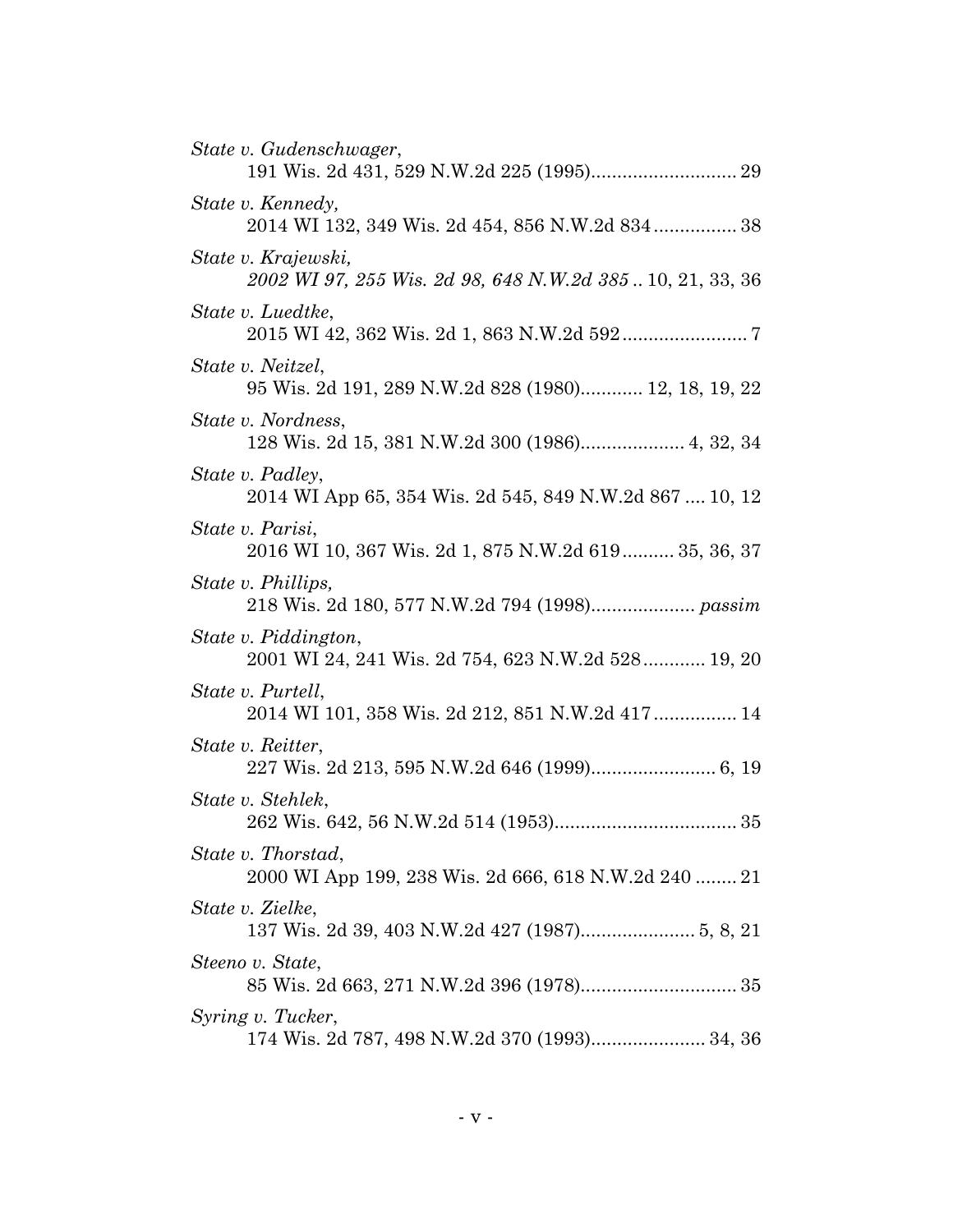| Tiller v. Arkansas,                 |
|-------------------------------------|
| United States v. Biswell,           |
| United States v. Carter,            |
| United States v. Doran,             |
| United States v. Drayton,           |
| United States v. Dyer,              |
| United States v. Ellis,             |
| United States v. Knights,           |
| United States v. Sanchez,           |
| United States v. Sihler,            |
| Vernonia School Dist. 47J v. Acton, |
| <b>Statutes</b>                     |
|                                     |
|                                     |
|                                     |
|                                     |
|                                     |
|                                     |
|                                     |
| <b>Constitutional Provisions</b>    |
|                                     |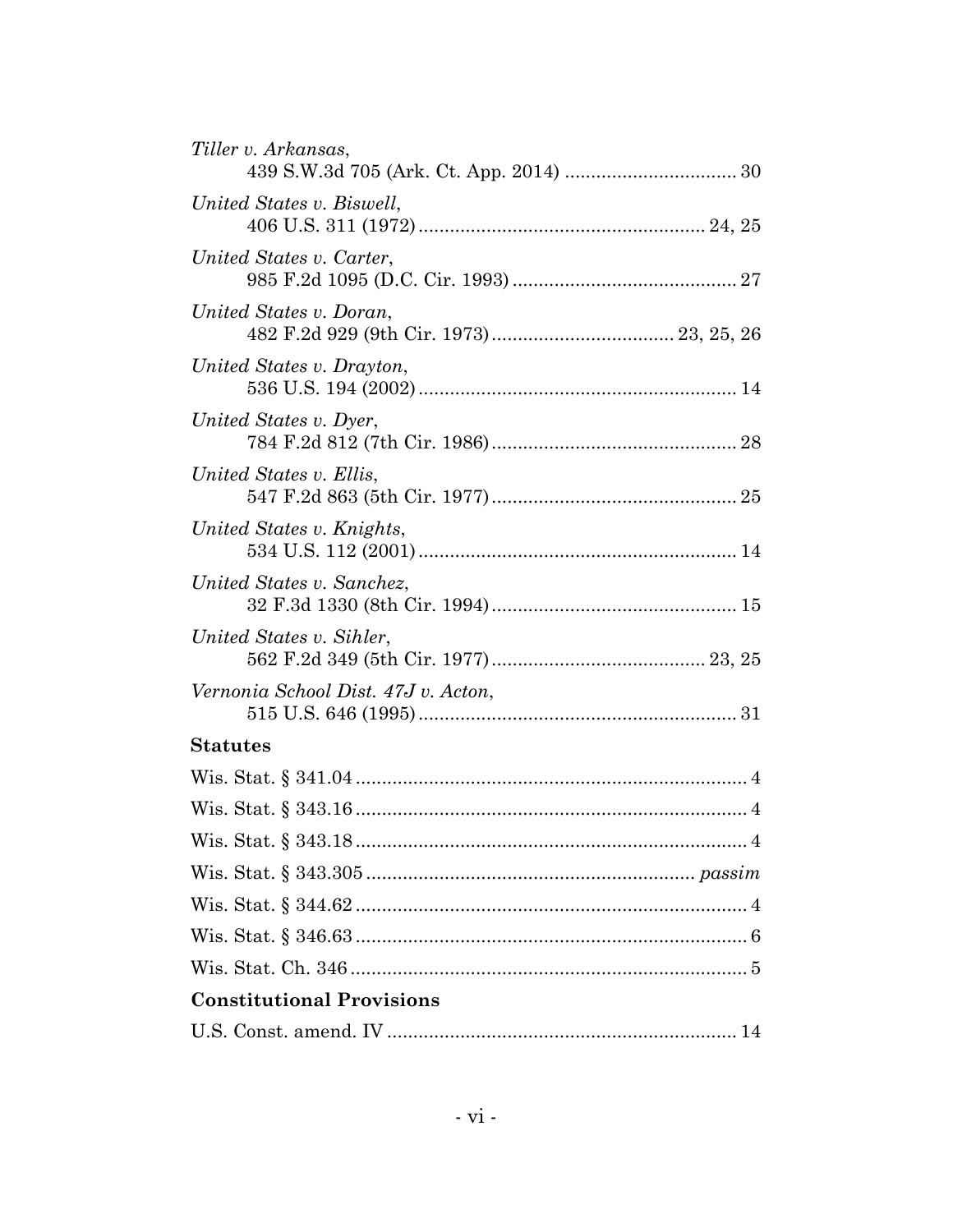# **Regulations**

| <b>Treatises</b>                                       |  |
|--------------------------------------------------------|--|
|                                                        |  |
| 4 LaFave, Search and Seizure: A Treatise on the Fourth |  |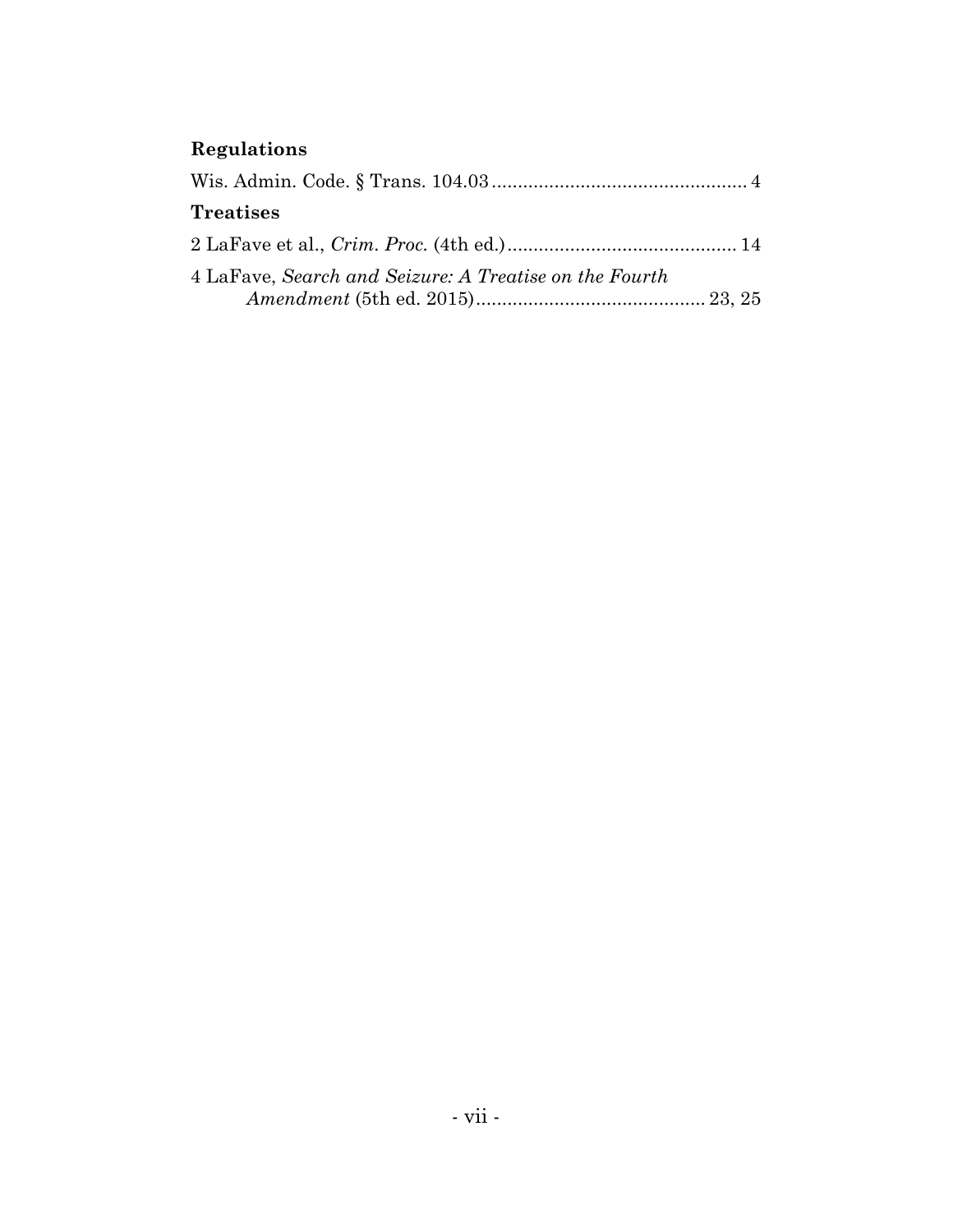#### **INTRODUCTION**

Testing an unconscious driver's blood-alcohol content without a warrant, when authorized under Wisconsin's implied-consent law, is reasonable. Both this Court and the U.S. Supreme Court have repeatedly concluded that, by "operating a motor vehicle within [a] State" with such a law (which is all fifty), drivers "consent to [blood-alcohol content] testing if they are . . . detained on suspicion of a drunk-driving offense." *Missouri v. McNeely*, 133 S. Ct. 1552, 1566 (2013) (plurality). That is what makes those laws effective "legal tools": they allow States to enforce their drunk-driving laws "without undertaking warrantless *nonconsensual* blood draws." *Id.* (emphasis added).

Those decisions are correct. A defendant may imply consent to a search by conduct, such as driving. And that consent is valid so long as it is not coerced. Here, it is entirely voluntary. The law does not force anyone to drive. Nor, more importantly, does it require anyone who chooses to drive to continue his consent. A motorist who is conscious and otherwise capable of withdrawing consent may do so at any time. If the police find him unconscious, the presumption that he has not withdrawn consent may be rebutted by circumstances suggesting otherwise (such as a notarized letter in his front pocket objecting to a search). A test premised on an unrebutted presumption of consent is constitutional.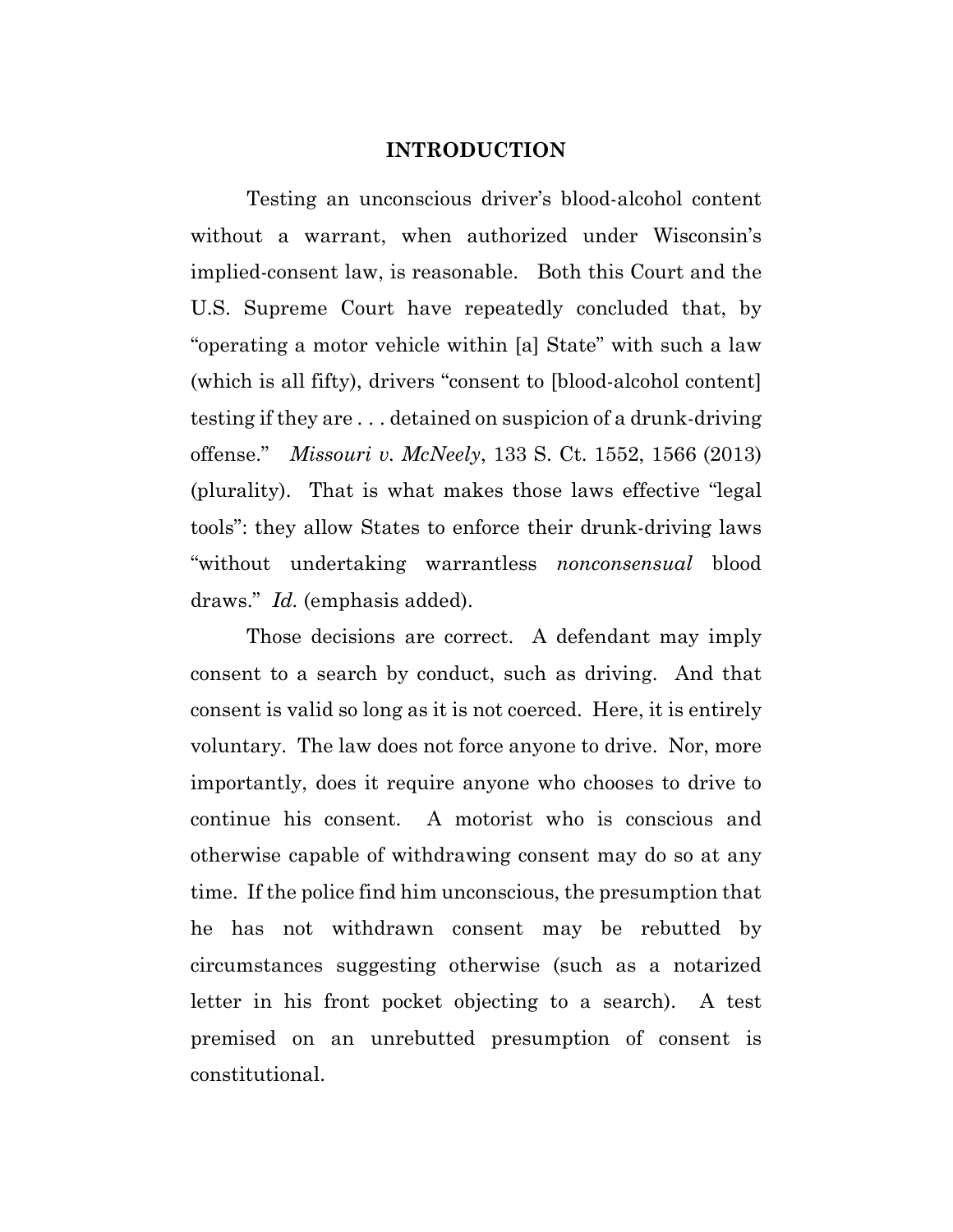#### **ISSUE PRESENTED**

By statute, motorists on Wisconsin highways give their revocable consent to tests of their blood-alcohol content if they are detained for a drunk-driving offense. Wis. Stat. § 343.305(2). If the motorist is found "unconscious or otherwise incapable of withdrawing consent," then the officer may "presume[ ]" that the motorist has not "withdrawn [his] consent" (unless the circumstances rebut that presumption) and may perform the test. Wis. Stat. § 343.305(3)(b). Is a warrantless blood test of an unconscious drunk-driving suspect, premised on the unrebutted presumption of the suspect's implied consent under the statute, an "unreasonable search" under the Fourth Amendment of the United States Constitution and Article I, Section 11 of the Wisconsin Constitution?1

The circuit court answered, yes.

## **ORAL ARGUMENT AND PUBLICATION**

In light of the issue's state-wide importance, this case is appropriate for oral argument and publication.

 <sup>1</sup> This question is different from that presented in *Birchfield v. North Dakota*, No. 14-1468 (U.S. cert. granted Dec. 11, 2015), currently pending in the U.S. Supreme Court. The issue in *Birchfield* is "[w]hether, in the absence of a warrant, a State may make it a crime for a person to refuse to take a chemical test to detect the presence of alcohol in the person's blood." Petition for Writ of Certiorari, *Birchfield v. North Dakota*, No.14- 1468 (June 12, 2015), 2015 WL 3746432, at \*i.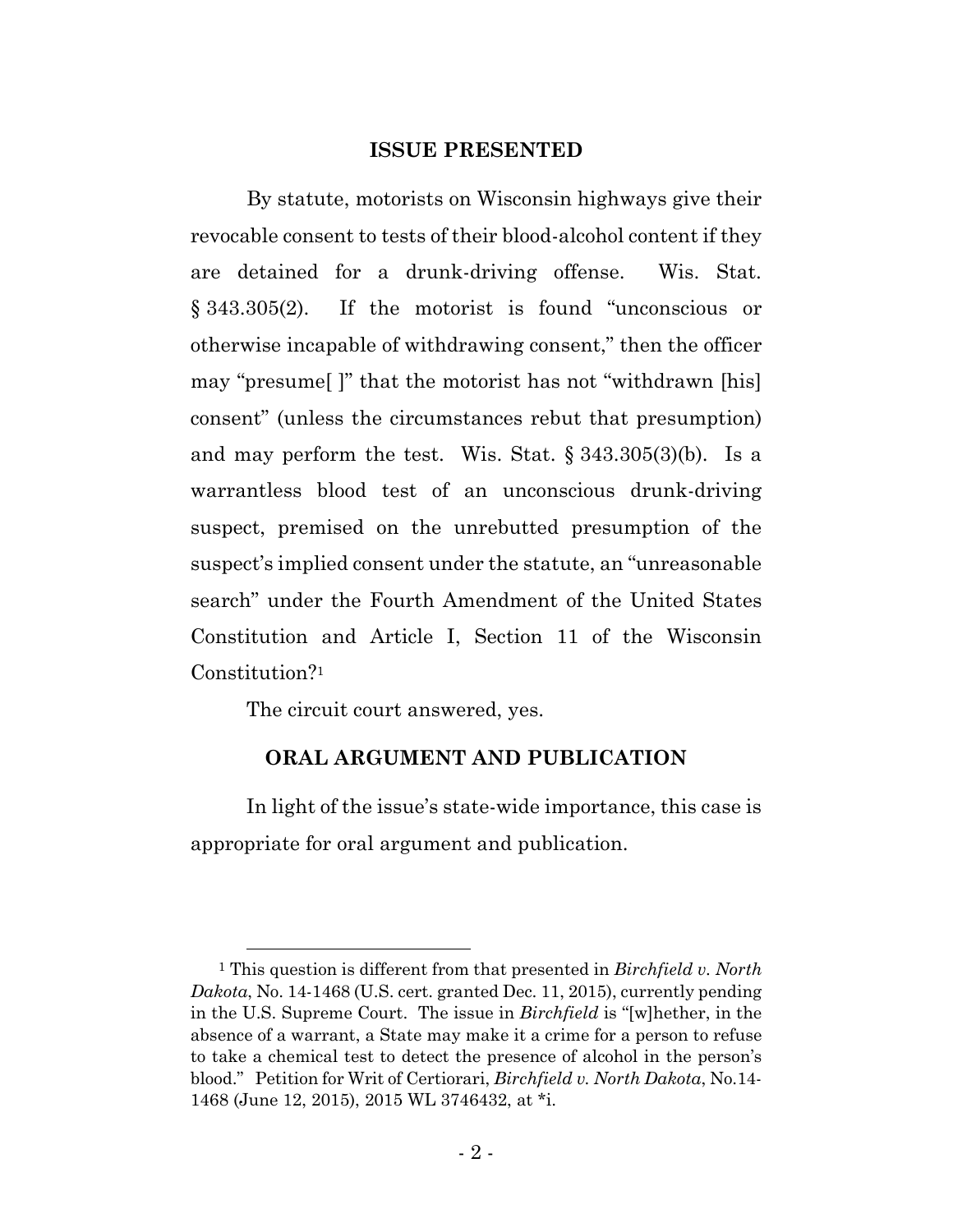#### **STATEMENT OF THE CASE**

#### **I. The Tragedy Of Drunk Driving In Wisconsin**

Drunk driving "continues to exact a terrible toll on our society." *McNeely*, 133 S.Ct. at 1565 (plurality). On average, it takes one life in the United States every 52 minutes. *See* NHTSA, *Alcohol-Impaired Driving*, Traffic Safety Facts, 1 (December 2014), http://www-nrd.nhtsa.dot.gov/Pubs/812 102.pdf. Of the more than 32,000 lives claimed annualy in motor-vehicle crashes, nearly a third involve intoxicated drivers. *Id*. at 7. The costs of this bloodshed are staggering, ranging annualy from \$50 billion to more than \$200 billion (depending on the method of calculation). *Id*. at 2.

Wisconsin in particular "has long experienced a dismal level of carnage due to drunken driving." Bill Lueders, *Why Wisconsin Has Weak Laws on Drunken Driving,* Urban Milwaukee (2014), http://urbanmilwaukee.com/2014/11/ 10/under-the-influence-why-wisconsin-has-weak-laws-on-dru nken-driving/. Between 2003 and 2012, 2,577 people died in Wisconsin in crashes involving a drunk driver. And the fatality rate for all age groups—and, in particular, the 20-andunder and the 35-and-up categories—exceeded the national average. *See* Center for Disease Control, *Sobering Facts: Drunk Driving in Wisconsin* (2014), http://www.cdc.gov/motor vehiclesafety/pdf/impaired\_driving/drunk\_driving\_in\_wi.pdf. The percentage of adults in Wisconsin who report intoxicated driving is a considerable 3.1 percent, much higher than the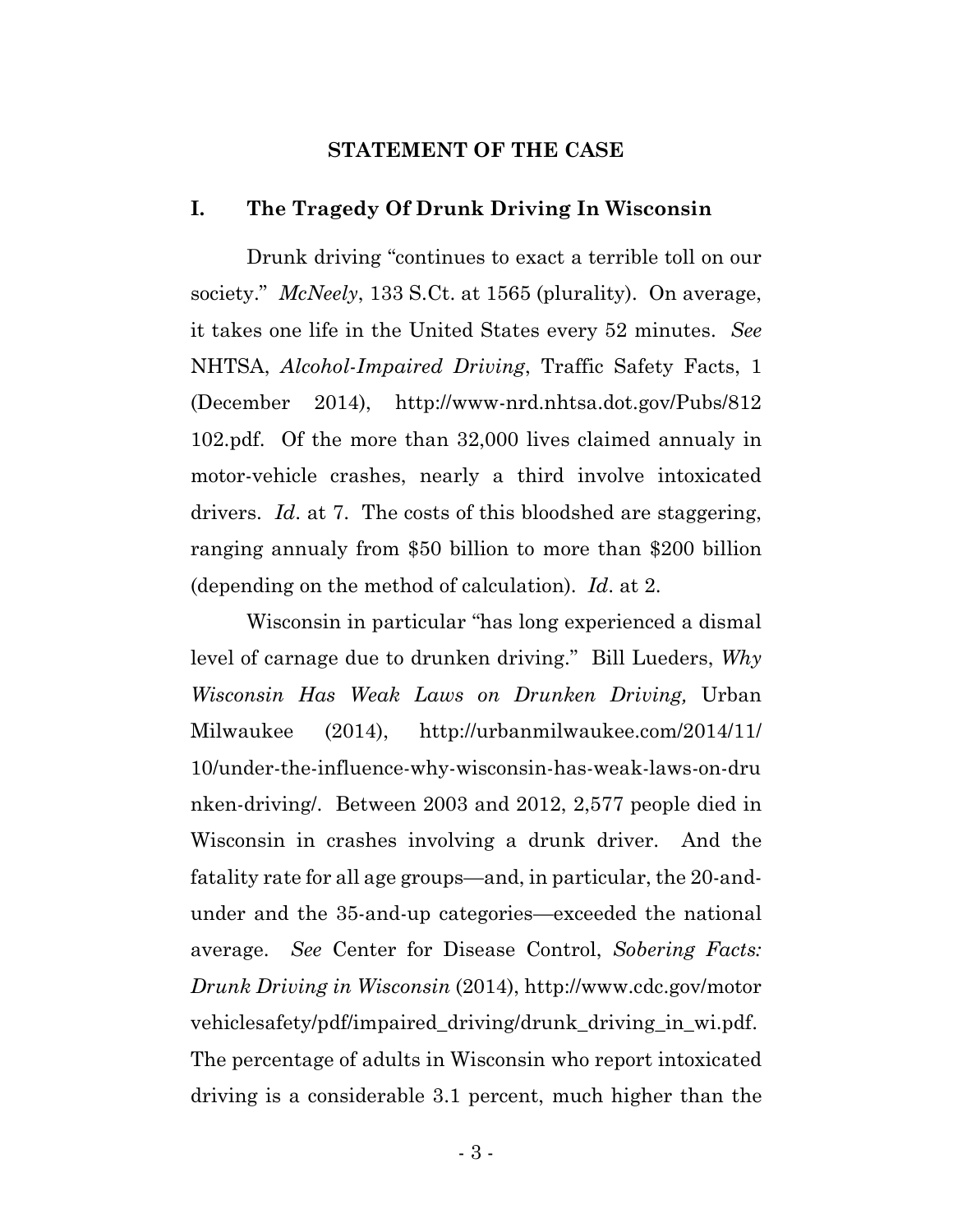national rate of 1.9 percent. *Id*. Four years ago, the State had the sixteenth highest percentage of fatal, drunk-drivingrelated crashes. *See* NHTSA, *2012 Motor Vehicle Crashes*, Traffic Safety Facts, 6 (November 2013), http://wwwnrd.nhtsa.dot.gov/Pubs/811856.pdf. Although those numbers have decreased in recent years, the "scourge" of drunk driving in Wisconsin remains. *State v. Nordness*, 128 Wis. 2d 15, 33, 381 N.W.2d 300 (1986).

### **II. Wisconsin's Implied-Consent Statute**

Like every other State, Wisconsin promotes traffic safety by imposing a myriad of conditions on the privilege of operating a motor vehicle on public roads. All motorists in Wisconsin, for example, must have a valid driver's license "in his or her immediate possession at all times when operating a motor vehicle." Wis. Stat. § 343.18(1). To obtain a Wisconsin-issued license, an applicant must pass a "knowledge test," which requires an understanding of, among other things, "[t]he rules of the road," "[s]afe driving practices," and "[t]he effects of alcohol or other controlled substance use in connection with the operation of motor vehicles." Wis. Admin. Code. § Trans. 104.03(5); Wis. Stat. § 343.16(1). Vehicles in Wisconsin must be registered, Wis. Stat. § 341.04, and must be covered by "a motor vehicle liability policy," Wis. Stat. § 344.62. And, of course, all drivers must obey the "rules of the road." They must, for example,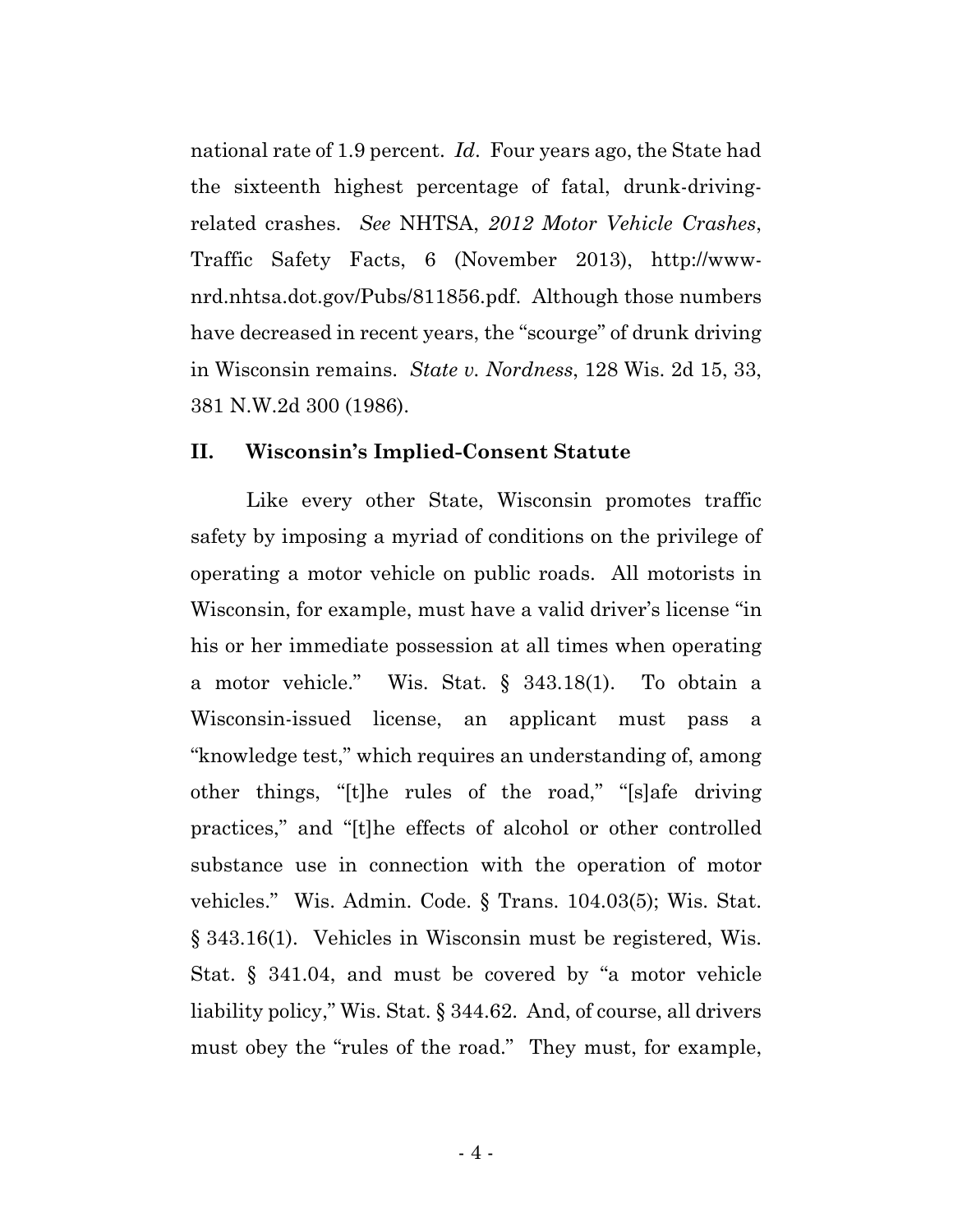drive on the right side of the road and ensure that the volume of their car radios is not excessive. *See* Wis. Stat. Ch. 346.

States also promote highway safety by drawing on "a broad range of legal tools to enforce their drunk-driving laws and to secure BAC evidence without undertaking warrantless nonconsensual blood draws." *McNeely*, 133 S. Ct. at 1566 (plurality). "For example, all 50 States have adopted implied consent laws that require motorists, as a condition of operating a motor vehicle within the State, to consent to BAC testing if they are arrested or otherwise detained on suspicion of a drunk-driving offense." *Id*.; *see* Wis. Stat. § 343.305.2

In Wisconsin, "consent is implied as a condition of the privilege of operating a motor vehicle upon state highways." *State v. Zielke*, 137 Wis. 2d 39, 48, 403 N.W.2d 427 (1987). Under the State's implied-consent law, "[a]ny person who... drives or operates a motor vehicle upon the public highways of this state . . . is deemed to have given consent to one or more tests of his or her breath, blood or urine, for the purpose of determining the presence or quantity in his or her blood or breath" of alcohol or other controlled substances "when requested to do so by a law enforcement officer" under certain subsections or "when required to do so" under certain others. Wis. Stat. § 343.305(2). Under the subsection relevant here, the statute permits testing "if a law enforcement officer has

 <sup>2</sup> Although Wis. Stat. § 343.305 covers other kinds of intoxication, this brief will refer to the statute's application to drunk driving in particular.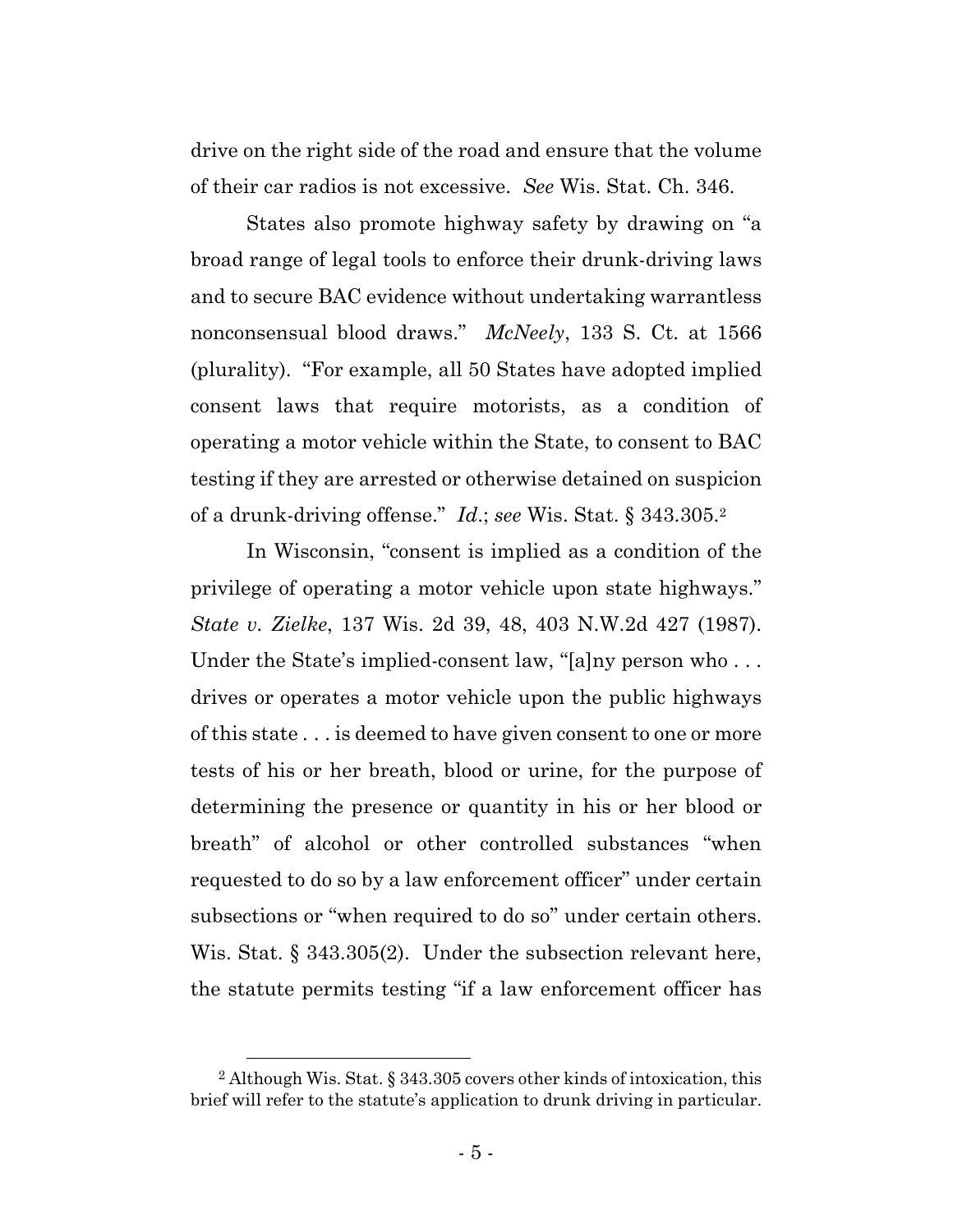probable cause to believe that" the suspect has committed a drunk-driving offense, such as operating a motor vehicle under the influence of intoxicanting or controlled substance. Wis. Stat. § 343.305(3)(b); *see* Wis. Stat. § 346.63(1)(a). The law enforcement agency "may designate which of the tests shall be administered first." Wis. Stat. § 343.305(2).

The statute applies differently depending on whether the suspect, having consented to a search by driving, is physically "capable" of *withdrawing* that consent when the police wish to administer the test. Wis. Stat. § 343.305(3)(b). If he is, then the statute affords him an opportunity to do so. The police must advise the conscious suspect of "the nature of the driver's implied consent." *State v. Reitter*, 227 Wis. 2d 213, ¶ 15, 595 N.W.2d 646 (1999). Reading from the "Informing the Accused" form, the police convey (among other facts) that (1) the suspect has been arrested or detained for a drunk-driving offense or is the operator of a vehicle that was involved in an accident that caused substantial bodily harm (or worse) to a person; (2) the officer "now wants to test one or more samples of [the suspect's] breath, blood or urine to determine the concentration of alcohol or drugs in [the suspect's] system;" (3) if the test shows intoxication, the suspect's "operating privilege will be suspended"; (4) "[i]f [the suspect] refuse[s] to take any test that this [officer] requests, [the suspect's] operating privilege will be revoked and [the suspect] will be subject to other penalties"; (5) "[t]he test results or the fact that [the suspect] refused testing can be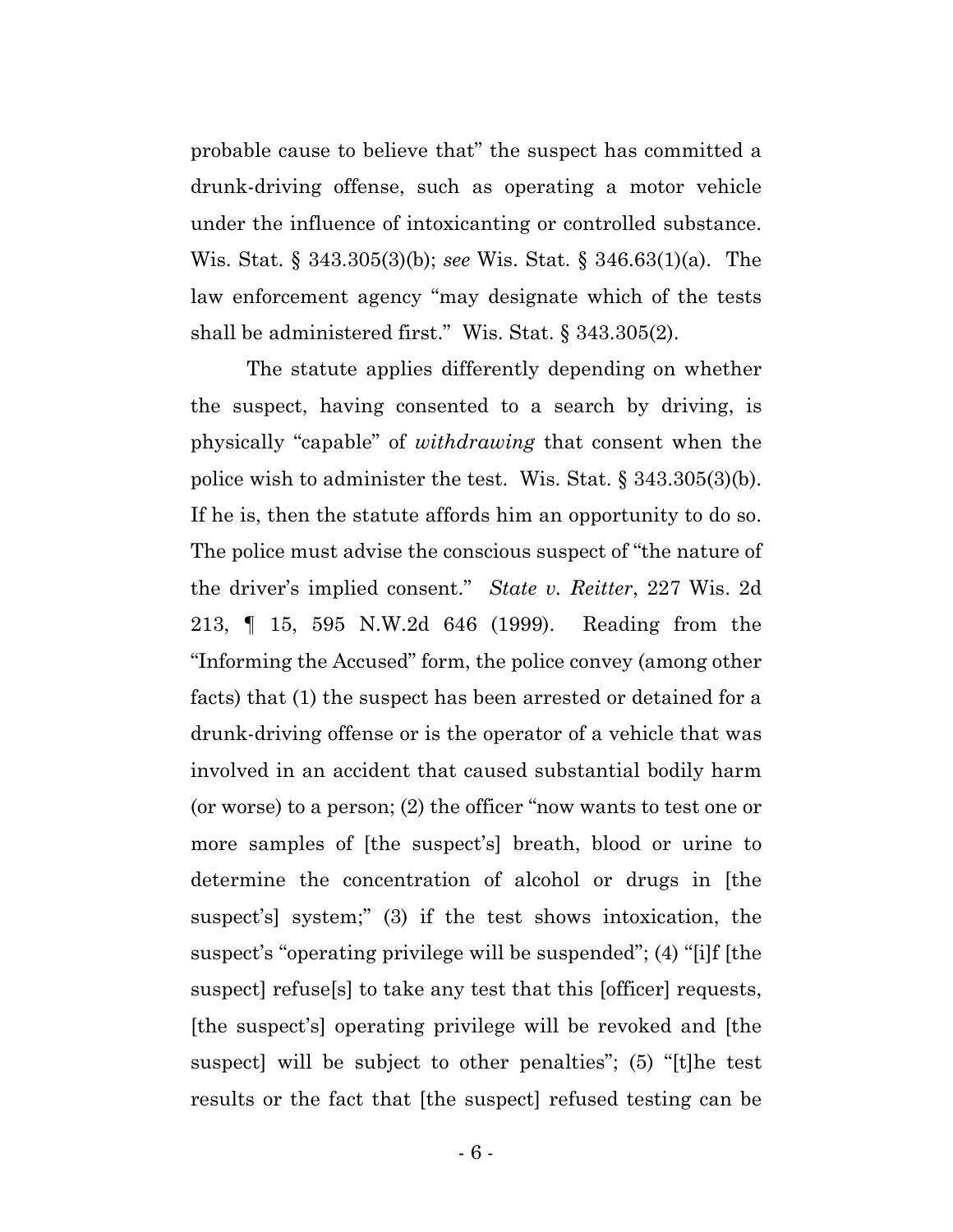used" against the suspect in court; and (6) the suspect may take alternative tests if he takes "all the requested tests." Wis. Stat. § 343.305(4); *see State v. Luedtke*, 2015 WI 42, ¶ 11, 362 Wis. 2d 1, 863 N.W.2d 592.

But if instead the suspect is found "unconscious or otherwise not capable of withdrawing consent [he] is presumed not to have withdrawn consent," and "one or more samples" may be taken from him. Wis. Stat. § 343.305(3)(b). Two features of this text are significant. First, the law does not conclusively establish that drivers found unconscious have not in fact withdrawn their consent; it simply presumes it. Second, the law makes clear that implied consent under § 343.305(2) may be withdrawn, and that, if it has been withdrawn, §343.305(2) simply does not apply.

The unconscious-driver "presum[ption]" is thus rebuttable. When the police find a suspect "unconscious or otherwise not capable of withdrawing consent," they must "presume" that he has not in fact withdrawn the consent manifested by his driving—unless the circumstances convey to the officer that, when the driver had been "capable of withdrawing his consent" under §343.305(2), he had done so. *Cf. State v. Faust*, 2004 WI 99, ¶ 27, 274 Wis. 2d 183, 682 N.W.2d 371 ("[E]ven if the suspect has apparently complied with the implied consent statute and provided an initial chemical sample, there may later be an issue as to whether the defendant" withdrew his consent). In any event, the officer need not read an unconscious driver the consent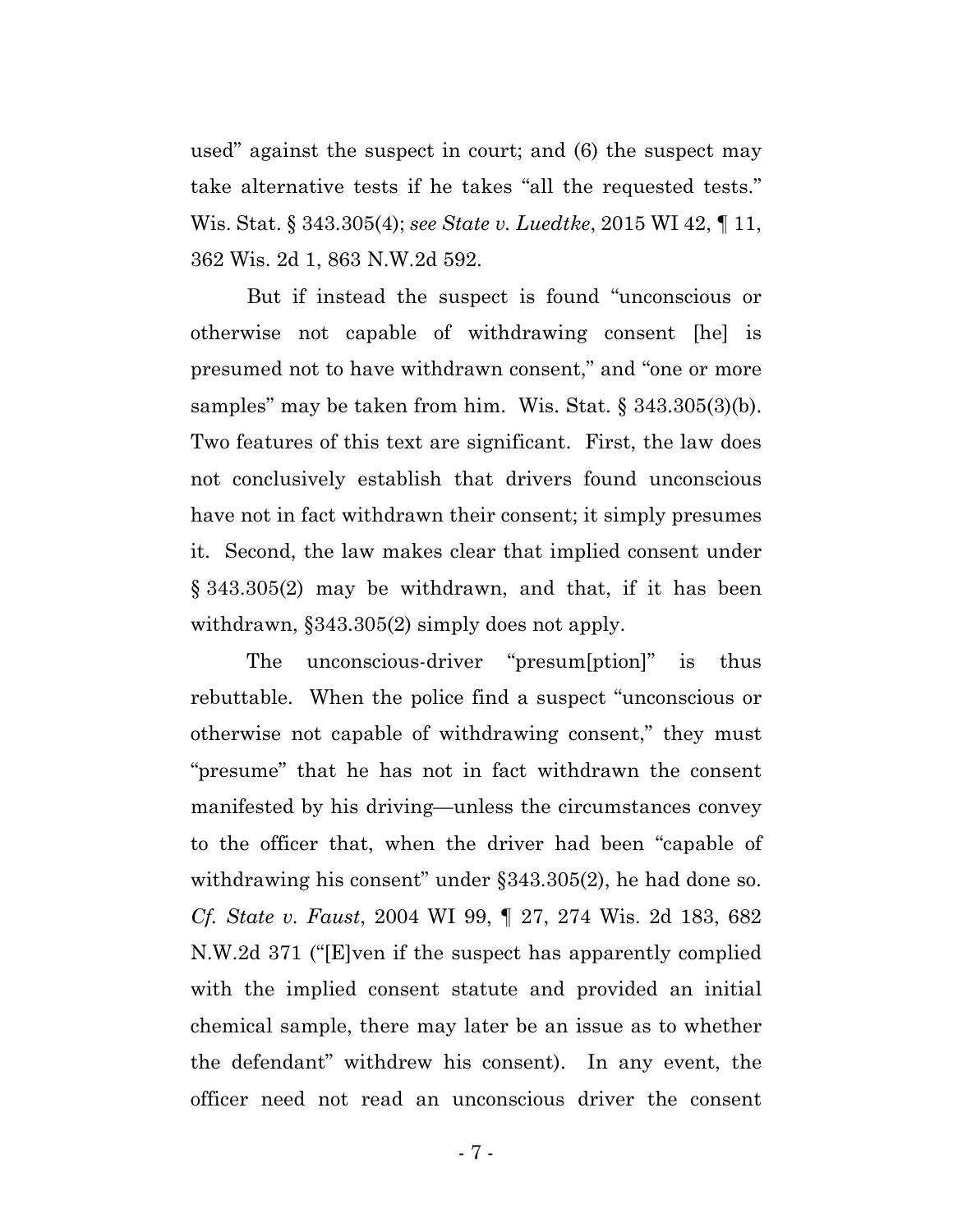warnings and "request" a sample, Wis. Stat. § 343.305(4), since that "would be useless." *State v. Disch*, 129 Wis. 2d 225, 233, 385 N.W.2d 140 (1986).

Implied-consent laws sometimes impose "consequences when a motorist withdraws consent" and thereby reneges on his commitment under the statute, which he makes in exchange for the privilege of driving. *McNeely*, 133 S. Ct. at 1566 (plurality). An implied-consent law can "serve its purpose [only] if there are penalties for [ ] revoking consent." *State v. Brooks*, 113 Wis. 2d 347, 356, 335 N.W.2d 354 (1983). In some States, those consequences are "significant," *McNeely*, 133 S. Ct. at 1566 (plurality), such as criminal liability. But Wisconsin "attempts to overcome the possibility of refusal" merely "by the threat of . . . license revocation," which is a civil penalty. *State v. Zielke*, 137 Wis. 2d 39, 48, 403 N.W.2d 427 (1987). If a motorist has been arrested for a drunk-driving offense and "refuses to take a test," the officer must prepare a "notice of intent to revoke . . . the person's operating privilege," Wis. Stat. § 343.305(9)(a), the filing of which begins a suspension proceeding in court.

### **III. Facts**

In this appeal, "very few facts matter, and they are uncontested." App. 2. A police officer was dispatched to the scene of an accident involving a motorcycle and a deer. The deer was dead. The driver of the motorcycle, David Howes, was seriously injured and unconscious. He "smelled of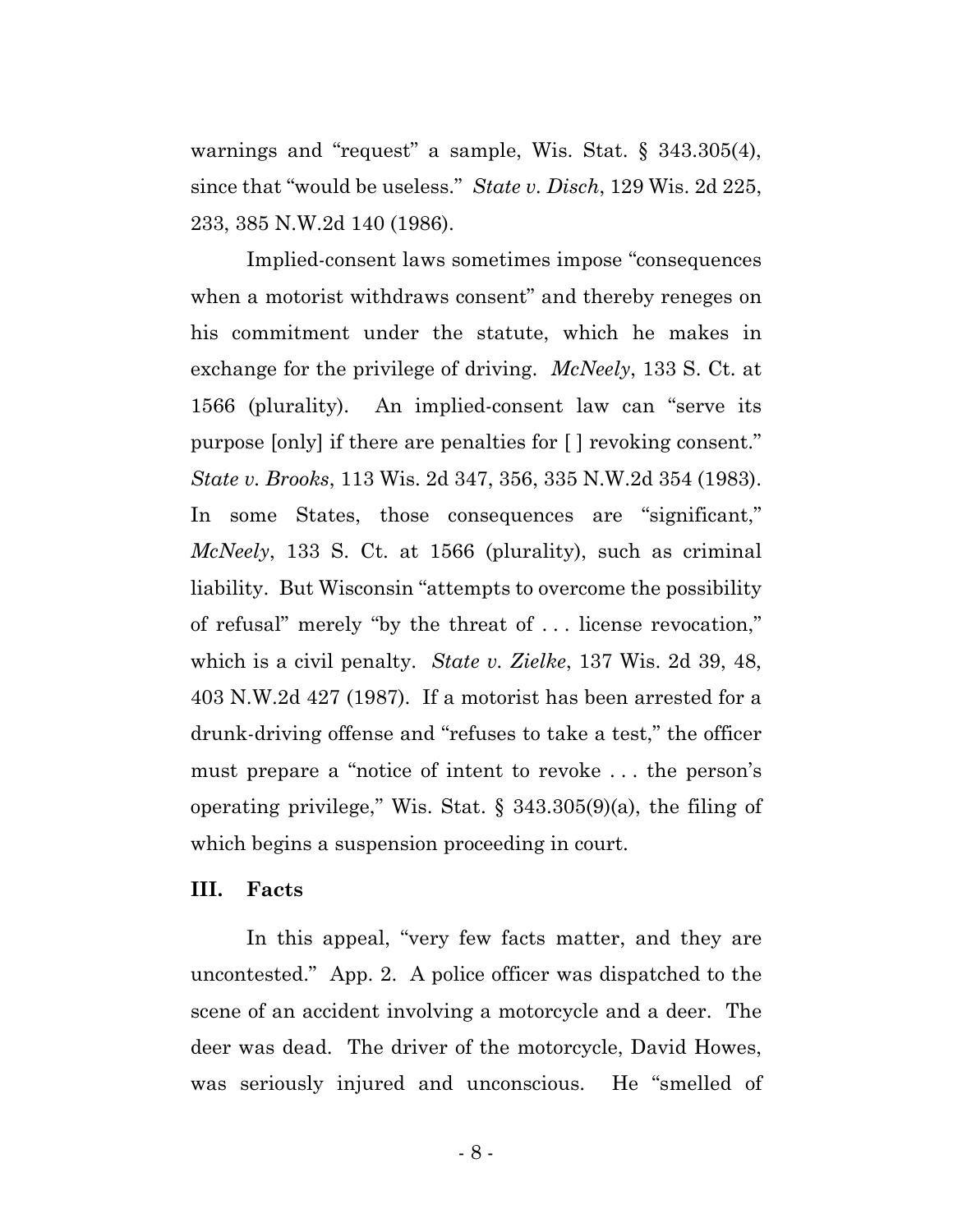alcohol." App. 2. An ambulance took him to the hospital, where, still unconscious, he was hooked up to a respirator. App. 2–3.

The officer had probable cause to believe that Howes was intoxicated, and he arrested him at the hospital. App. 53. The officer read from the "Informing the Accused" form, which explained the nature of Howes' offense, the officer's interest in obtaining samples of his breath, blood, or urine pursuant to the implied-consent law, and Howes' opportunity to refuse. App. 54. Still unconscious, Howes did not respond. App. 54. Relying on Howes' unrevoked implied consent to testing, the officer directed a phlebotomist to draw a sample of his blood. The test showed a BAC of 0.11. App. 3.

### **IV. Procedural History**

Howes was charged with operating a motor vehicle under the influence (fourth offense) and operating a motor vehicle with a prohibited alcohol concentration (fourth offense). App. 3. Howes moved to suppress the result of the blood-draw test, arguing that the officer had lacked probable cause to arrest him and that, in any event, the officer had failed to obtain his consent for the warrantless search under the Fourth Amendment of the United States Constitution and Article I, Section 11 of the Wisconsin Constitution,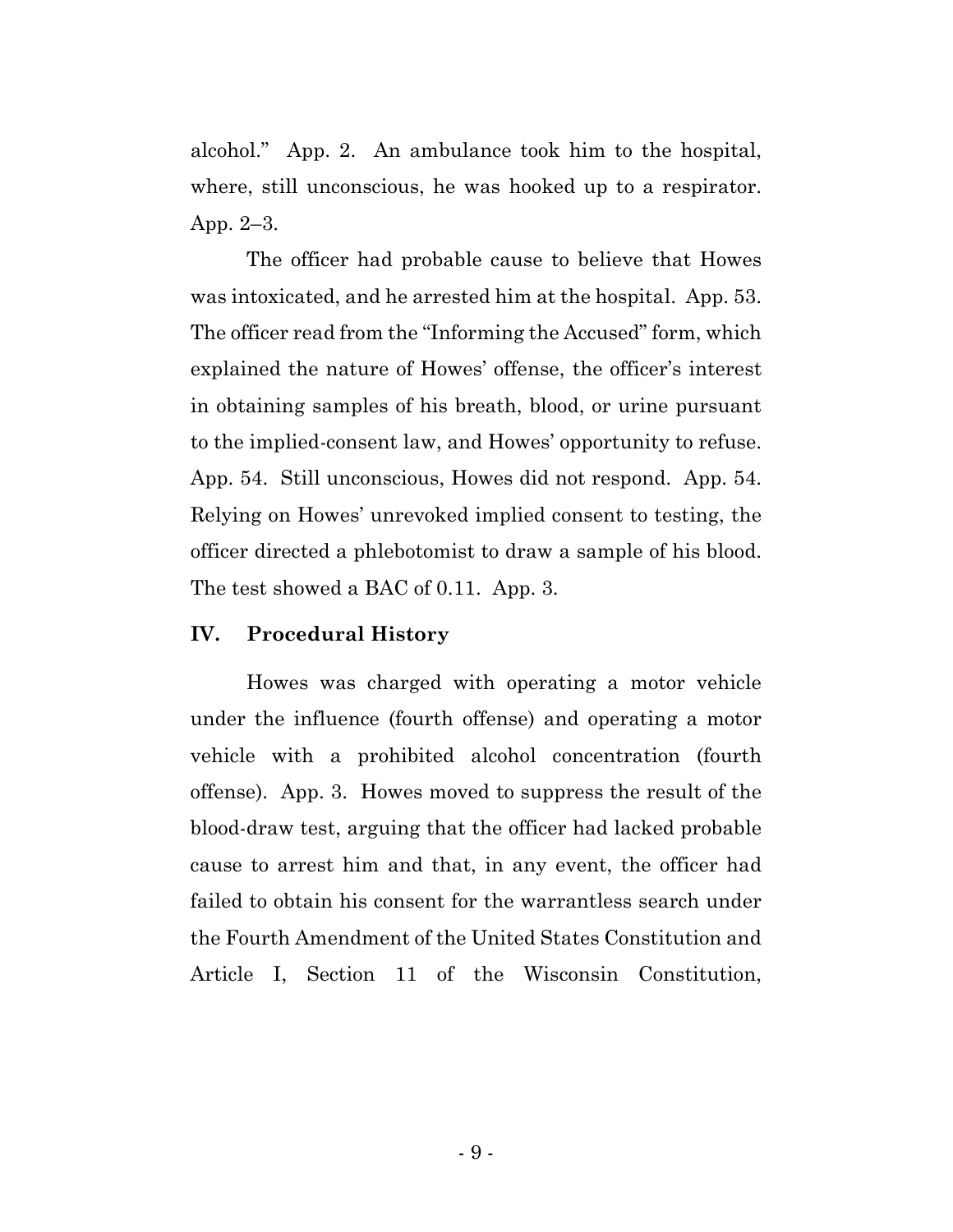"violat[ing]" *McNeely*.3 Def.'s Mem. in Supp. of Mot. to Suppress, 4. Supplementing his motion to suppress, Howes added the argument that the relevant unconscious-suspect provisions of the implied-consent law were unconstitutional (facially and as applied) under the Fourth Amendment per *McNeely*. Suppl. to Def.'s Mot. to Suppress, 2–3.

At a hearing, the circuit court ruled that the officer had probable cause to arrest, App. 91, but that the unconscioussuspect provisions of the statute were unconstitutional as applied and on their face. App. 99–103. According to the court, when those provisions apply, the "officer can test, period"; the motorist's implied consent is conclusive, not presumptive. App. 99; *see* App. 26. It concluded that, because the law created an "irrebutable presumption" of implied consent, which the court thought fell short of legitimate "actual" consent, it could not "be reconciled with the Fourth Amendment's warrant requirement." App. 26. The court relied on the court of appeals' decision in *State v. Padley*, 2014 WI App 65, ¶ 26, 354 Wis. 2d 545, 849 N.W.2d 867, which it read to require "actual" consent of a conscious suspect before a search. The court referred to dictum in *Padley* raising doubts that the implied consent of a driver found unconscious amounted to "actual consent." App. 100. Finally, the court

 <sup>3</sup> "[T]his court interprets [these] two constitutional provisions in concert." *State v. Krajewski*, 2002 WI 97, ¶ 18 n. 9, 255 Wis.2d 98, 648 N.W.2d 385. For convenience, this brief will use "Fourth Amendment" as shorthand for both provisions.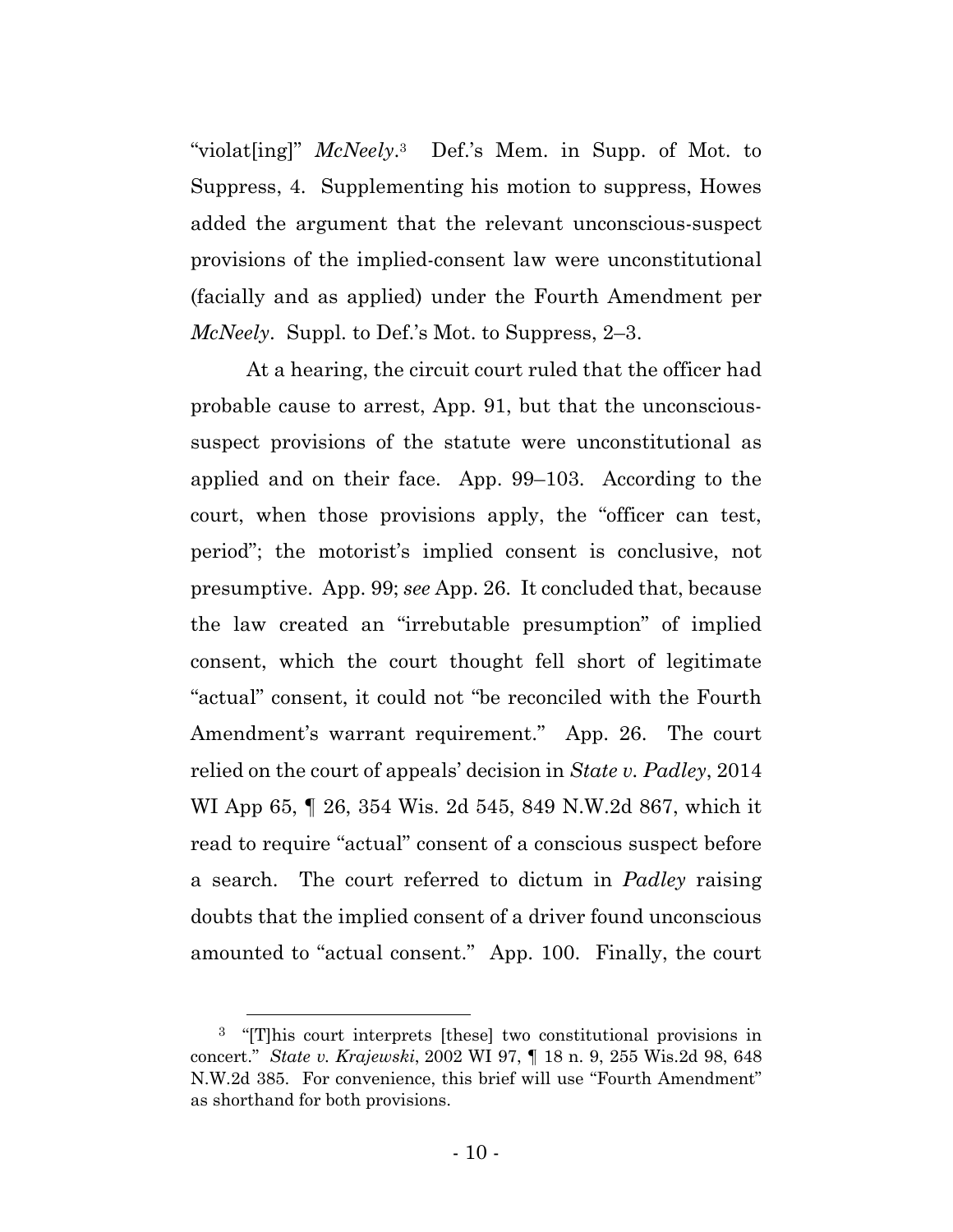held that, under *McNeely*, exigent circumstances did not justify the search. App. 102.

The State filed a motion for reconsideration. The court denied it, reiterating its conclusions in a written order. *See* App. 26–33.

The State filed a notice of appeal in District IV of the court of appeals. After the appeal had been briefed, District IV certified the case for this Court. It stated that the appeal "presents a single recurring issue: whether provisions in Wisconsin's implied consent law authorizing a warrantless blood draw from an unconscious suspect violate the Fourth Amendment to the United States Constitution." App. 1. In particular, it wrote, "the issue is whether the 'implied consent,' deemed to have occurred before a defendant is a suspect, is voluntary consent for purposes of the consent exception to the Fourth Amendment's warrant requirement." App. 1. The court acknowledged that its own case law was "muddled" on this point, admitting, for example, that *Padley* "appears to conflict" with a prior decision. App. 13–17.

This Court took jurisdiction of the case on April 7, 2016.

### **STANDARD OF REVIEW**

This Court "independently appl[ies] the constitutional principles to the facts as found to determine" whether the Fourth Amendment has been violated. *State v. Phillips,* 218 Wis. 2d 180, 195, 577 N.W.2d 794 (1998).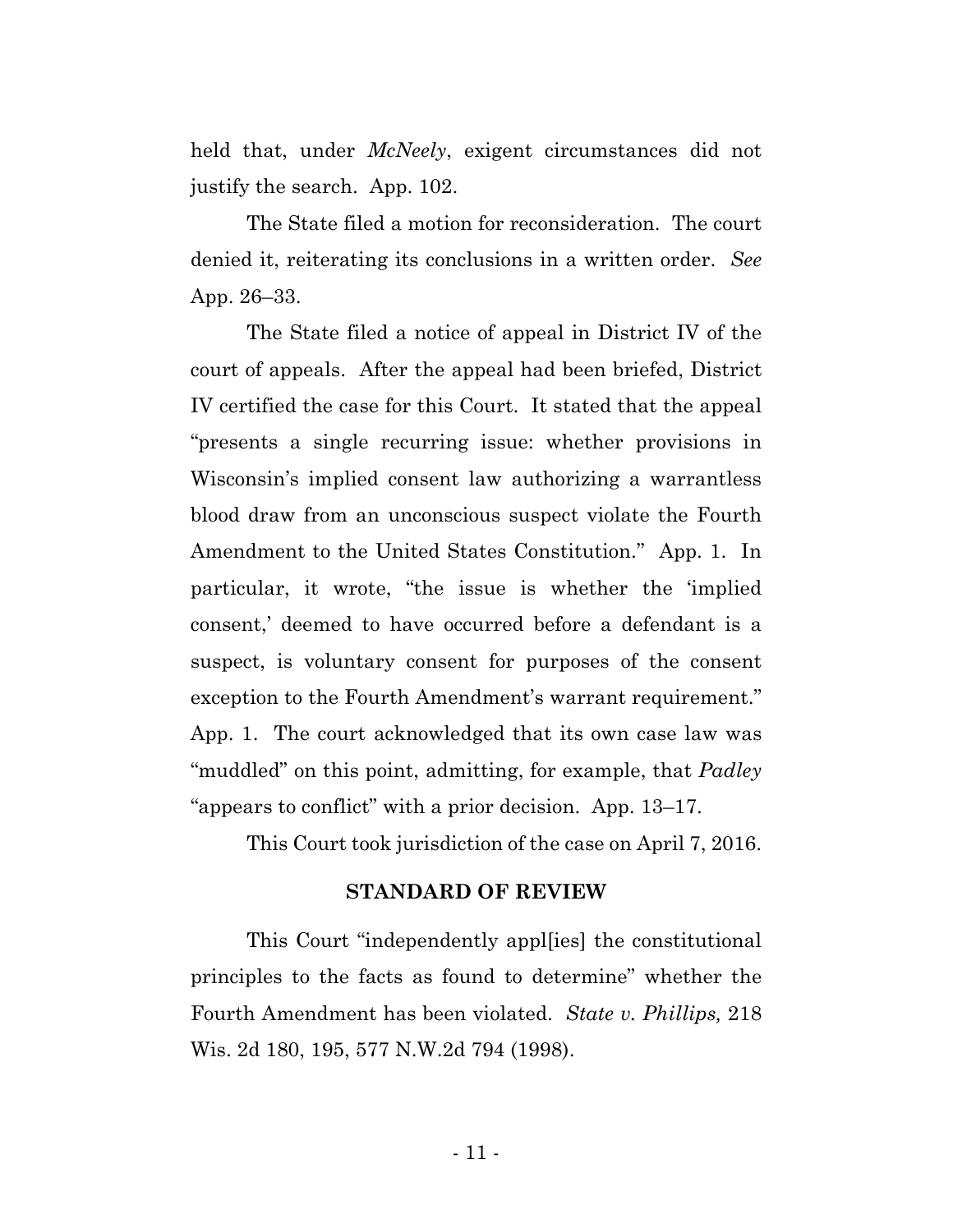In facial and as-applied challenges to the constitutionality of a Wisconsin statute, the claimaint must prove that the "statute is unconstitutional beyond a reasonable doubt." *In re Gwenevere T.*, 2011 WI 30, ¶ 47, 333 Wis. 2d 273, 797 N.W.2d 854. To prevail on a facial challenge, the claimant also must show that the law "cannot be constitutionally enforced under any circumstances." *Id.* ¶ 46.

#### **SUMMARY OF ARGUMENT**

I. The question in this appeal has already been answered. The U.S. Supreme Court has concluded that it is "fair" to assume that unconscious motorists have impliedly consented to BAC testing, *Breithaupt v. Abram*, 352 U.S. 432, 435 n.2 (1957), that implied consent laws are "unquestionably legitimate," *South Dakota v. Neville*, 459 U.S. 553, 560 (1983), and that they are effective "legal tools" for securing evidence of intoxication "without undertaking warrantless *nonconsensual* blood draws," *McNeely*, 133 S. Ct. at 1566 (plurality) (emphasis added). This Court, too, has indicated in more than seven cases that a motorist impliedly consents by driving, including in a decision implicitly holding that, upon arrest, a driver has already "consent[ed] . . . to submit" to BAC testing under the statute, *State v. Neitzel*, 95 Wis. 2d 191, 201, 289 N.W.2d 828 (1980), contrary to dictum in *Padley*, 2014 WI App 65, 1 26 n.10.

II. Even if the question were open, suspicion-based BAC tests of impliedly consenting motorists are not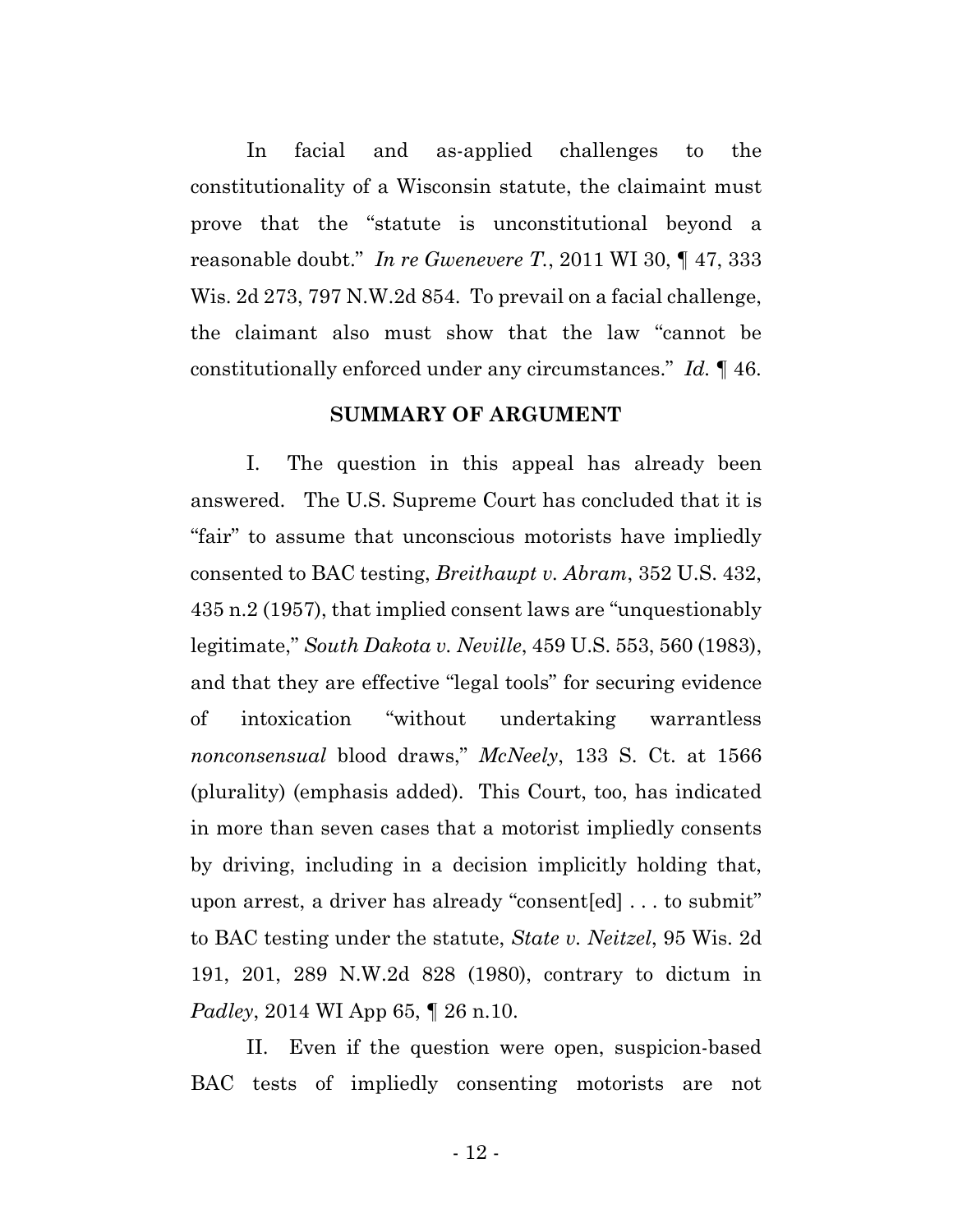"unreasonable searches" under the Fourth Amendment. Basic search-and-seizure doctrine provides that a defendant may imply consent to a search by conduct, and that implied consent is valid if not coerced. Those exercising the privilege of driving on Wisconsin highways are on notice that their conduct implies consent. And, like the activity of driving itself, that consent is entirely voluntary: The statute permits *any* motorist, even a conscious suspect found unconscious at the time of arrest, to withdraw it. Accordingly, many courts in other states have upheld warrantless searches of impliedly consenting drivers in drunk-driving cases.

Traditional standards of reasonableness confirm the constitutionality of these searches. As the U.S. Supreme Court and this Court have repeatedly stated, the State has a particularly compelling interest in punishing and deterring drunk driving, and the consensual tests' intrusion on privacy is minimal.

III. The Supreme Court's holding in *McNeely* is not to the contrary. *McNeely* concerned an entirely different exception to the warrant requirement: the exigentcircumstances doctrine. Even if *McNeely* silently disapproves of any *per se* rule in consent cases, the unconscious-driver provisions of Wisconsin's implied-consent law do not create one. Nor should this Court. Rather, consistent with the implied-consent statute's plain meaning, the Court should hold that drunk-driving suspects found unconscious are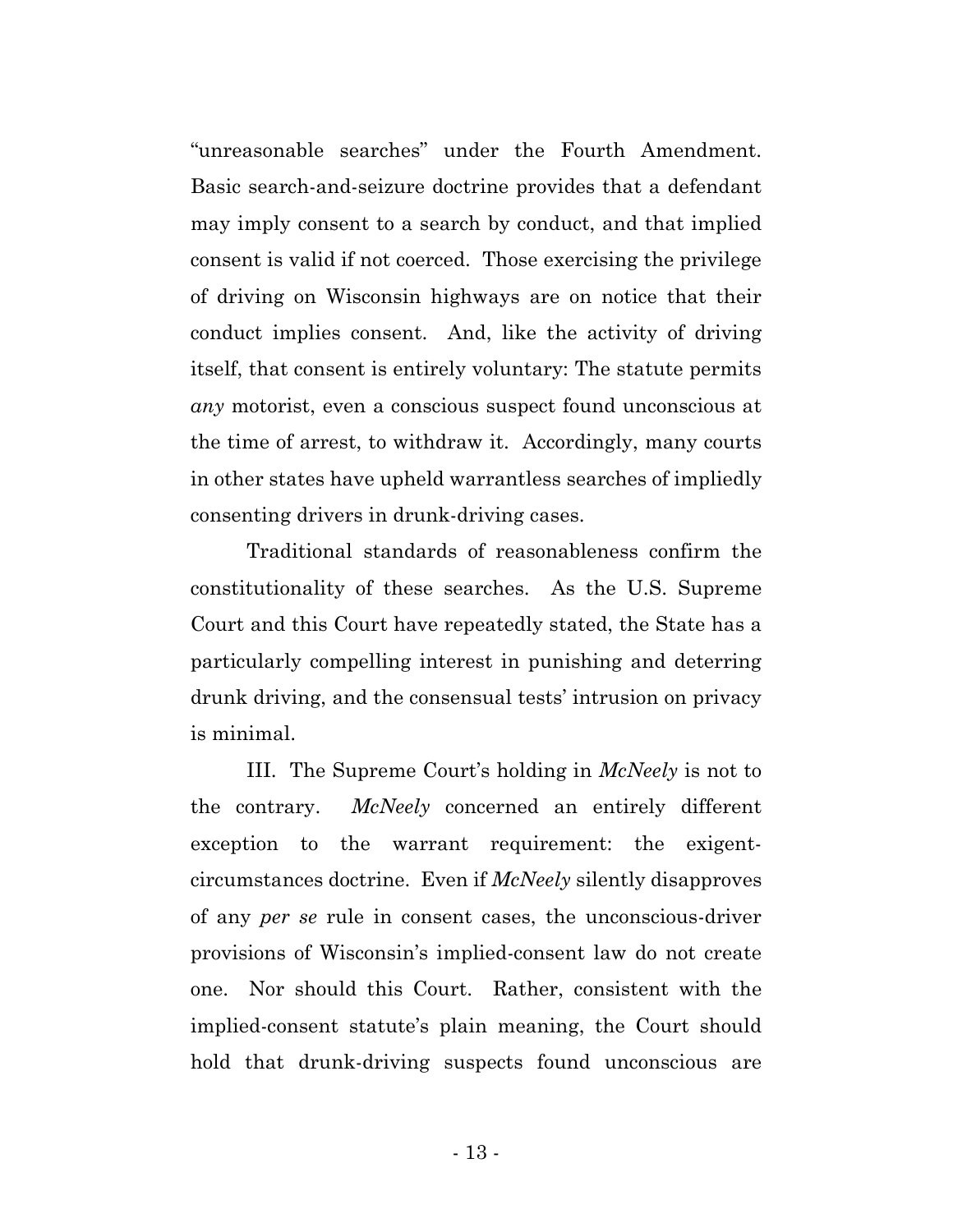presumed not to have withdrawn their consent, unless the circumstances suggest otherwise.

## **ARGUMENT**

Howes asserts that the warrantless testing of his blood under the implied-consent statute violated the Fourth Amendment. That Amendment recognizes "[t]he right of the people to be secure in their persons . . . against unreasonable searches and seizures" and provides that warrants shall not issue without probable cause. U.S. Const. amend. IV. But "the text of the Fourth Amendment does not specify when a search warrant must be obtained." *Kentucky v. King*, 563 U.S. 452, 459 (2011). Although a warrant is generally required for a search of a person, *McNeely*, 133 S. Ct. 1552, 1558, "[t]he touchstone of the Fourth Amendment is reasonableness," *State v. Purtell*, 2014 WI 101, ¶ 21, 358 Wis. 2d 212, 851 N.W.2d 417 (quoting *United States v. Knights*, 534 U.S. 112, 118 (2001)). "[C]ertain categories of permissible warrantless searches have long been recognized" as reasonable, and "[c]onsent searches" are "one of the[m]." *Fernandez v. California*, 134 S. Ct. 1126, 1132 (2014).

"The practice of making searches based on consent is by no means a disfavored one." 2 LaFave et al., *Crim. Proc.* § 3.10(a) (4th ed.). Indeed, "[i]n a society based on law, the concept of agreement and consent should be given a weight and dignity of its own." *United States v. Drayton*, 536 U.S. 194, 207 (2002). Accordingly, "[c]onsent searches are part of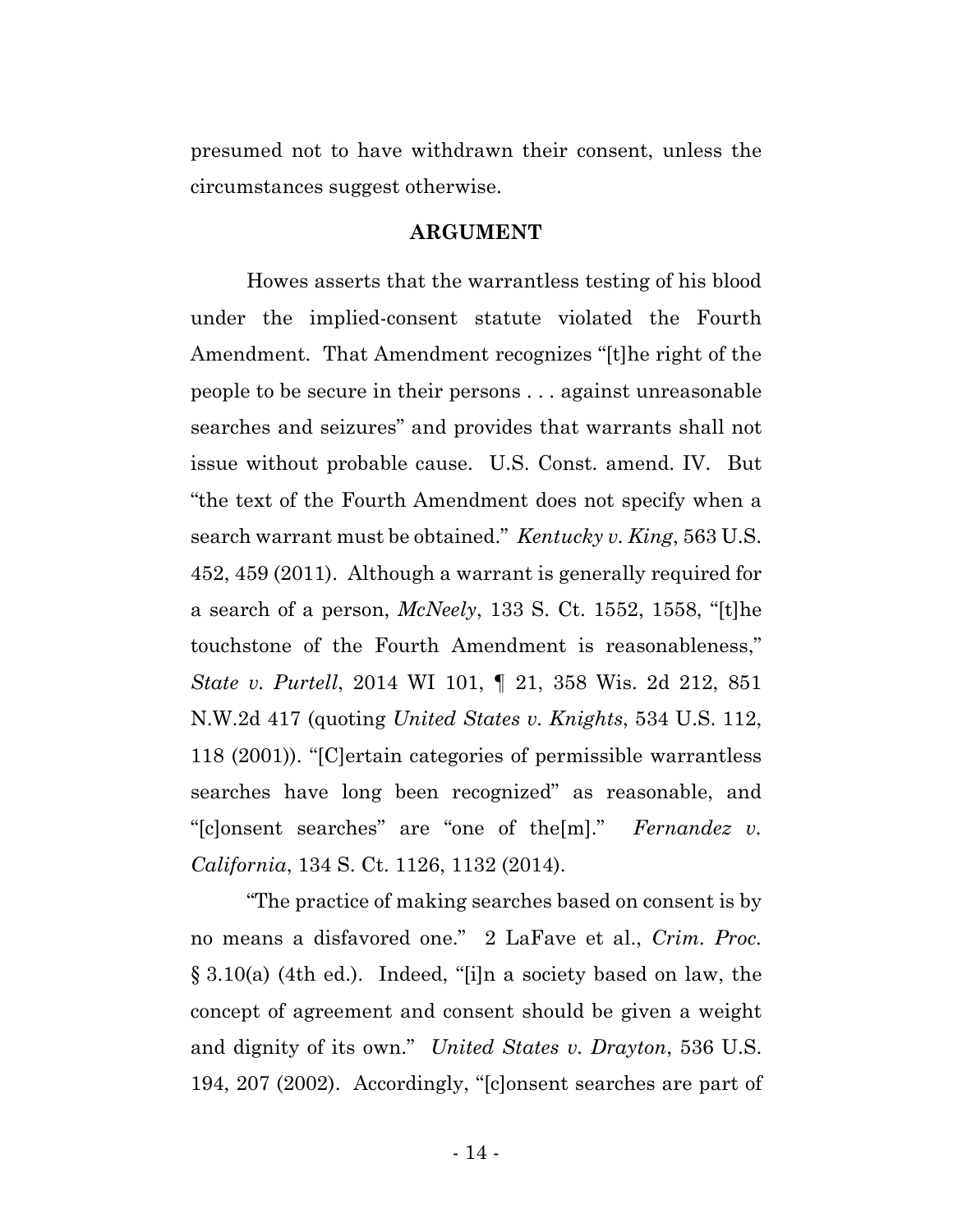the standard investigatory techniques of law enforcement agencies" and are "a constitutionally permissible and wholly legitimate aspect of effective police activity." *Schneckloth v. Bustamonte*, 412 U.S. 218, 228, 231–32 (1973).

"To determine if the consent exception is satisfied," this Court asks, "first, whether consent was given in fact by words, gestures, or conduct; and, second, whether the consent given was voluntary." *State v. Artic*, 2010 WI 83, ¶ 30, 327 Wis. 2d 392, 786 N.W.2d 430. "The test for voluntariness is whether consent to search was given in the absence of duress or coercion, either express or implied." *State v. Phillips*, 218 Wis. 2d 180, 197, 577 N.W.2d 794 (1998). And the standard for discerning whether consent was given is one of "objective reasonableness," measured from the hypothetical perspective of a reasonable person observing the interaction leading up to the search. *Florida v. Jimeno*, 500 U.S. 248, 251 (1991); *see, e.g.*, *United States v. Sanchez*, 32 F.3d 1330, 1331 (8th Cir. 1994) (upholding warrantless search because officer "reasonably believed that the [defendants] had consented").

This Court need not resort to these doctrines to decide this challenge, since precedent forecloses Howes' argument. But the principles point to the same result: The search here meets the consent exception, and traditional standards of reasonableness confirm its constitutionality. *McNeely* does not hold otherwise.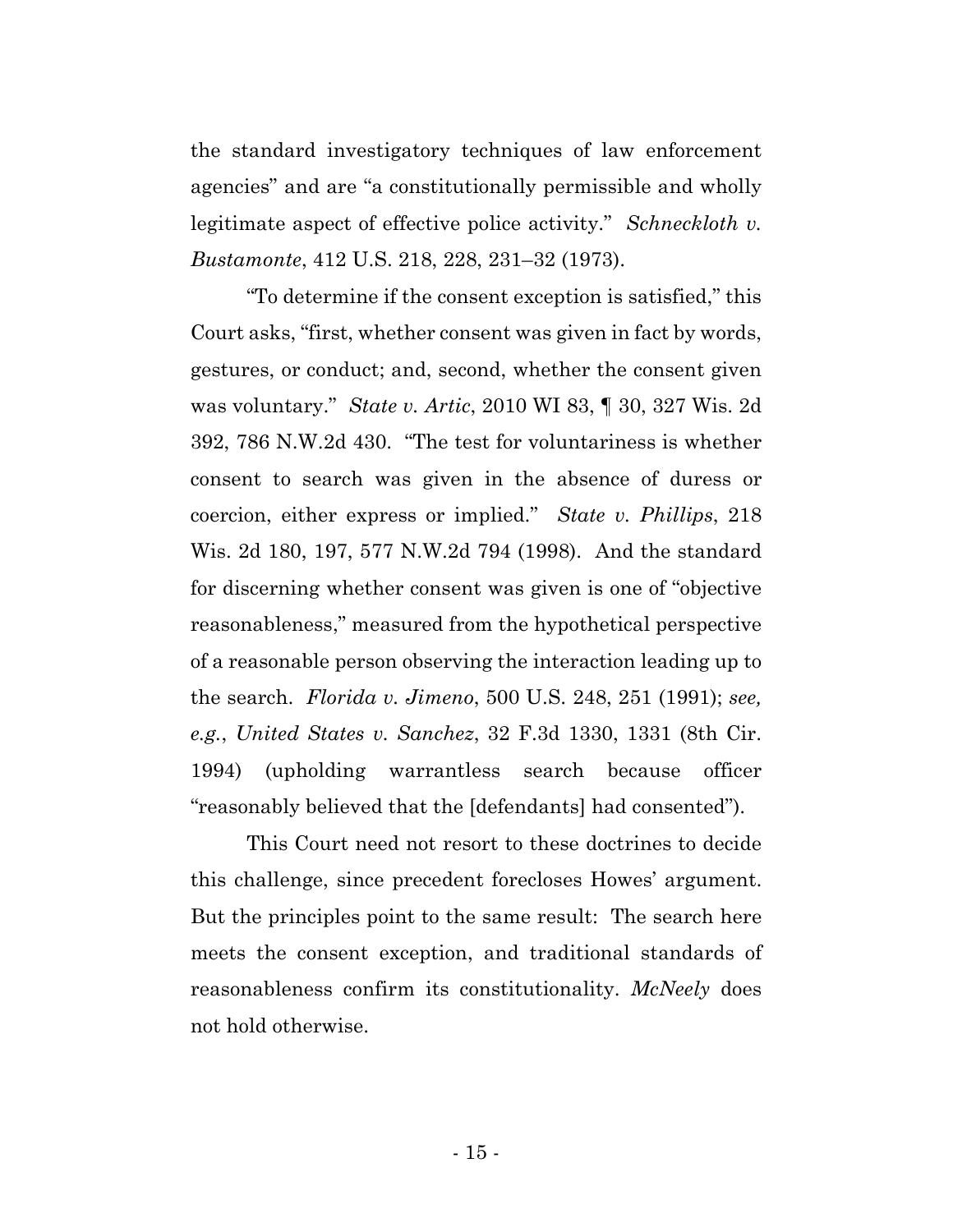## **I. Precedents Of The U.S. Supreme Court And This Court Dictate The Conclusion That Motorists In Wisconsin Impliedly Consent To Suspicion-Based BAC Searches**

Constitutional challenges to implied-consent statutes are nothing new. Both the U.S. Supreme Court and this Court have considered, and rejected, several. As those decisions and others show, both courts have concluded that, by voluntarily operating a motor vehicle on a State's highways, motorists imply their revocable consent to warrantless chemical testing on suspicion of drunk driving. That consent authorizes warrantless testing under Wisconsin's implied-consent law.

A. The U.S. Supreme Court has confirmed the legality of implied consent in at least three cases. In *Breithaupt v. Abram*, 352 U.S. 432 (1957), as here, the police directed a physician to collect a blood sample from an unconscious driver injured in a collision and believed to be intoxicated. The test showed a BAC above the legal limit. The question was whether the allegedly "involuntary" blood test was admissible under the Due Process Clause. *Id.* at 433–34. The Court held that it was. *Id.* at 435–37. That the suspect had been incapable of giving "*conscious* consent" just before the test did not, "without more," make a constitutional difference. *Id.* at 435 (emphasis added). Recognizing that at least one State had enacted an implied-consent law, the Court explained that "[i]t might be a fair assumption that a driver on the highways in obedience to a policy of the State, would consent to have a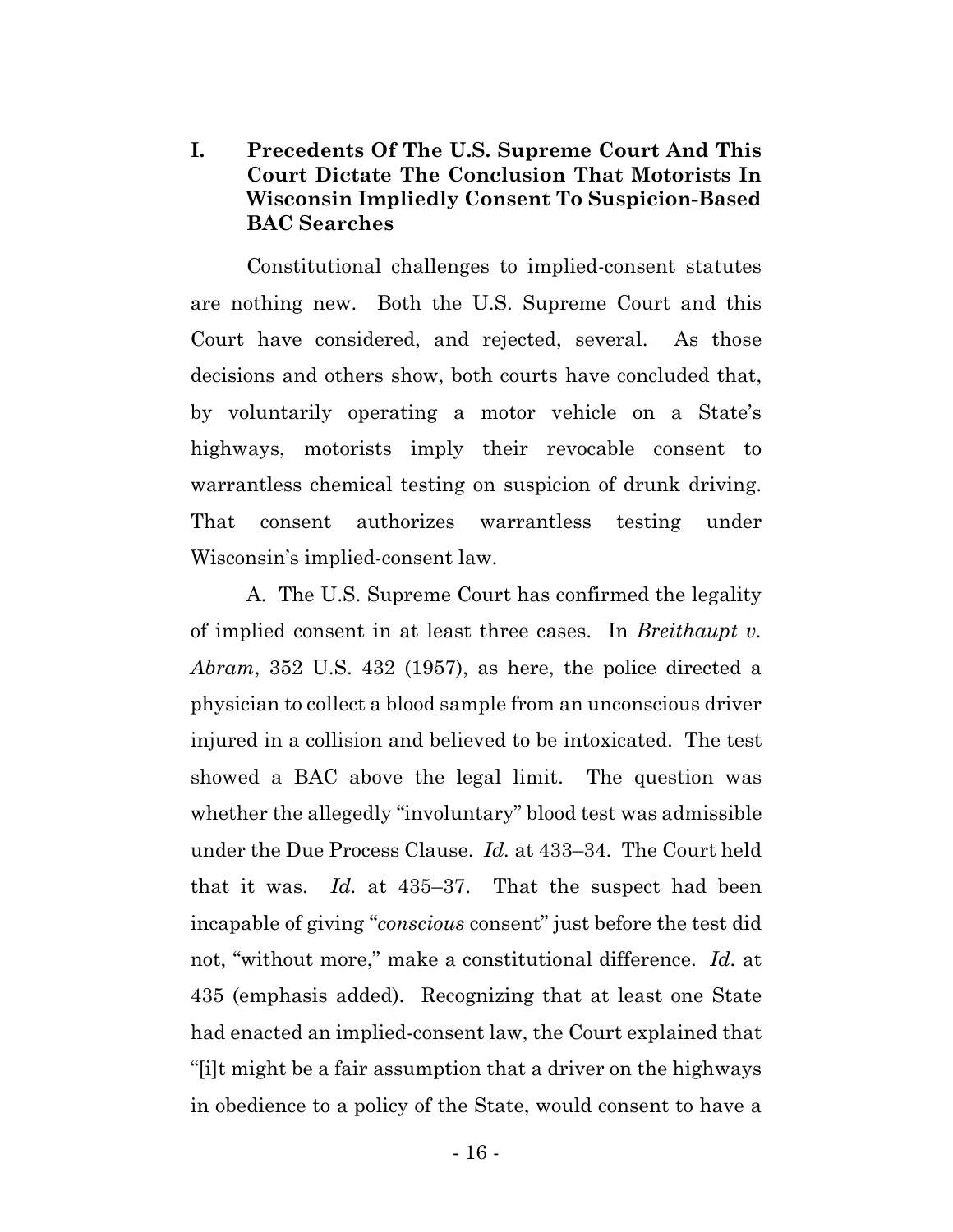blood test made as a part of a sensible and civilized system protecting himself as well as other citizens not only from the hazards of the road due to drunken driving, but also from some use of dubious lay testimony." *Id.* at 435 n.2. This provoked the principal dissent to criticize the Court for "*imply[ing] that a different result might follow* if [the suspect] had been conscious and had voiced his objection," thereby revoking his implied consent. *Breithaupt*, 352 U.S. at 441 (Warren, C.J., dissenting) (emphasis added).

The Court also endorsed implied-consent laws in *South Dakota v. Neville*, 459 U.S. 553 (1983), showing that the consent derived from those laws is indeed valid. *Neville* concerned a Fifth Amendment challenge to South Dakota's implied-consent law, which provided that drivers consented to testing by driving and penalized consent-revoking drivers by allowing their refusals to be used against them in court. 459 U.S. at 559–60. The Court rejected the defendant's constitutional challenge because penalizing a driver for revoking consent was "unquestionably legitimate." *Id.* at 560.

The implication of that holding for the implied-consent question here is plain: The unquestionable legitimacy of punishing a driver's failure to keep his end of the bargain (which he does first by impliedly consenting to the search, and by not withdrawing consent later) assumes that the driver can and does meet that obligation by engaging in the conduct that implies consent (driving). *Id.* at 560. *See also Mackey v. Montrym*, 443 U.S. 1, 18 (1979) (praising Massachusetts'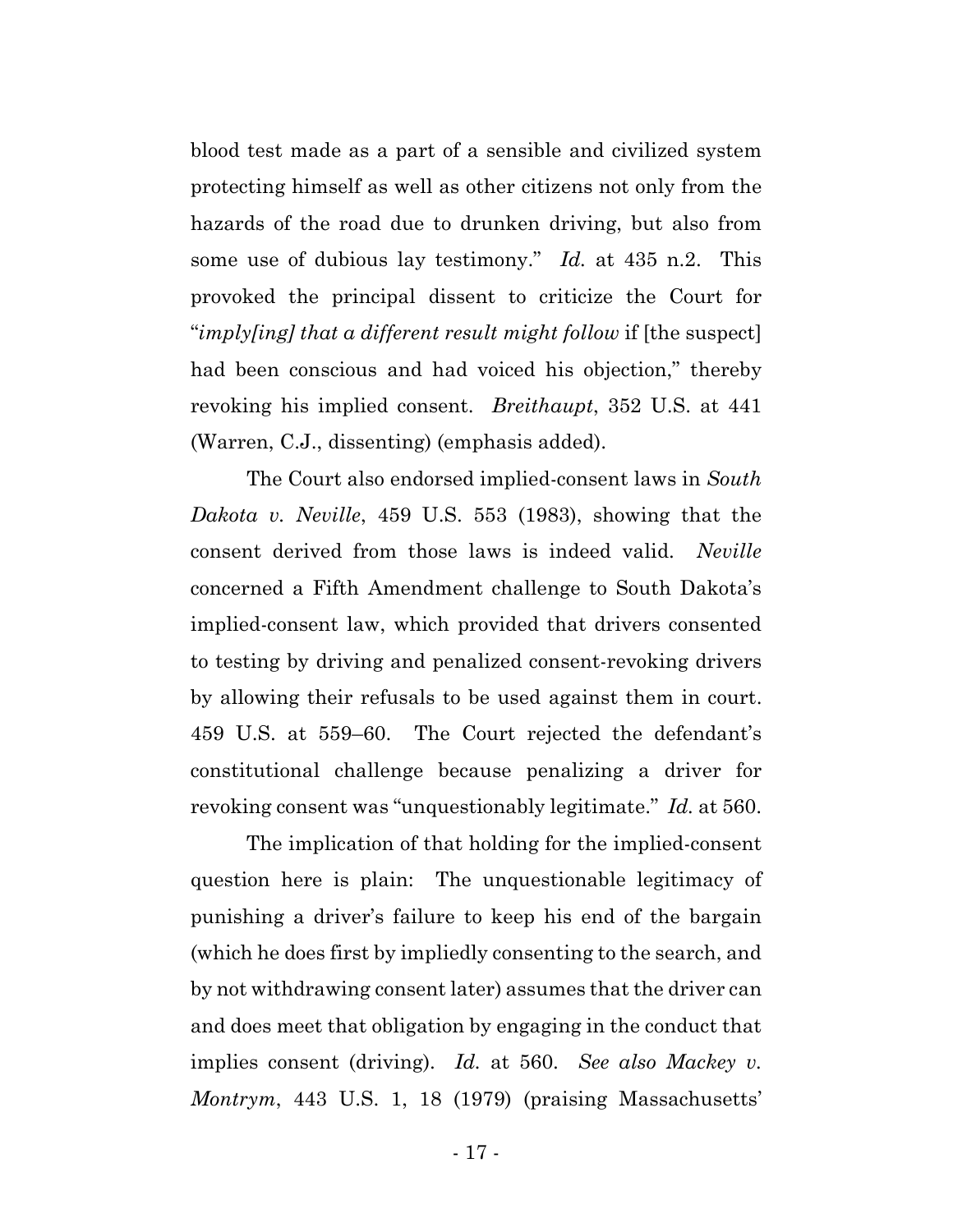implied-consent law for "provid[ing] strong inducement to take the breath-analysis test and thus effectuat[ing] the Commonwealth's interest in obtaining reliable and relevant evidence for use in subsequent criminal proceedings").

The lead opinion in *McNeely* also praised the effectiveness of implied-consent statutes. It indicated that implied-consent statutes belong to "a broad range of *legal tools* to enforce drunk-driving laws and to secure BAC evidence *without* undertaking warrantless *nonconsensual* blood draws." 133 S.Ct. at 1566 (plurality) (emphasis added). Of course, calling implied-consent laws "legal tools" suggests that they *work*. And describing searches premised on (unrevoked) consent derived from those statutes as *not* "nonconsensual" indicates, of course, that the consent derived therefrom is anything but fictional. No Justice noted disagreement with the plurality on this point.

B. Likewise, this Court consistently has made clear that motorists on Wisconsin's highways impliedly consent to BAC testing if detained for intoxicated driving. In *State v. Neitzel*, the Court held that a suspect is not "entitled to consult counsel before deciding to take or refuse to take a chemical [BAC] test." 95 Wis. 2d at 193. An explicit premise of this holding is that, by the time a suspect may wish to confer with an attorney, his consent is a *fait accompli*: "By reason of the implied consent law, a driver . . . submits to the legislatively imposed condition . . . that, upon being arrested . . . he consents to submit to the prescribed chemical tests."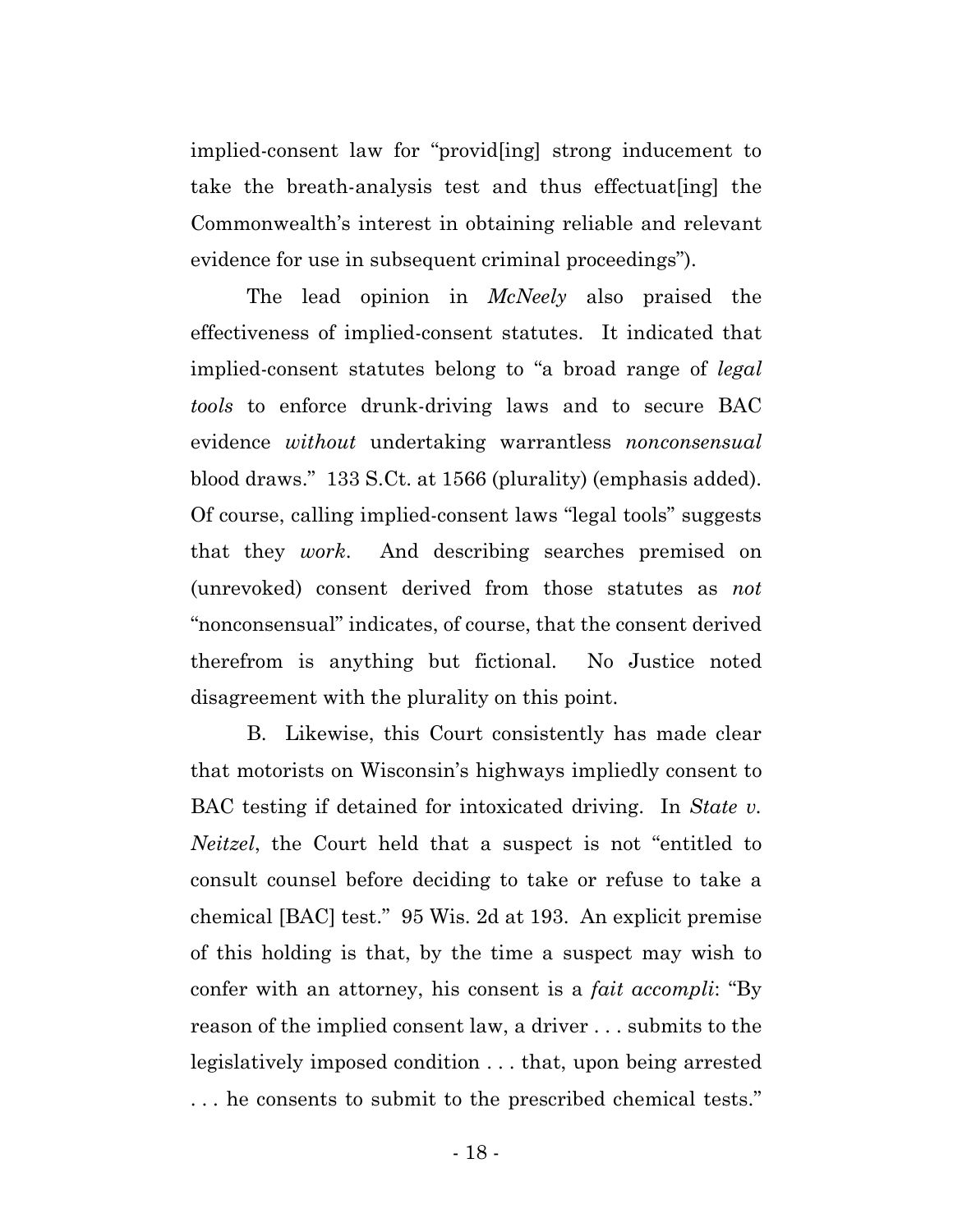*Id.*; *see also id.* at 194 (the test is "consented to" by the driver's conduct). As this Court put the point in a related case, "[b]ecause the driver *already has consented to the test*, it is unnecessary to secure the advice of an attorney about the decision to submit." *State v. Reitter*, 227 Wis. 2d 213, 240, 595 N.W.2d 646 (1999) (emphasis added).4

This Court's logic in *State v. Piddington*, 2001 WI 24, 241 Wis. 2d 754, 623 N.W.2d 528, is of a piece. *Piddington* addressed what methods due process and an earlier version of the statute prescribe for "convey[ing] implied consent warnings" to conscious arrestees. *Id.* ¶ 1. The defendant, "severely deaf since birth," argued that he needed a certified interpreter to "inform[ ]" him of the nature of the search request. *Id.* ¶¶ 1, 32. But the Court held that whether the suspect had understood the warnings was not the measure of their legality (or the test's admissibility). It was not even "part of the inquiry." *Id.* ¶ 55. The test was instead whether the officer "reasonably convey[ed] the implied consent warnings under the circumstances existing at the time of the arrest," regardless of whether the suspect understood them. *Id.* Since the officer in that case had done so, there was no

 <sup>4</sup> It is true, as the certification opinion notes, that *Neitzel* and *Scales v. State*, 64 Wis. 2d 485, 219 N.W.2d 286 (1974), wrongly suggest that implied consent occurs when a motorist "applies for and receives an operator's license," *e.g.*, *Neitzel*, 95 Wis. 2d at 193, rather than, as the law states, when the driver "operates a motor vehicle upon the public highways of this state," Wis. Stat. § 343.305(2). But that error does not detract from those cases' recognition that consent under the statute may be implied by conduct, and that such consent is valid.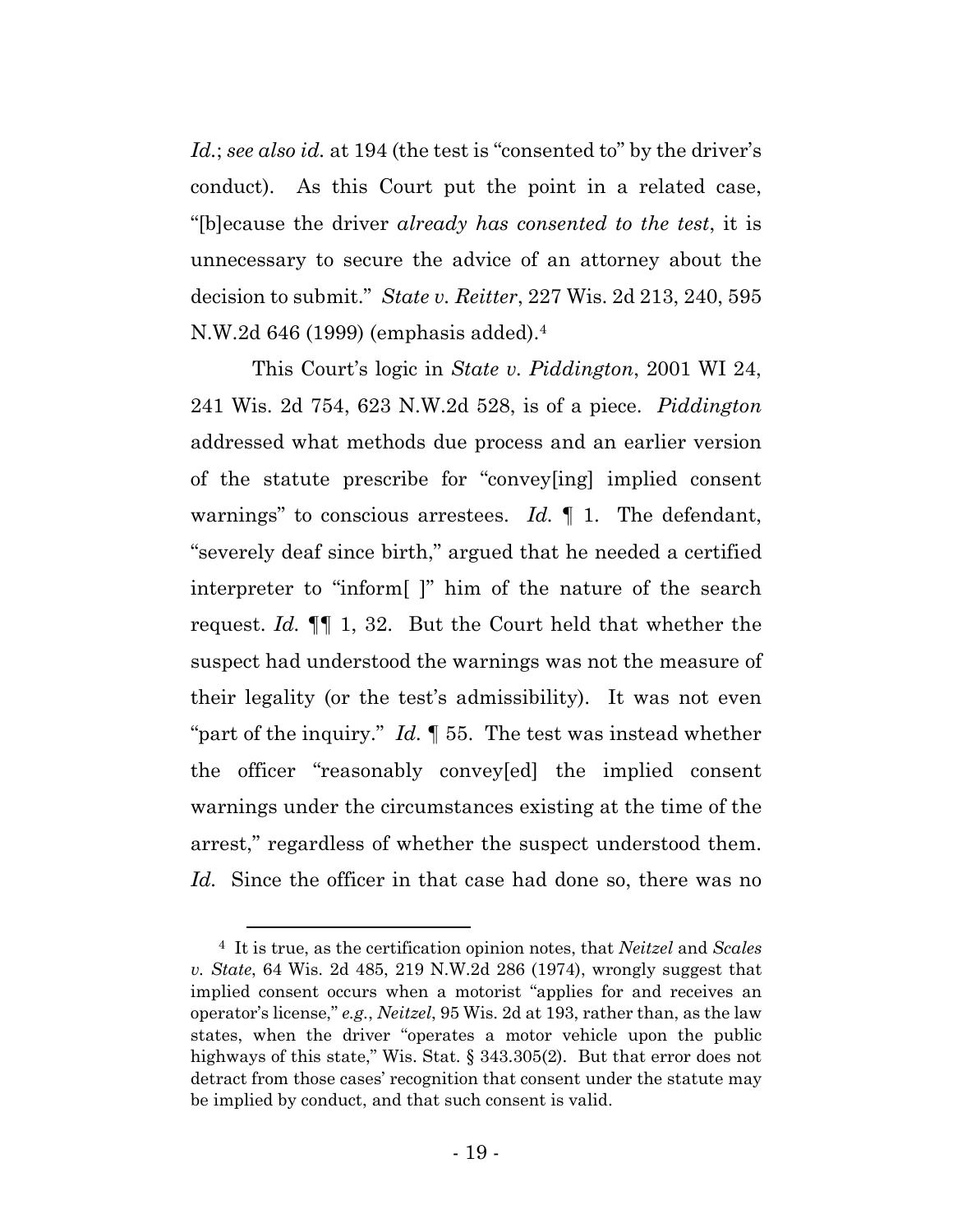violation "warrant[ing] suppression" of the test results. *Piddington*, 2001 WI 24, ¶ 36.

This would have been a radical holding indeed if the "severely deaf" defendant had not been understood to have consented to the search by driving on Wisconsin highways. In that circumstance, *Piddington* would mean that police could lawfully perform warrantless searches of suspects who could *neither* expressly consent (perhaps because of a disability) *nor* impliedly consent (because implied consent is impossible). Not only is this reading patently implausible; it contradicts "[t]he majority['s] correct[ ]" observation "that the implied consent law is  $\dots$  [a] means by which a law enforcement officer may lawfully obtain chemical evidence of intoxication from a drunk driving suspect." *Id*. ¶ 67 (Sykes, J., consenting).

Other cases in which this Court has suggested that Wisconsin drivers impliedly consent to searches under the statute include *Scales v. State*, 64 Wis. 2d 485, 494, 219 N.W.2d 286 (1974) ("We need not resort to the terms of sec. 343.305, Stats., to justify the conduct of the police here, but it should be pointed out that, when the accused is unconscious or otherwise incapacitated, he is 'presumed not to have withdrawn his consent.' That was the situation here."); *State v. Disch*, 129 Wis. 2d 225, 236, 385 N.W.2d 140 (1986) ("Law enforcement officers and courts should be very reluctant to declare a person 'not capable of withdrawing consent.'"); *State v. Crandall*, 133 Wis. 2d 251, 257, 394 N.W.2d 905 (1986)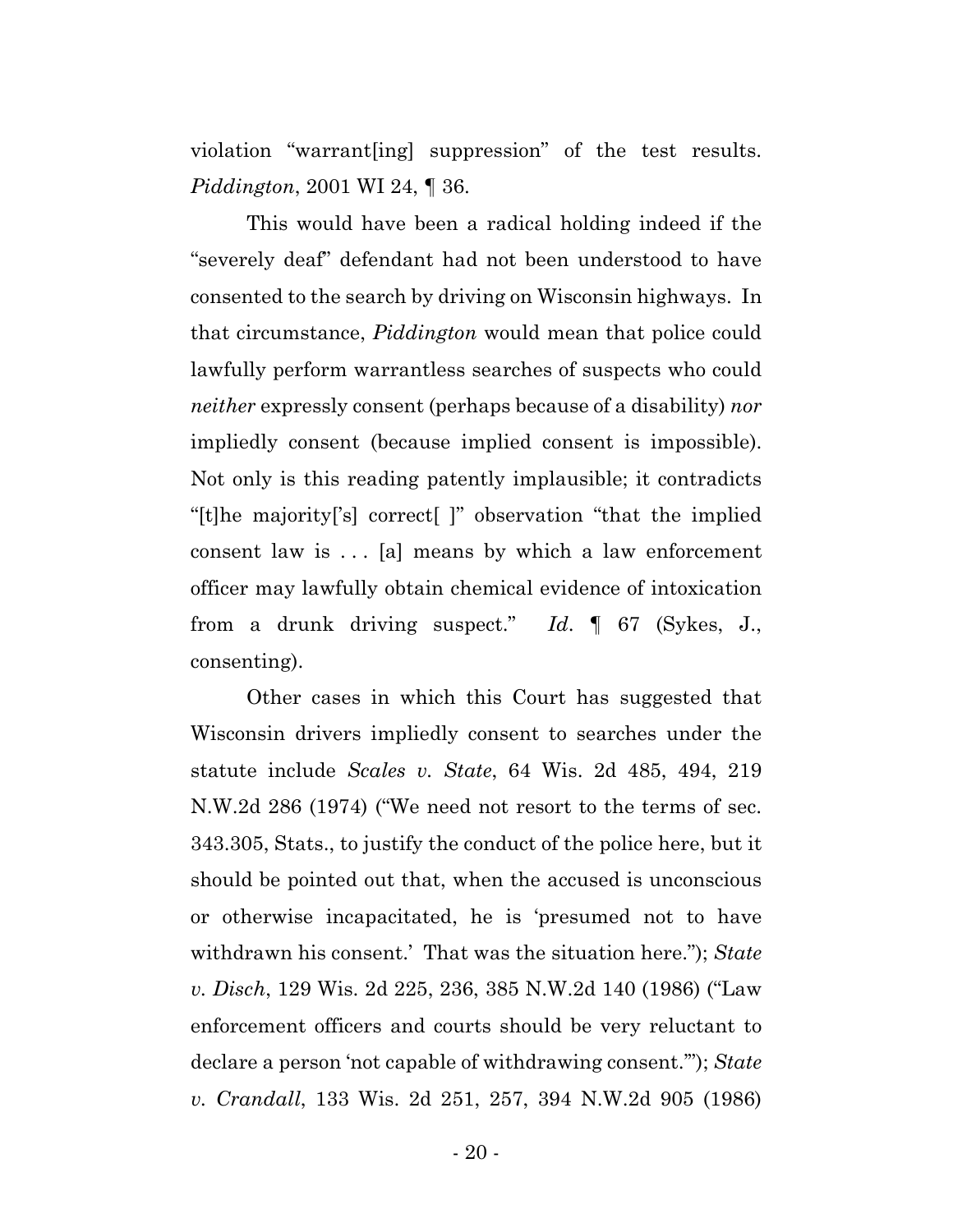(refusing test not only reflects "consciousness of guilt by the accused" but also "violates the consent impliedly given under the statute"); *State v. Zielke*, 137 Wis. 2d 39, 48–49, 403 N.W.2d 427 (1987) (statute's refusal procedures apply "when an arrested driver refuses to honor his or her *previously given consent*" to chemical testing, which consent "is implied as a condition of the privilege of operating a motor vehicle upon state highways") (emphasis added); *State v. Thorstad*, 2000 WI App 199, ¶ 8, 238 Wis. 2d 666, 618 N.W.2d 240 (quoting *County of Ozaukee v. Quelle*, 198 Wis. 2d 269, 277–78, 542 N.W.2d 196 (Ct. App. 1995)) ("Every driver in Wisconsin impliedly consents to take a chemical test for blood alcohol content. A person may revoke consent, however, by simply refusing to take the test."). *State v. Krajewski*, 2002 WI 97, ¶ 25, 255 Wis. 2d 98, 648 N.W.2d 385 (recognizing that, although the statute does not permit "the warrantless search of a driver who withdraws consent," other constitutional doctrines might).

C. Applied here, these precedents establish that, by voluntarily operating a vehicle in Wisconsin, Howes implied his revocable consent to chemical testing upon his arrest for drunk driving. The fact of that consent was the "fair assumption" on which *Breithaupt*'s due-process holding relied. 352 U.S. at 435 n.2. In *Neville*, it was a premise of those statutes' "unquestionable legitimacy." 459 U.S. at 560. *See McClelland v. State*, 84 Wis. 2d 145, 153, 267 N.W.2d 843 (1978) (identifying and applying the "rationale" of a prior case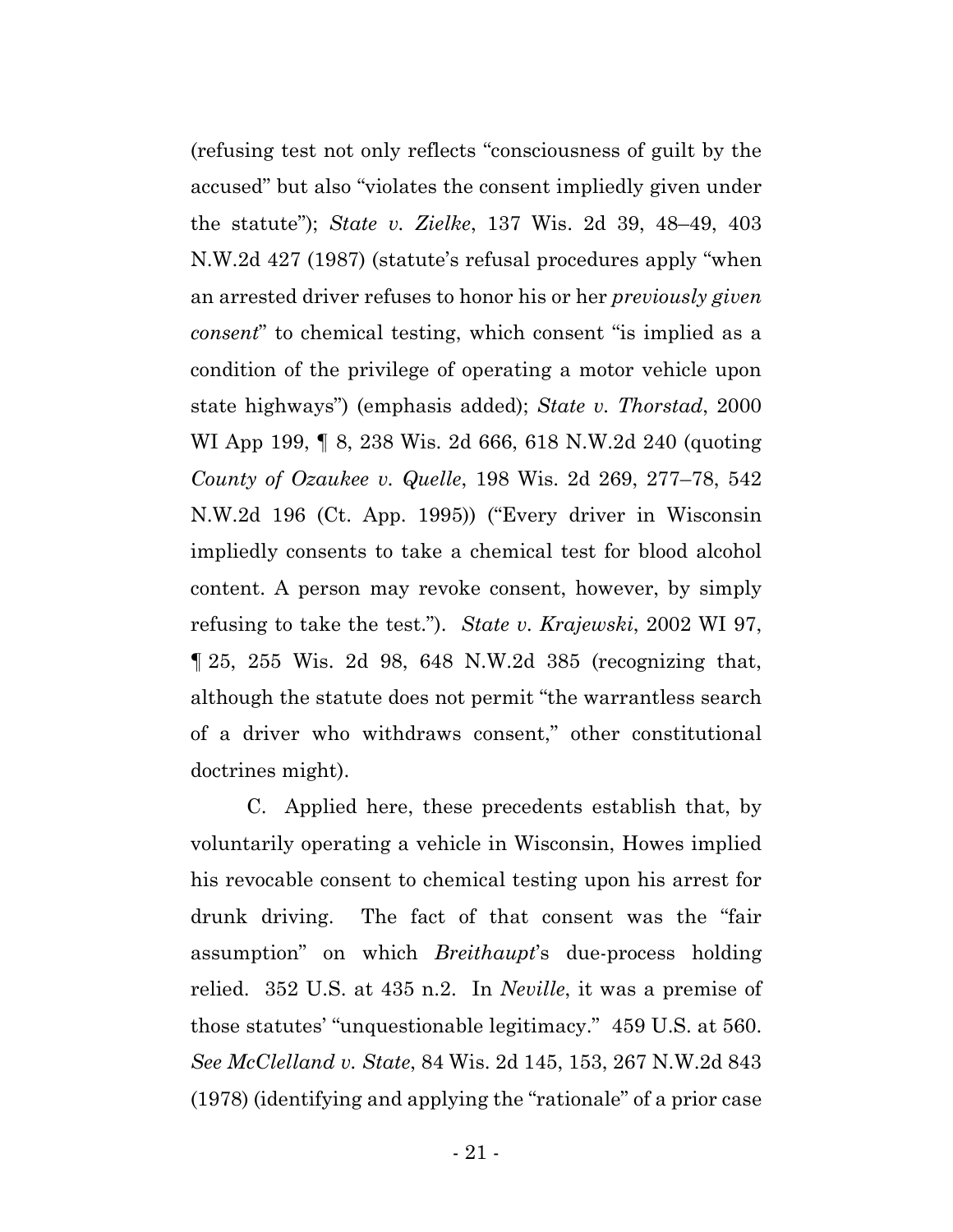as a precedential "implicit holding"). And it was taken for granted by the *McNeely* plurality's characterization of implied-consent statutes as legally effective.5

Similarly, the reality of implied consent was essential to the holding in *Neitzel*. 95 Wis. 2d at 193; *see* App. 19 (recognizing that *Neitzel* "can be read as holding that it is statutory implied consent, given before a person becomes a suspect, that supplies voluntary consent to a blood draw"). It also informed the logic of *Piddington*, which suggests that the reason drivers need not adequately comprehend an express request to perform a chemical test is that they already have impliedly consented to that request by their conduct. Howes has not identified a good reason for this Court to question this settled view.

# **II. Even If The Issue Were Open, Suspicion-Based BAC Searches Of Impliedly Consenting Motorists Under The Statute Are Reasonable**

- **A. Motorists imply their (revocable) consent to searches under the statute**
	- *1. Consent to a search may be implied by conduct.*

Just as a person may express consent to a request through words or gestures, he may also "manifest[ ]" agreement "by signs, actions, or facts, or by inaction or

<sup>&</sup>lt;sup>5</sup> Even if this Court were to conclude (incorrectly) that other parts of *McNeely* somehow undermine *Breithaupt* and *Neville*, *but see infra* p. 38, it may not part ways with those precedents until the U.S. Supreme Court does. *See Rodriguez de Quijas v. Shearson/Am. Express, Inc.*, 490 U.S. 477, 484 (1989).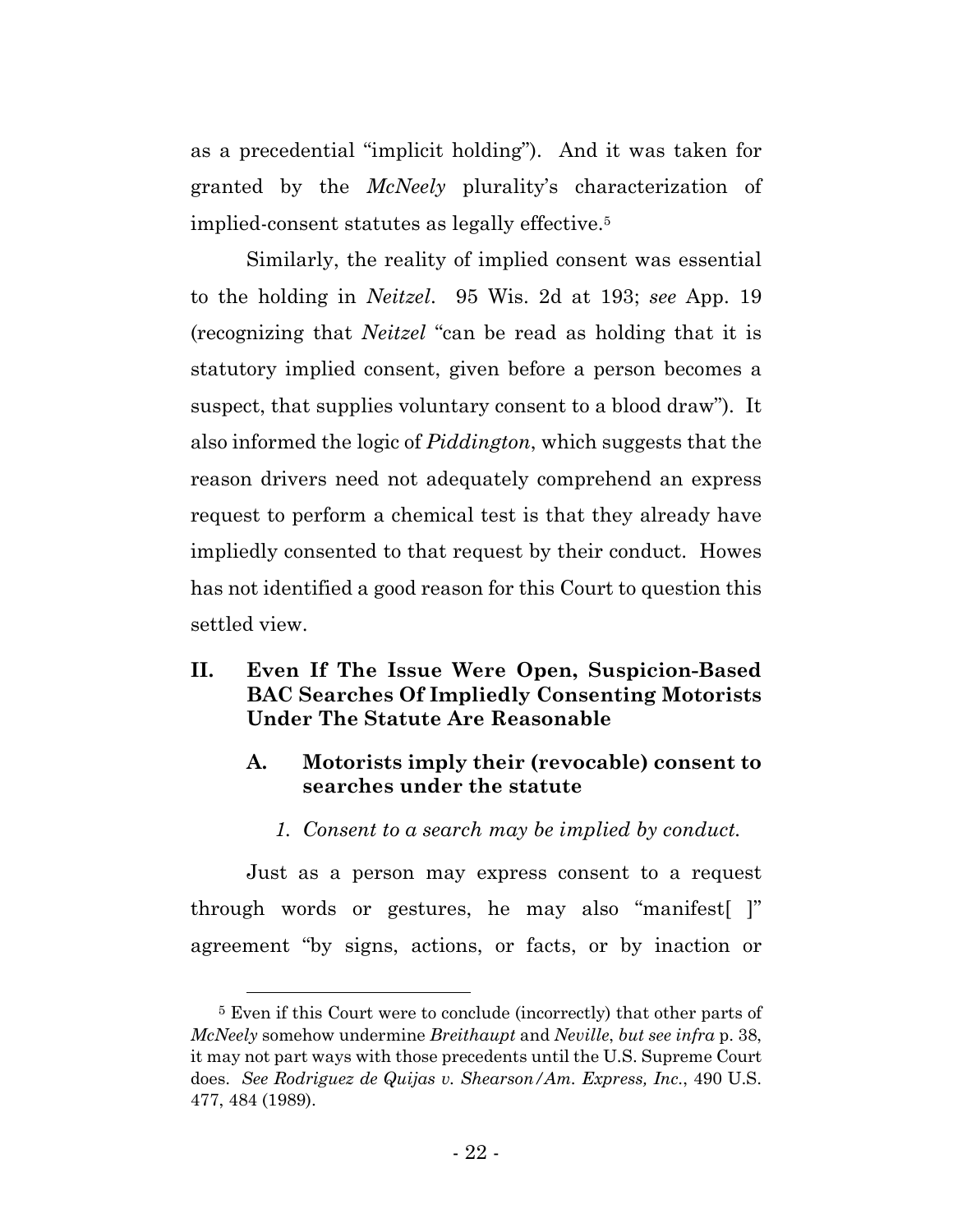silence, which raise a presumption that the consent has been given." *State v. Douglas*, 123 Wis. 2d 13, 14–15 n.1, 365 N.W.2d 580 (1985) (quoting definition of "implied consent" in *Black's Law Dictionary 276* (rev. 5th ed. 1979)). This consent is often conveyed by "conduct," which alone "provides a sufficient basis" for a warrantless search. *Phillips*, 218 Wis. 2d at 197. Consent by conduct could arise simply from "the person's . . . engaging in a certain activity" or from other "circumstantial evidence." 4 LaFave, *Search and Seizure: A Treatise on the Fourth Amendment* § 8.2(l) (5th ed. 2015).

Fourth Amendment law supplies several illustrations. An airline passenger impliedly consents to searches of his luggage by "engag[ing] in the regulated activity of bringing hand luggage on board a commercial aircraft"—whether or not he expressly agrees to those searches, or even reads the posted notices. *United States v. Doran*, 482 F.2d 929, 932 (9th Cir. 1973); *see also Hawaii v. Hanson*, 34 P.3d 1, 5 (Haw. 2001), *as amended* (Nov. 7, 2001) (collecting cases). Likewise, one who visits a military installation implies his consent to warrantless inspection where a sign so states, *Hawaii v. Torres*, 262 P.3d 1006 (Haw. 2011) (interpreting Hawaii's constitution); *see Morgan v. United States*, 323 F.3d 776 (9th Cir. 2011), as does a jail employee when he enters his place of work, *United States v. Sihler*, 562 F.2d 349 (5th Cir. 1977). Even a member of an industry that the government can, and does, closely regulate "in effect consents" to carry "the burdens as well as the benefits of their trade," including by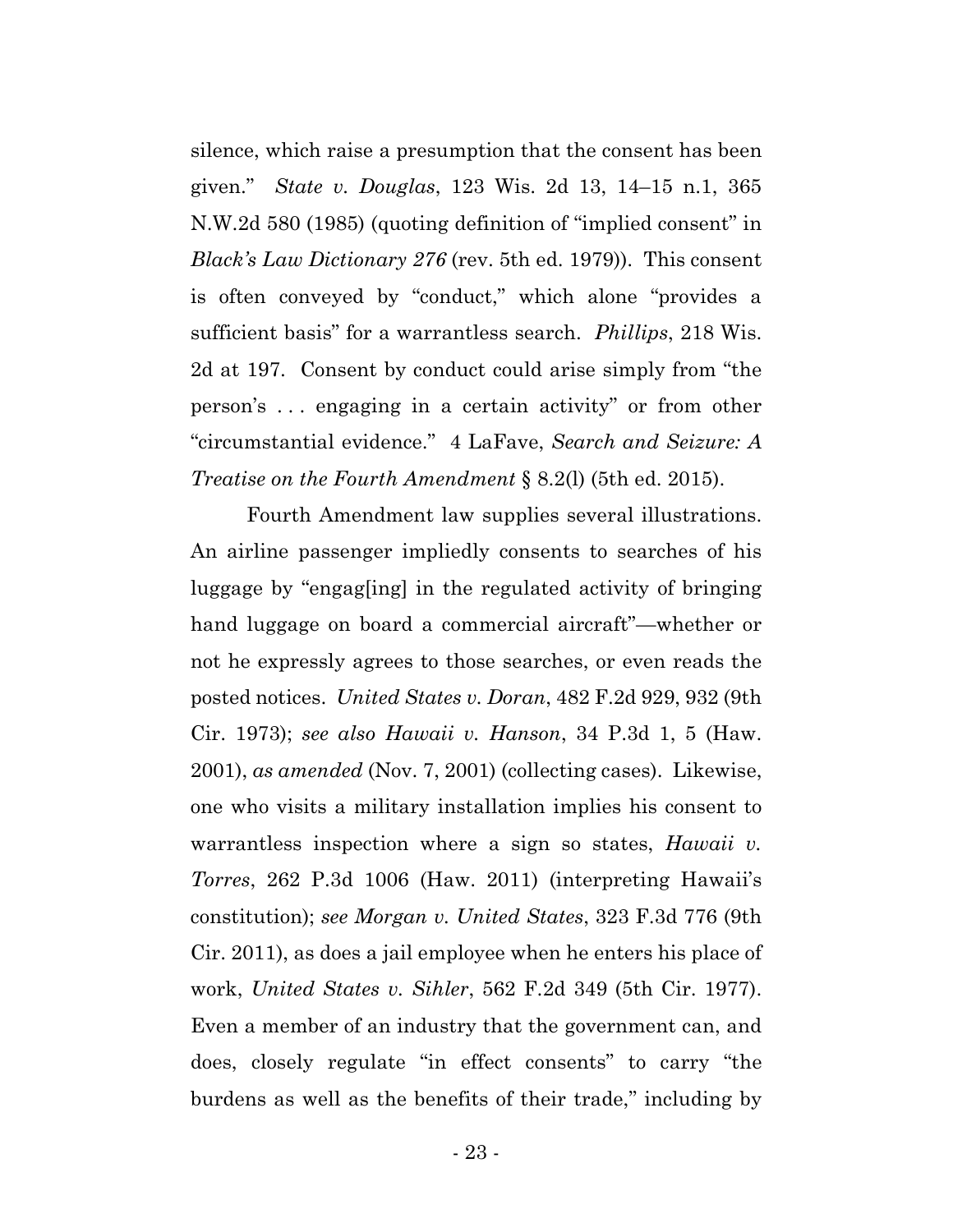submitting to warrantless inspections. *Almeida-Sanchez v. United States*, 413 U.S. 266, 271 (1973). Accordingly, one who enters the firearms business, for example, "does so with the knowledge" that his records and goods "will be subject to effective inspection." *United States v. Biswell*, 406 U.S. 311, 316 (1972).6

## *2. Implied consent is voluntary if not coerced.*

Consent is voluntary if "given in the absence of duress or coercion, either express or implied." *State v. Phillips*, 218 Wis. 2d 180, ¶ 26, 577 N.W.2d 794 (1998). "Coercive [government] activity is a necessary predicate" to deeming an act not 'voluntary.'" *Colorado v. Connelly*, 479 U.S. 157, 157 (1986); *see, e.g.*, *Colorado v. Magallanes-Aragon*, 948 P.2d 528, 531 n.6 (Colo. 1997).

 <sup>6</sup> Under a related Fourth Amendment doctrine, the U.S. Supreme Court also has recognized that a person may imply consent to certain warrantless intrusions by engaging in conduct against the backdrop of certain legal principles. In *Florida v. Jardines*, 133 S. Ct. 1409 (2013) "it [wa]s undisputed that the detectives had ... [entered] the constitutionally protected extensions of Jardines' home" without express consent. *Id.* at 1415. The issue was "whether he had given his leave . . . implicitly . . . for them to do so." The Court held that he had given the officers license to approach the home. *Id.* at 1415–16.Invoking the principle of property law that "the knocker on the front door is treated as an invitation . . . to attempt an entry, justifying ingress to the home," the Court held that the defendant in that case had granted such an "implicit license" simply by his residing in a home with a front path. *Id.* at 1415. Whether or not he had meant to, he had implicitly agreed by his conduct to the terms of this common law–derived "customary invitation." *Id.* at 1416.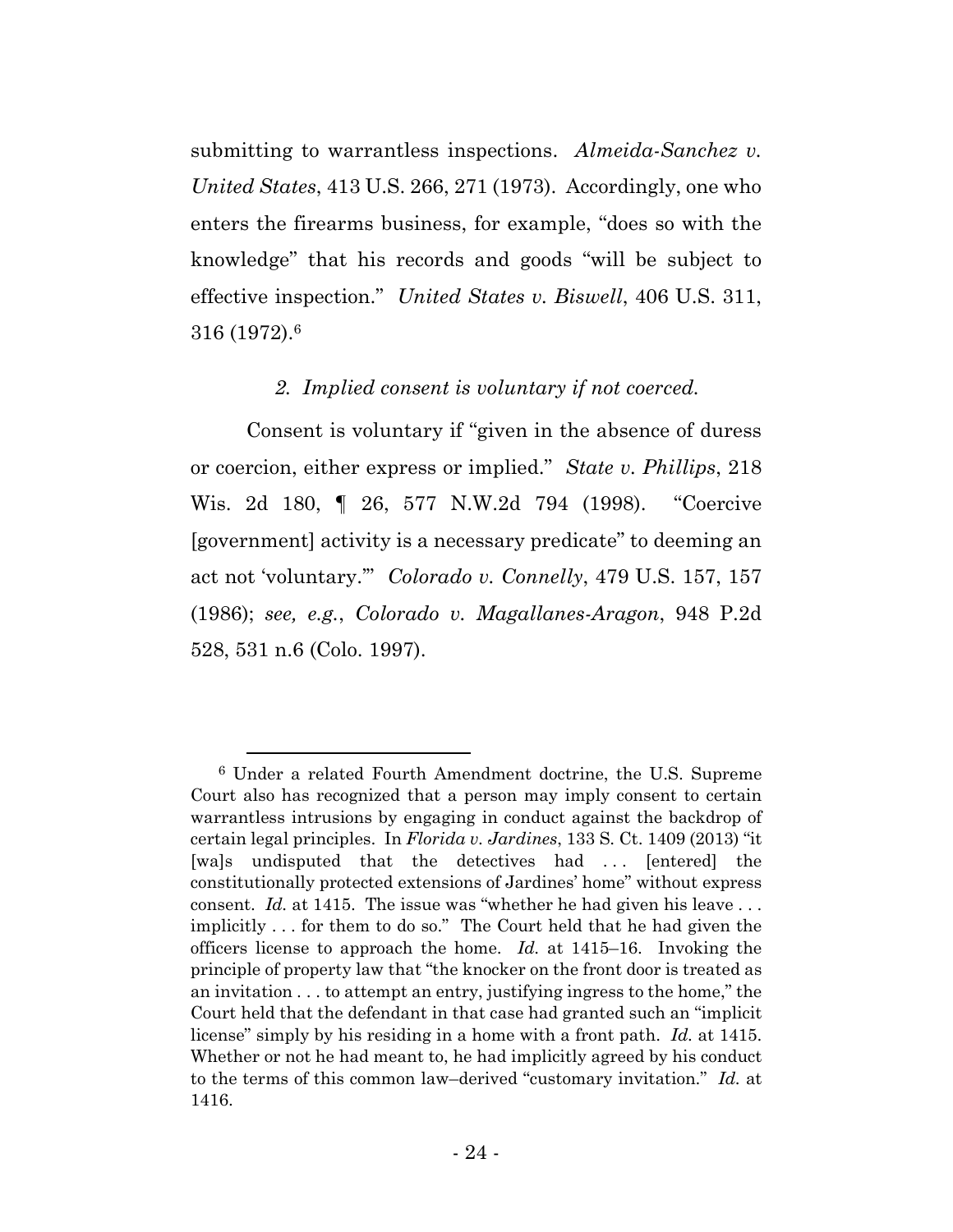In the context of consent implied by "the person's ... engaging in a certain activity," 4 LaFave, *Search and Seizure: A Treatise on the Fourth Amendment* § 8.2(1) (5th ed. 2015), the coercion inquiry is simple. In *Doran*, for example, it was enough that the government had not forced the defendant to take "hand luggage on board a commercial aircraft"; he had "chose[n] to engage in th[at] regulated activity" himself. 482 F.2d at 932. Likewise, in *Torres*, "there [was] nothing to suggest" that the defendant had indicated "in any way" to the officer at the gate that he "did not want to enter [the base] and instead, wished to turn around at the guard shack." 262 P.3d at 1022; *see also United States v. Ellis*, 547 F.2d 863, 866 (5th Cir. 1977) (noting that the defendant's "decision to enter the base subject to the possibility of a search can in no wise be considered coerced"). And the government had not forced the jail employee in *Sihler* to "accept[ ] and continue[ ] [ ] employment which subjected him to search on a routine basis." 562 F.2d at 351. The firearms dealer in *Biswell* similarly made an uncoerced "cho[ice] to engage in [a] pervasively regulated business and to accept a federal license." 406 U.S. at 316.

> *3. Motorists like Howes voluntarily imply their consent to chemical testing by driving on Wisconsin's highways—and by not revoking that consent.*

Like the luggage-toting airline passenger, the militarybase visitor, the prison employee, and the firearms dealer, the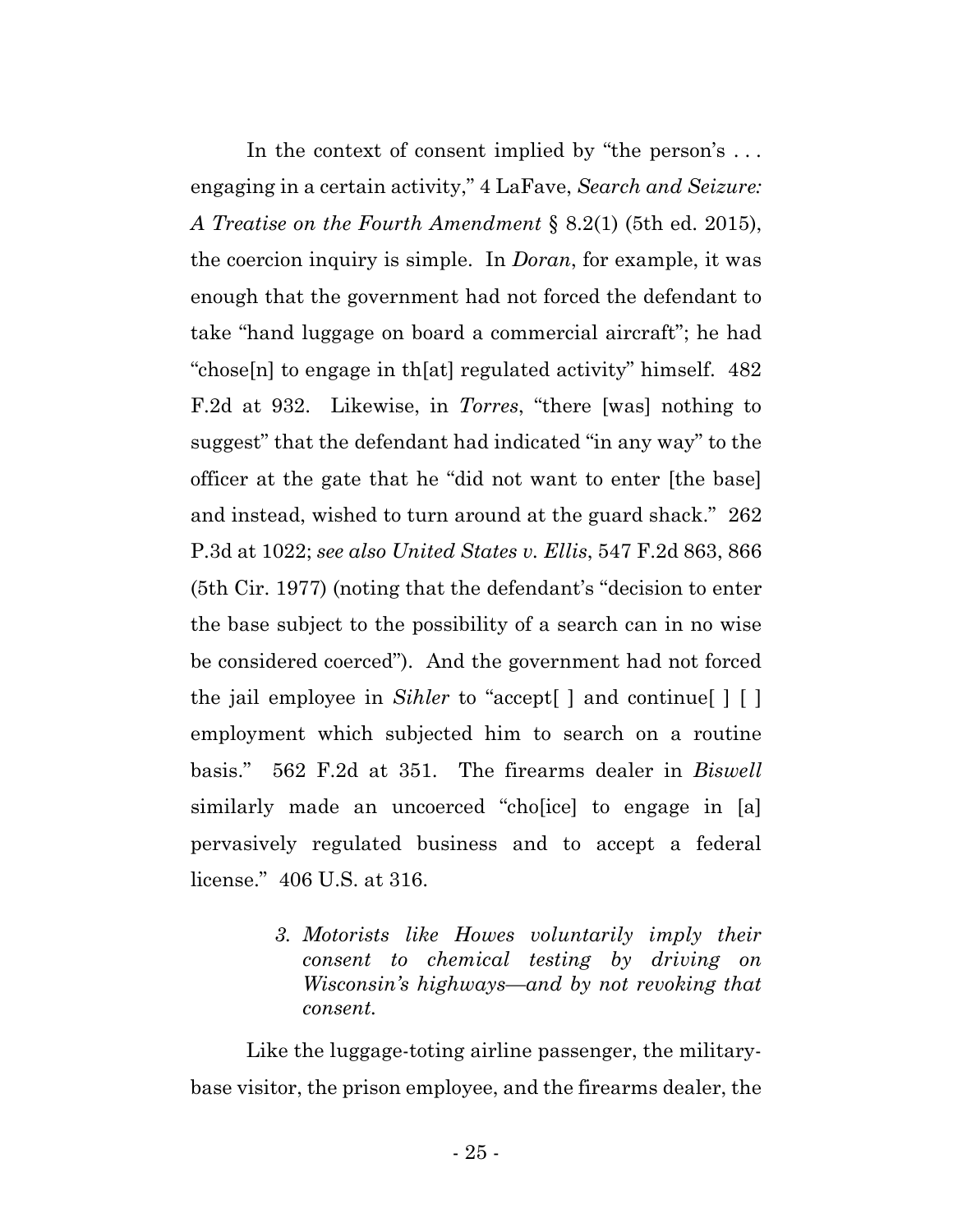Wisconsin motorist implies his consent by conduct. In *Doran*, *Torres*, and *Sihler*, posted signs informed passers-by of the inference that the law would draw from their conduct whether or not the defendants read and understood those signs. *See Doran*, 482 F.2d at 932 (inferring that defendant should have known, based on the signs and other warnings, that he could be subject to search). Here, the implied-consent statute performs the function of the sign—except more effectively, since it is assumed that everyone knows the laws that govern his or her conduct. *See, e.g.*, *Barlow v. United States*, 32 U.S. 404, 411 (1833).7 And in *Biswell*, the nature of the thoroughly regulated and inherently dangerous activity put the defendant on notice of the consent condition. So too here.<sup>8</sup>

 <sup>7</sup> Wisconsin-licensed motorists in particular should be "presumed to know" the implied-consent law, since it is described in detail in the Wisconsin Department of Transportation *Motorists' Handbook* (which, generally, a license applicant studies in preparation for the "knowledge test"). *See* Wisconsin Department of Transportation, *Motorists' Handbook* 52–53, http://wisconsindot.gov/Documents/dmv/shared/bds 126-motorists-handbook.pdf (2016).

<sup>8</sup> Of course, the State is not free to impose *any* sort of implied-consent condition on *any* kind of activity. It matters here that engaging in the regulated activity is a privilege, to which, given its countless publicsafety implications, the State may attach related conditions. *See infra* p. 35 (additional authorities on driving privilege); *Hess v. Pawloski*, 274 U.S. 352, 356 (1927). The State can impose those conditions on motorists even if it could not impose them on the general public. *See Hess*, 274 U.S. at 356 (a State may provide that motorists give "implied consent" to appointment of state registrar as representative for service of process in suits arising from accidents). It also matters that the condition bears an obvious nexus to the privilege, since it promotes the safety of its exercise.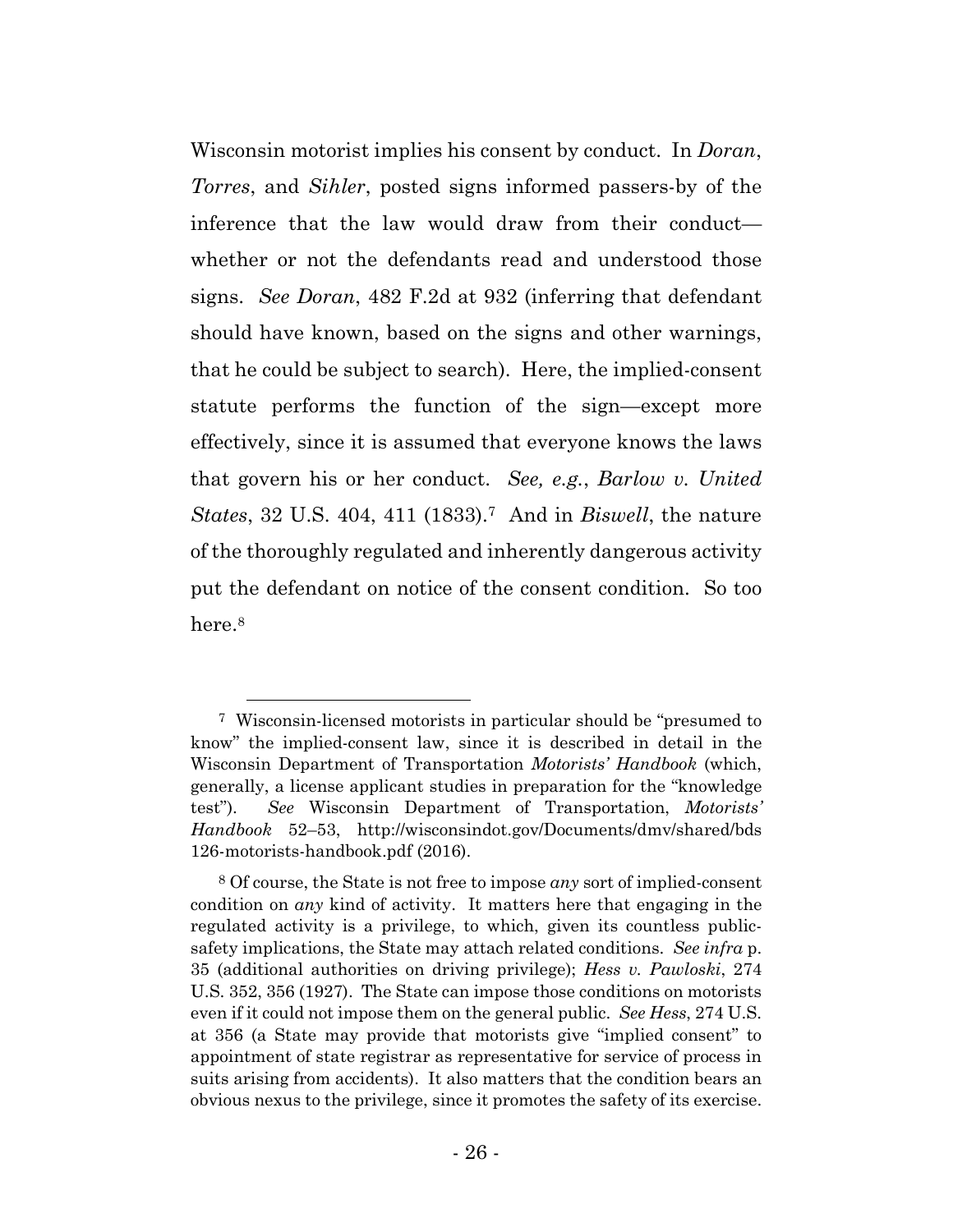To show that the consent is implied under the statute, however, is not to conclude that it is somehow final or irrevocable. Consent given by words or conduct can also be withdrawn by those means. That is no less true of the implied consent of a motorist found "unconscious or otherwise not capable of withdrawing consent" and thus "presumed not to have withdrawn consent." Wis. Stat. §§ 343.305(3)(b). The statute's presumption is rebuttable. If a "conscious" person may withdraw his consent under  $\S$  343.305(2), then he may do so *before* he loses consciousness or is otherwise rendered "incapable of withdrawing consent." In other words, the presumption of unrevoked consent yields to circumstances reasonably showing that, when the driver had been capable of withdrawing consent under § 343.305(2), he had done so.

Second, like the consent of the airline passenger with luggage, the visitor to a military base, or the prison employee, the consent implied under the statute is voluntary. Driving while no doubt important to many—is plainly not the product of "coercive [government] activity." *Connelly*, 479 U.S. at 157. And, more importantly, no "implied threat or covert force" compels motorists to *maintain* that consent even while driving. *Schneckloth*, 412 U.S. at 228. To the contrary, the law explicitly permits "refusal[s]" of "request[s]" to search and affirms motorists' capacity to "withdraw[ ] consent," Wis. Stat. § 343.305—as it must, *see, e.g.*, *United States v. Carter*, 985 F.2d 1095, 1097 (D.C. Cir. 1993) (recognizing a "constitutional right to withdraw one's consent to a search"); *United States v.*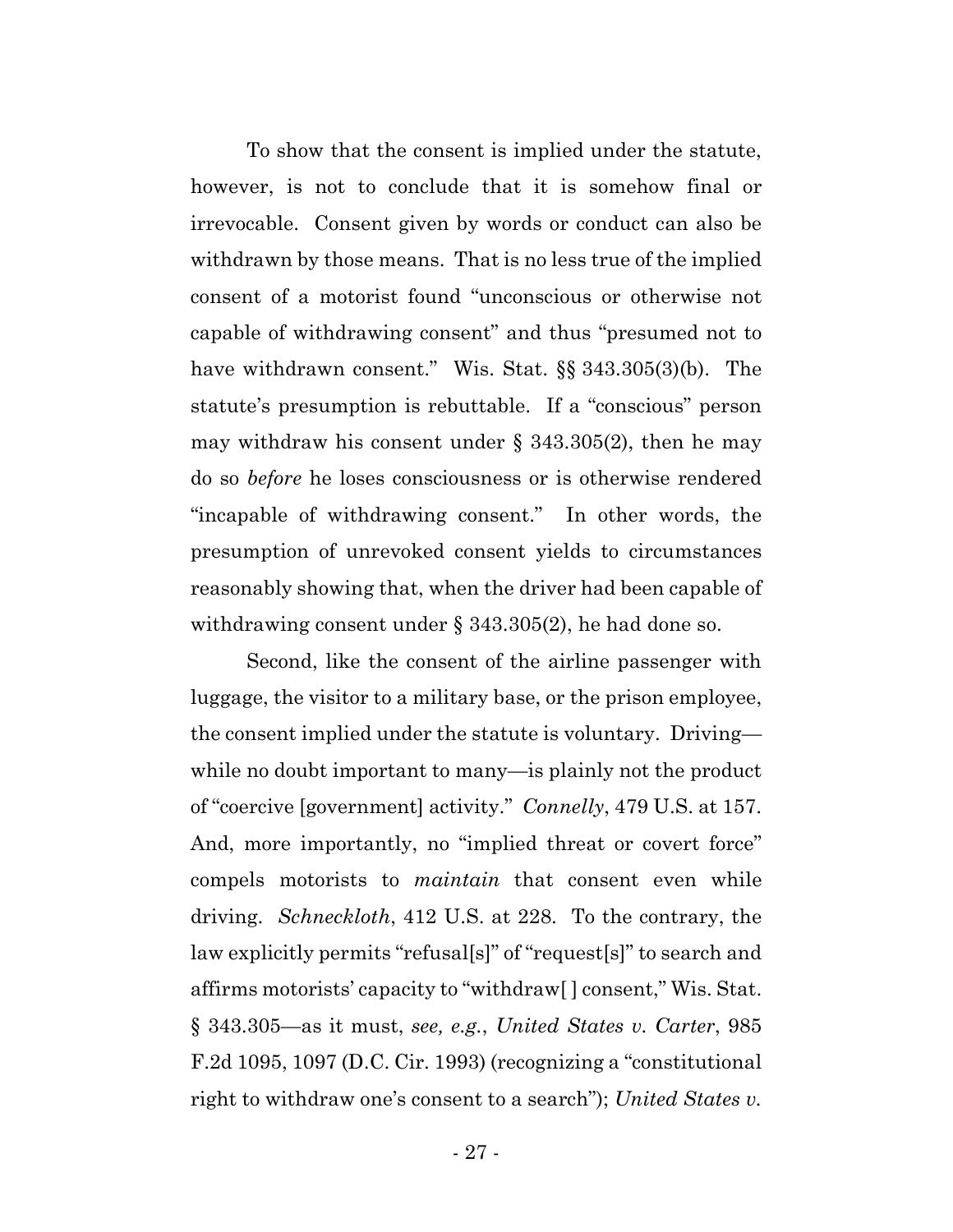*Dyer*, 784 F.2d 812, 816 (7th Cir. 1986) (same). Thus, consenting drivers do not merely "acquiesce[ ] to a claim of lawful authority" to search. *Bumper v. North Carolina*, 391 U.S. 543, 548–49 (1968). Although motorists need not know of those rights in order to voluntarily consent, *see Schenckloth*, 412 U.S. 249, the law assumes that they do, *see Barlow*, 32 U.S. at 411.

Although the prospect of privilege revocation for refusing a request to search may encourage a motorist not to withdraw his consent, *Neville* holds that a State does not "coerce[ ]" a motorist by putting him to the choice of either maintaining his consent or losing that privilege. 459 U.S. at 564 ("We hold . . . [that it] is not an act coerced by the officer."). Imposing the "penalty [of revocation] for refusing to take a blood-alcohol test is unquestionably legitimate." *Id.* at 560 (citing *Mackey*, 443 U.S. 1). Anyway, the prospect of the penalty risks putting the motorist in no worse a position than the similarly uncoerced decision not to drive in the first place: Either way, he drives, or he does not. Whether he gives (and does not revoke) his consent is up to him.

Applying the conventional coercion factors—transposed imperfectly from the context of express police-to-suspect requests—leads to the same conclusion. The State does not "use[ ] deception, trickery, or misrepresentation" to persuade drivers to imply consent or otherwise "threaten[ ] or physically intimidate" them. *Artic*, 327 Wis. 2d at 414. Implied consent is not the "opposite" of "congenial, non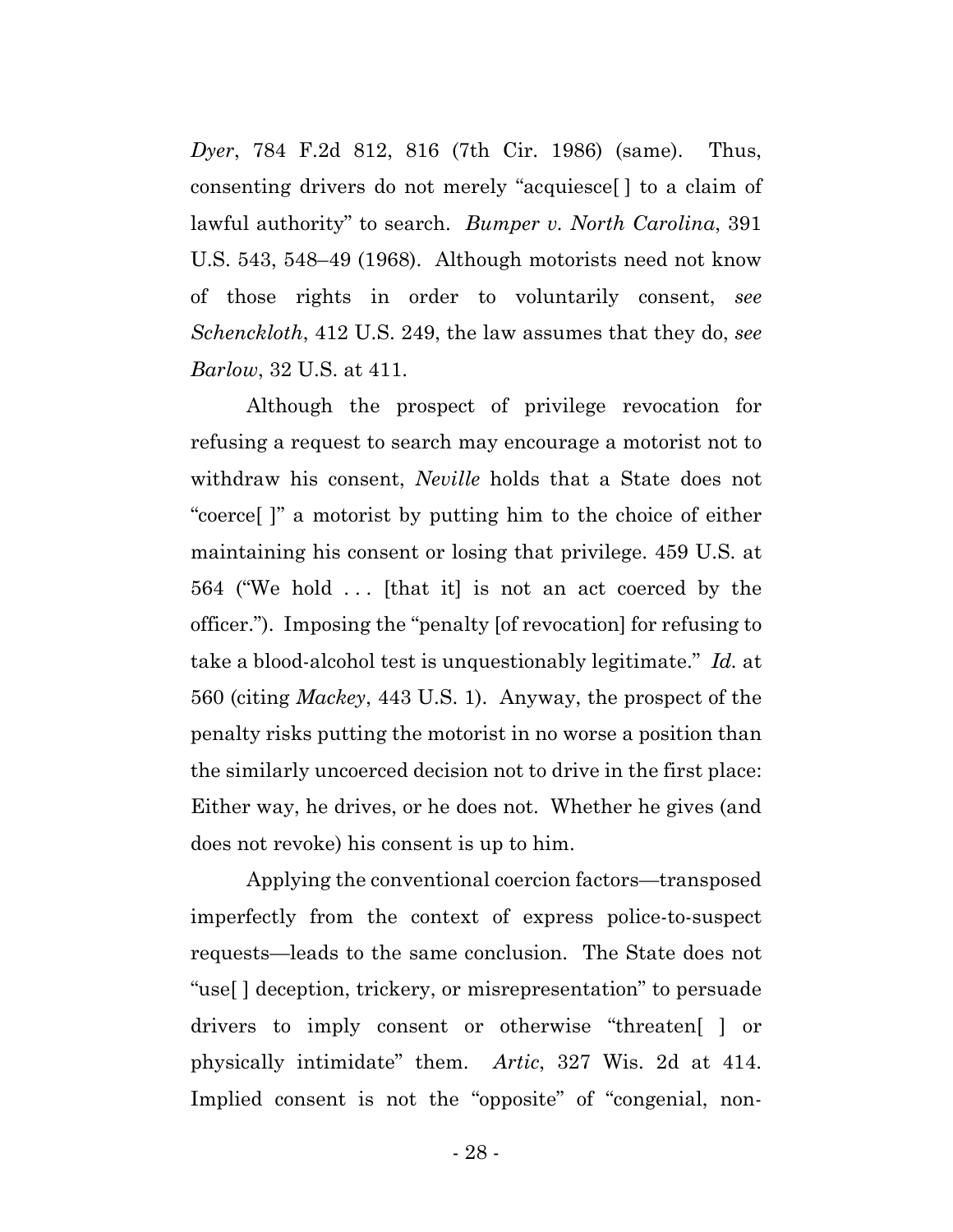threatening, and cooperative." *Id.* The unconscious driver has "responded to the request to search" by unequivocally manifesting consent (unless the driver revokes it). *Id.* And the statute itself informs drivers that they can "refuse consent." *Id.* Although the remaining factor—the suspect's "characteristics"—would seem to call for a case-by-case inquiry in unconscious-suspect cases, the Court has clarified that this factor is relevant only if there has first been "improper influence, duress, intimidation, or trickery." *Id.* at 424 (quoting *Phillips*, 218 Wis. 2d at 202–03). There has not.9

Decisions from other States support the conclusion that drivers impliedly consent to suspicion-based BAC searches. Several courts have held, for example, that the unrevoked implied consent of an unconscious motorist permits a consentbased search. *See, e.g.*, *Bobeck v. Idaho Transp. Dep't*, 159 Idaho 539, 363 P.3d 861, 867 (Ct. App. 2015), *review denied* (Dec. 23, 2015) ("The fact that [the suspect] was allegedly

 <sup>9</sup> This brief's consent analysis shows the impropriety not only of Howes' requested remedy of suppression, but especially of his prayer for facial invalidation of the implied-consent law's unconscious-suspect provisions. In addition to overcoming the presumption that, as a "regularly enacted statute[ ]," the law is constitutional, *State v. Gudenschwager*, 191 Wis. 2d 431, 441, 529 N.W.2d 225 (1995), Howes must show that those provisions cannot validly apply "under any circumstances." *League of Women Voters of Wisconsin Educ. Network, Inc. v. Walker*, 2014 WI 97, ¶ 15, 357 Wis. 2d 360, 851 N.W.2d 302. But, even under Howes' theory, there is one set of circumstances in which both the unconscious-suspect provisions apply and no search is permitted: the driver is unconscious when the police find him, but the circumstances show that he had previously withdrawn consent. The presumption still does work in those cases: it is triggered before it is rebutted.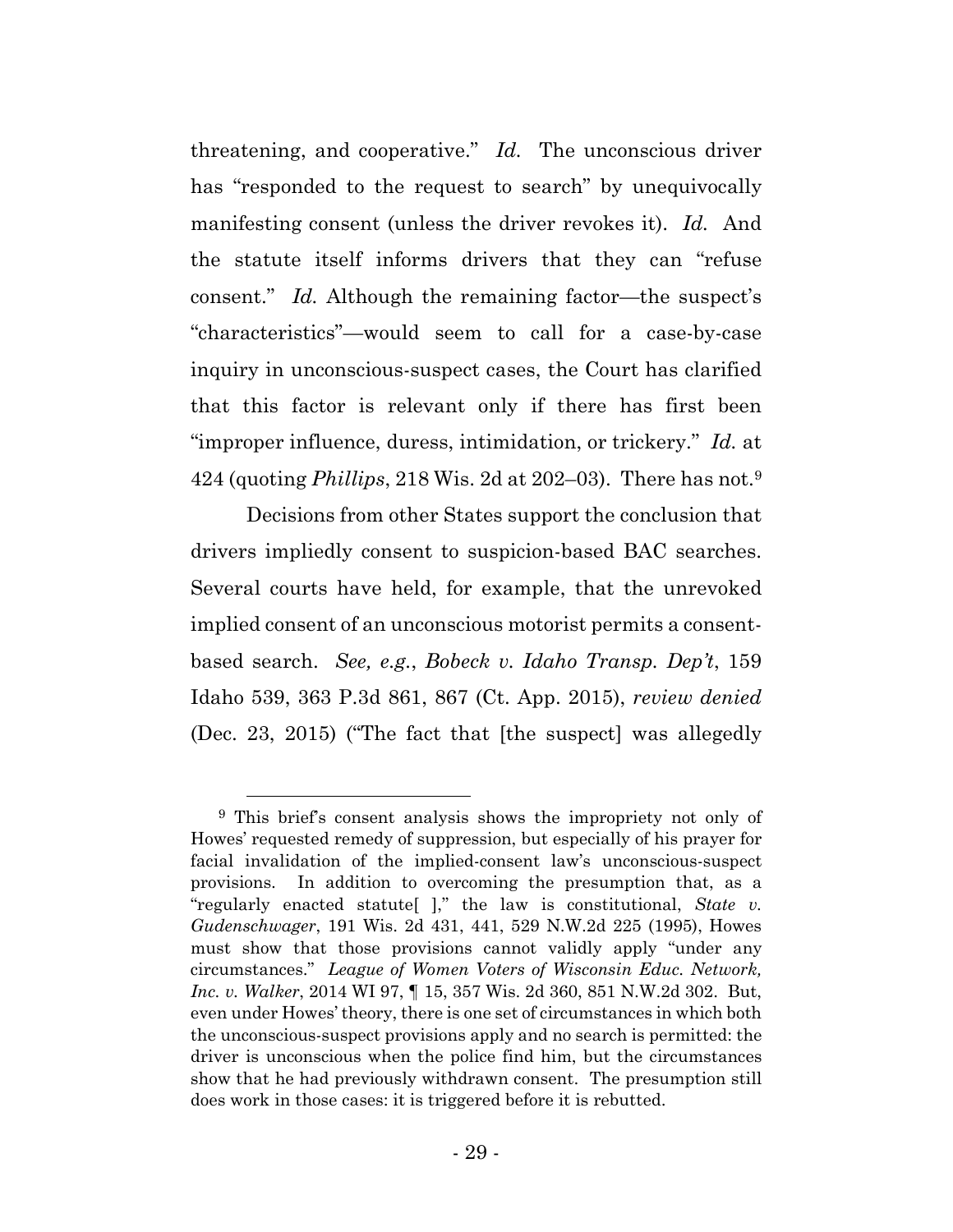unconscious when the officer read her the advisory does not effectively operate as a withdrawal of her consent."); *Sims v. Idaho*, 358 P.3d 810, 817–18 (Ct. App. 2015), *review denied* (Nov. 4, 2015) (same); *Goodman v. Virginia*, 558 S.E.2d 555, 560 (Va. Ct. App. 2002) (same); *Minnesota, Dep't of Pub. Safety v. Wiehle*, 287 N.W.2d 416, 419 (Minn. 1979). And other courts have affirmed the validity of implied consent even in conscious-motorist cases. *See, e.g.*, *Martini v. Virginia*, No. 0392-15-4, 2016 WL 878017, at \*4 (Va. Ct. App. Mar. 8, 2016); *Idaho v. Eversole*, No. 43277, 2016 WL 1296185, at \*3–\*4 (Idaho April 4, 2016) (driver must have the right to voluntarily withdraw that consent); *Burnell v. Indiana*, 44 N.E.3d 771, 777 (Ind. 2015) (consent is implied by driving, but "anything short of an unqualified, unequivocal assent to a properly offered chemical test constitutes a refusal"); *Tiller v. Arkansas*, 439 S.W.3d 705, 710 (Ark. Ct. App. 2014); *see also Massachusetts v. Thompson*, 32 N.E.3d 1273, 1276–77 (Mass. Ct. App. 2015) (interpreting the boating statute, which is functionally identical to the driving statute). And, notably, "in nearly all of the cases where courts rejected the validity of implied consent, the suspect actively refused or resisted a blood test." *Flonnory v. Delaware*, 109 A.3d 1060, 1074 (Del. 2015) (Strine, J., dissenting) (collecting cases).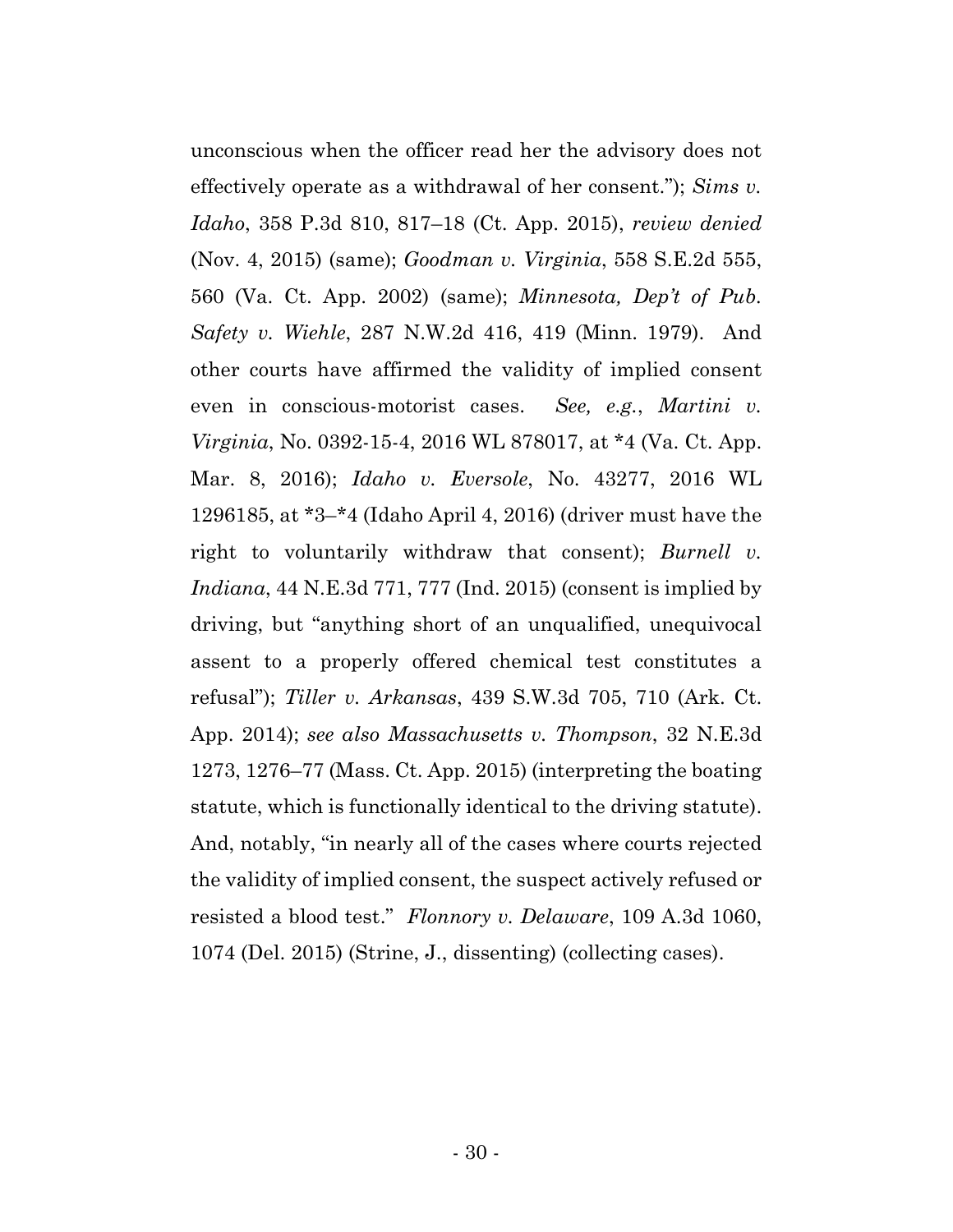## **B. A chemical test of a consenting, unconscious arrestee, such as Howes, is otherwise reasonable under the Fourth Amendment**

The "ultimate measure of the constitutionality of a governmental search" is not the presence of warrant but simply "reasonableness." *Vernonia School Dist. 47J v. Acton*, 515 U.S. 646, 652 (1995). Applying that traditional standard, courts "generally determine whether to exempt a given type of search from the warrant requirement" by weighing, on the one hand, the "degree to which [the type of search] is needed for the promotion of legitimate governmental interests," and, on the other, "the degree to which it intrudes upon an individual's privacy." *Riley v. California*, 134 S.Ct. 2473, 2484 (2014); *see also Skinner v. Ry. Labor Executives' Ass'n*, 489 U.S. 602, 619 (1989). "[C]ertain general, or individual, circumstances may render a warrantless search or seizure reasonable," such as "special law enforcement needs, diminished expectations of privacy, minimal intrusions, or the like." *Maryland v. King*, 133 S. Ct. 1958, 1969 (2013). In those cases, for example, "the public interest" may lessen the need for a warrant, or the individual may "already [be] on notice . . . that some reasonable police intrusion on his privacy is to be expected." *Id.*

Applied here, the "traditional standards of reasonableness" confirm the constitutionality of chemical testing of consenting, unconscious arrestees under the statute.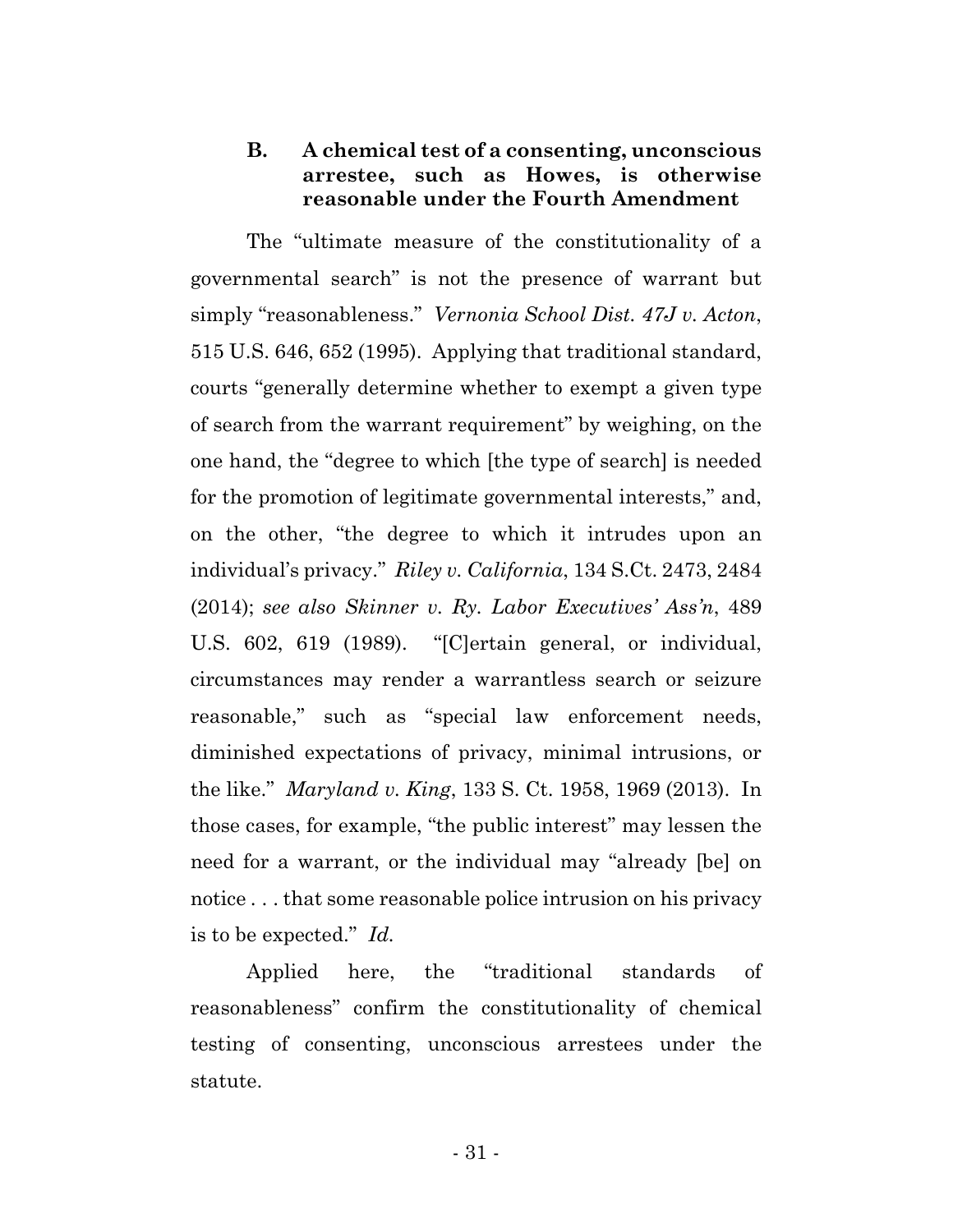## *1. The State has an overwhelmingly compelling interest in identifying, deterring, and punishing drunk drivers.*

"No one can seriously dispute the magnitude of the drunken driving problem," *Michigan Dep't of State Police v. Sitz*, 496 U.S. 444, 451 (1990). "For decades," the U.S. Supreme Court "has 'repeatedly lamented the tragedy.'" *Id.* (quoting *Neville*, 459 U.S. at 558). So has this Court: "Drunk driving is indiscriminate in the personal tragedy of death, injury, and suffering it levies on its victims." *Nordness*, 128 Wis. 2d at 33. A "scourge on society," it "exacts a heavy toll in terms of increased health care and insurance costs, diminished economic resources, and lost worker productivity," and it "destroys and demoralizes personal lives and shocks society's conscience." *Id.* at 33–34.

In light of that continuing tragedy, "[n]o one can seriously dispute ... the States' interest in eradicating" it. *Sitz*, 496 U.S. at 451. This interest is "compelling," *McNeely*, 133 S. Ct. at 1565, and "paramount," *Mackey*, 443 U.S. at 17. And this Court gives it "considerable weight." *Nordness*, 128 Wis. 2d at 33–34.

Wisconsin "has endeavored" to further that interest "in part through [its] implied consent law." *Id.* at 34. The law promotes that interest in several ways. First, it permits the State to secure evidence of intoxication "as soon as possible," *Skinner*, 489 U.S. at 623, which is important given the biological fact that, with each second, "the body functions to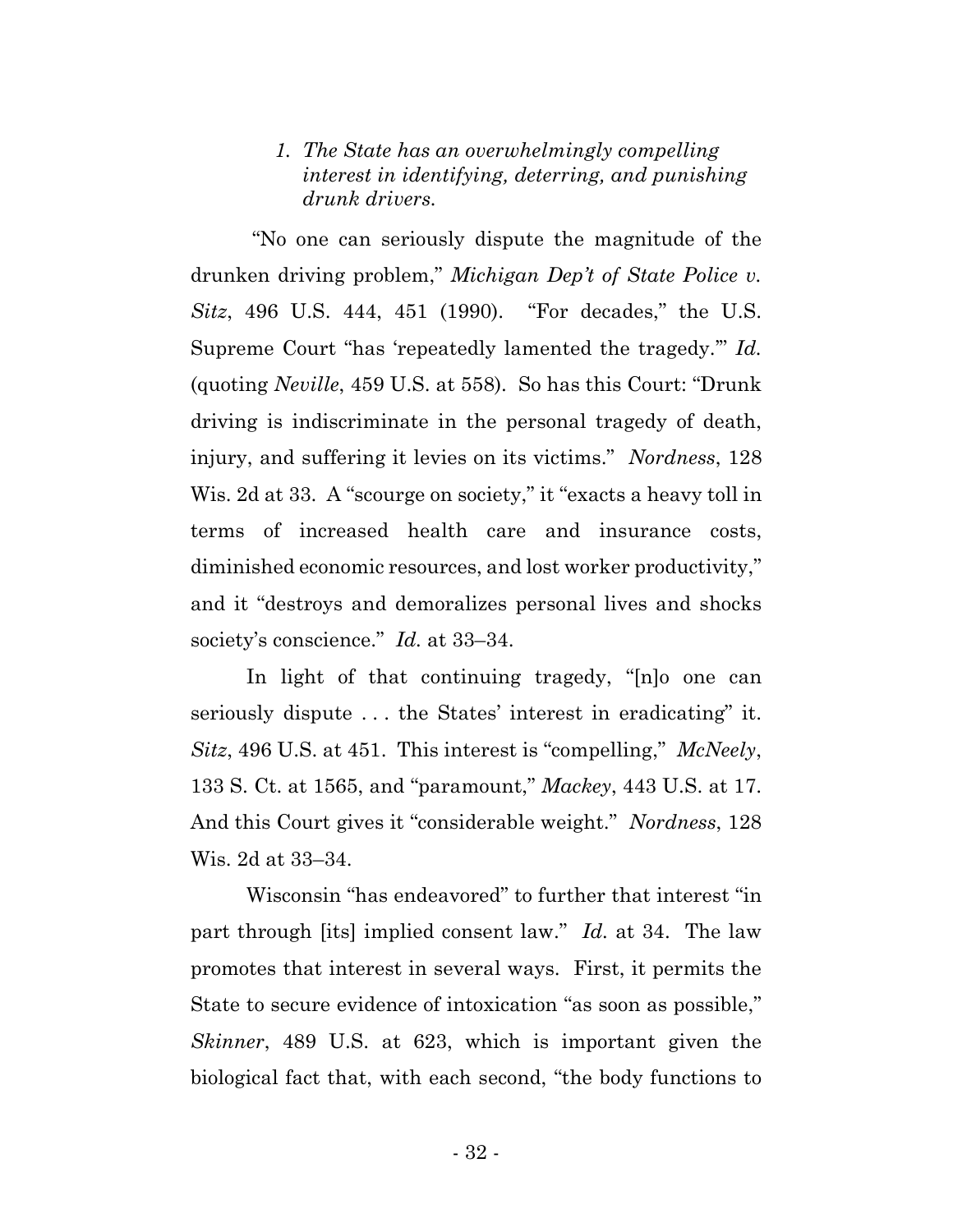eliminate [alcohol] from the system." *Schmerber v. California*, 384 U.S. 757, 770 (1966); *see also Krajewski,* 2002 WI 97,  $\parallel$  27. Samples "must be obtained as soon as possible," lest the delay "result in the destruction of valuable evidence." *Skinner*, 489 U.S. at 623. And, per *Skinner*, "the government's interest in dispensing with the warrant requirement is at its strongest when, as here, 'the burden of obtaining a warrant is likely to frustrate the governmental purpose behind the search.'" *Id.* (quoting *Camara v. San Francisco Mun. Ct.,* 387 U.S. 523, 533 (1967)).

Securing a warrant is not an effective alternative, since that "may take some time and may often be impracticable." *Faust*, 2004 WI 99, ¶ 29; *see also Krajewski*, 2002 WI 97, ¶ 42 n.19 ("The principal difficulty is reaching a judge or court commissioner after normal working hours. Many counties have only one judge. Judges cannot always be found at their office or home."). And proceeding by exigency is not always possible, *see McNeely*, 133 S.Ct. at 1562–63, and it is not always easy to tell when it *is* possible. Consensual searches are by far the State's most promising means of collecting, as expeditiously as the circumstances permit, undiminished evidence of intoxication.

What is more, capturing the suspect's BAC also furthers the State's "legitimate evidence gathering objectives" as prosecutor. *Faust*, 2004 WI 99, ¶ 29. Since blood samples are "most direct and accurate evidence of intoxication," *id.*, measuring BAC before it dissipates "effectuates [the State's]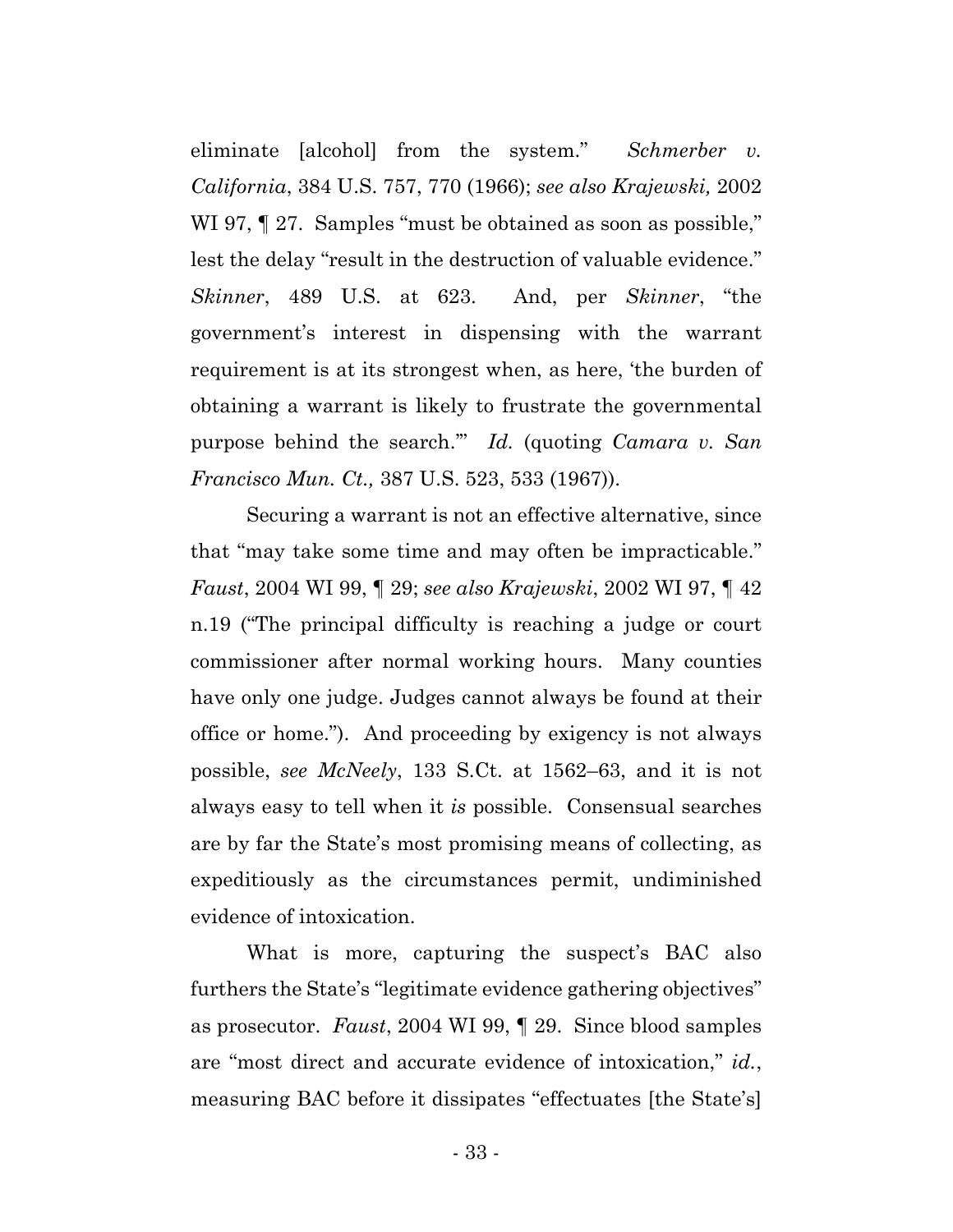interest in obtaining reliable and relevant evidence for use in subsequent criminal proceedings," *Mackey*, 443 U.S. at 18.

Accordingly, "the state's interest of keeping the highways safe is best served when those who drive while intoxicated are prosecuted and others are thereby deterred from driving while intoxicated," *Nordness*, 128 Wis. 2d at 33, and this "interest is served by . . . the implied consent law," *id.*

## *2. The intrusion of a suspicion-based chemical test on a consenting, unconscious suspect's Fourth Amendment interests is not severe.*

"On the other side of the balance from this compelling need is a minimal intrusion." *Syring v. Tucker*, 174 Wis. 2d 787, 811, 498 N.W.2d 370 (1993) (describing blood tests). Although chemical testing certainly constitutes an "invasion of bodily integrity," *McNeely*, 133 S.Ct. at 1558 (plurality), courts have identified five reasons to regard the degree of intrusion on privacy interests, in cases of suspicion-based blood draws on unconscious, consenting suspects, as less than severe.

*First*, and most importantly, the test is consensual. The motorists searched have voluntarily implied (and have not revoked) their consent to suspicion-based testing. Put another way, motorists are "on notice . . . that some reasonable police intrusion on [their] privacy is to be expected." *King*, 133 S. Ct. at 1969.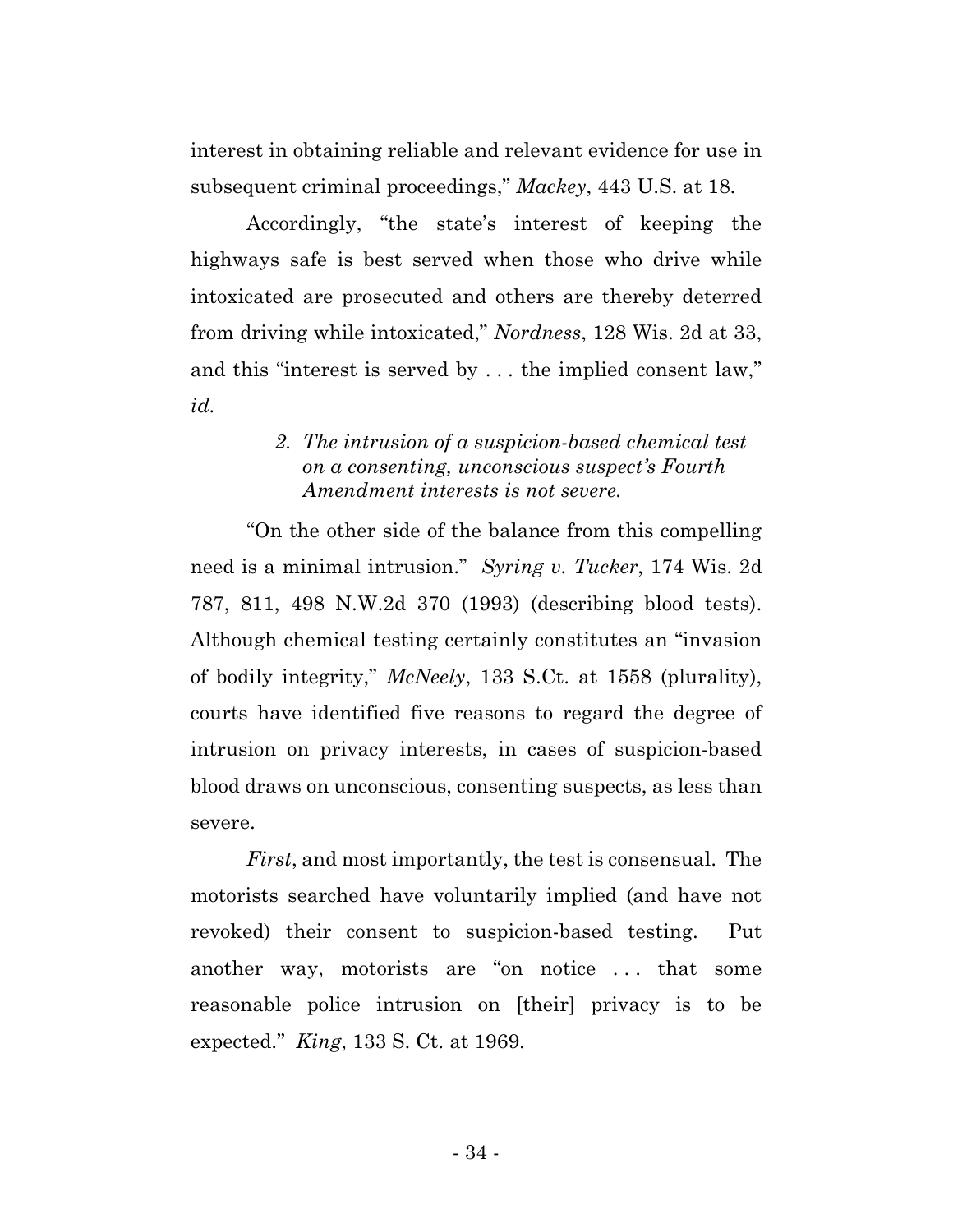*Second*, just as the public-safety risk of drunk driving underscores the State's interest, it also reduces a driver's expectation of privacy on the roads. *See State v. Parisi*, 2016 WI 10, ¶ 55, 367 Wis. 2d 1, 875 N.W.2d 619 (acknowledging a motorist's "reduced privacy interest" in drunk-driving cases). Driving is a privileged activity "regulated pervasively to ensure safety." *Skinner*, 489 U.S. at 627. In Wisconsin, operating a two-ton vehicle at high speeds "is a privilege and not an inherent right." *Steeno v. State*, 85 Wis. 2d 663, 671, 271 N.W.2d 396 (1978). So it is "subject to reasonable regulation under the police power in the interest of public safety and welfare." *State v. Stehlek*, 262 Wis. 642, 646, 56 N.W.2d 514 (1953); *see also, e.g.*, *Kane v. New Jersey*, 242 U.S. 160, 167 (1916) ("The power . . . extends to nonresidents as well as to residents."). Because "[t]he highways belong to the state," it "may make provision appropriate for securing the safety and convenience of the public in the use of them." *Buck v. Kuykendall*, 267 U.S. 307, 314 (1925).

*Third*, an arrest lessens a suspect's expectation of privacy. In cases like this one, the police administer the test only after the suspect has been detained on suspicion of a drunk-driving offense. *See McNeely*, 133 S. Ct. at 1566 (plurality). As a consequence of that detention, the suspect's "expectations of privacy" and "freedom from police scrutiny" are "'necessarily of a diminished scope.'" *King*, 133 S. Ct. at 1978 (2013) (quoting *Bell v. Wolfish*, 441 U.S. 520, 557 (1979)).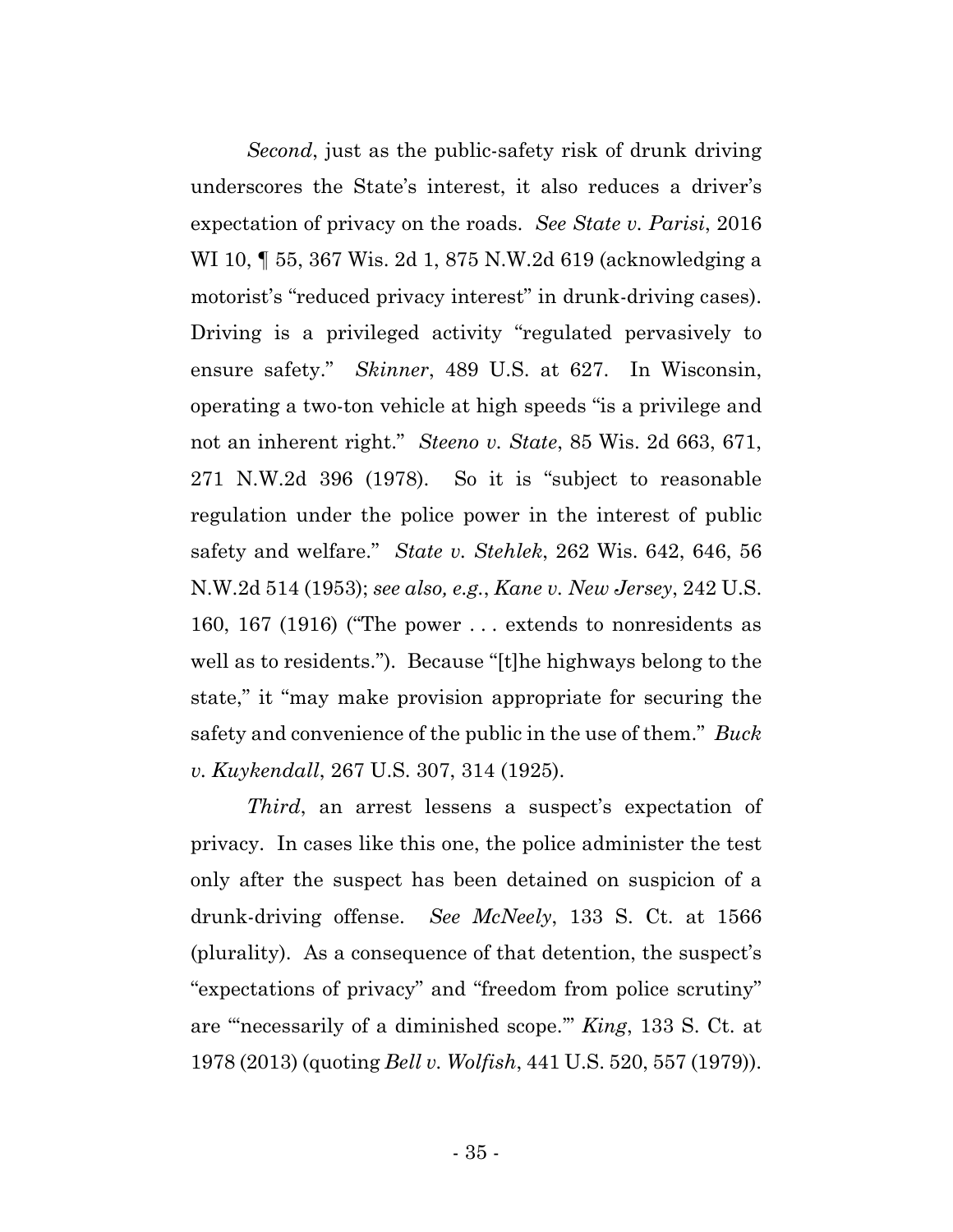*Fourth*, "[t]he intrusion in the usual blood draw is slight." *Krajewski*, 2002 WI 97, ¶ 60. Administered "by medical personnel in a medical environment, according to accepted medical procedures," *Syring*, 174 Wis. 2d at 811, it "does not threaten the individual's safety or health." *Krajewksi*, 2002 WI 97, ¶ 60. Blood draws are "commonplace in these days of periodic physical examinations and experience with them teaches that the quantity of blood extracted is minimal, and that for most people the procedure involves virtually no risk, trauma, or pain." *Syring*, 174 Wis. 2d at 811 (quoting *Skinner,* 489 U.S. at 625); *see also Schmerber*, 384 U.S. at 771 (same); *Krajewski*, 2002 WI 97, ¶ 57 (characterizing "[b]lood draws to test for alcohol concentration" as "so commonplace, so accepted, [and] so likely to be reasonable in their execution"). "*Schmerber* [ ] confirmed society's judgment that blood tests do not constitute an unduly extensive imposition on an individual's privacy and bodily integrity." *Skinner*, 489 U.S. at 625; *see also Breithaupt v. Abram,* 352 U.S. at 436. Consequently, blood testing has been "relegated . . . to a realm of lesser protection under the Fourth Amendment." *Syring*, 174 Wis. 2d at 810 (quoting *Johnetta J. v. Mun. Court*, 267 Cal. Rptr. 666, 679 (Ct. App. 1990)).

Partly for this reason, this Court recently upheld the nonconsensual blood draw of an unconscious heroin user under the exigent-circumstances doctrine. *Parisi*, 2016 WI 10. Acknowledging that *McNeely* had described blood draws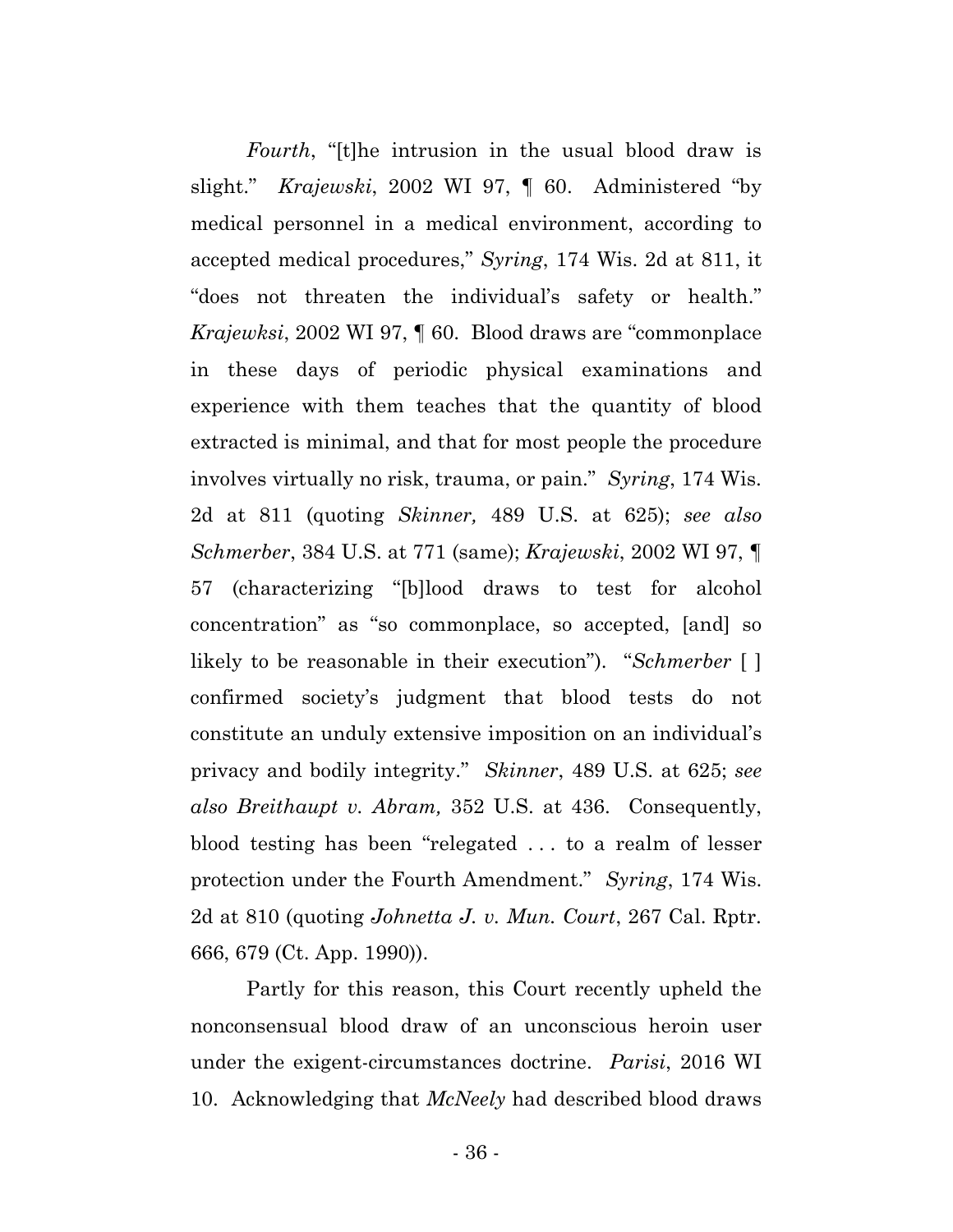as "implicat[ing] significant, constitutionally protected privacy interests," the Court pointed out that *McNeely* also had described "blood test[s] conducted in a medical setting by trained personnel" as "concededly less intrusive than other bodily invasions we have found unreasonable." *Id.* ¶ 58 (quoting *McNeely,* 133 S.Ct. at 1565 (plurality)). The Court concluded that the warrantless blood draw in that case was reasonable in part because, though the defendant had not been found in a vehicle (which meant that "the reduced privacy interest in [intoxicated-driving] cases [did] not apply"), "the intrusion in the usual blood draw is slight, and the draw in this case was performed reasonably, in a hospital by a phlebotomist." *Id.* ¶¶ 55, 59 (citation omitted).

*Fifth*, since immediate, accurate chemical testing will sometimes disclose a suspect's *sobriety*, it minimizes intrusion in yet another way: it frees the guiltless. Indeed, as the U.S. Supreme Court has noted, if the test does not confirm that a driver was drunk, it will likely "lead to prompt release of" an unimpaired driver, *Mackey*, 443 U.S. at 19, who otherwise would face the far more invasive extended seizure that a criminal charge would bring, *see King*, 133 S. Ct. at 1978.

For these reasons, the Court in *Nordness* was right to conclude that "[t]o require a person to submit to chemical testing where an officer has probable cause to believe that the person was driving while under the influence of an intoxicant is a small inconvenience to an individual in comparison to the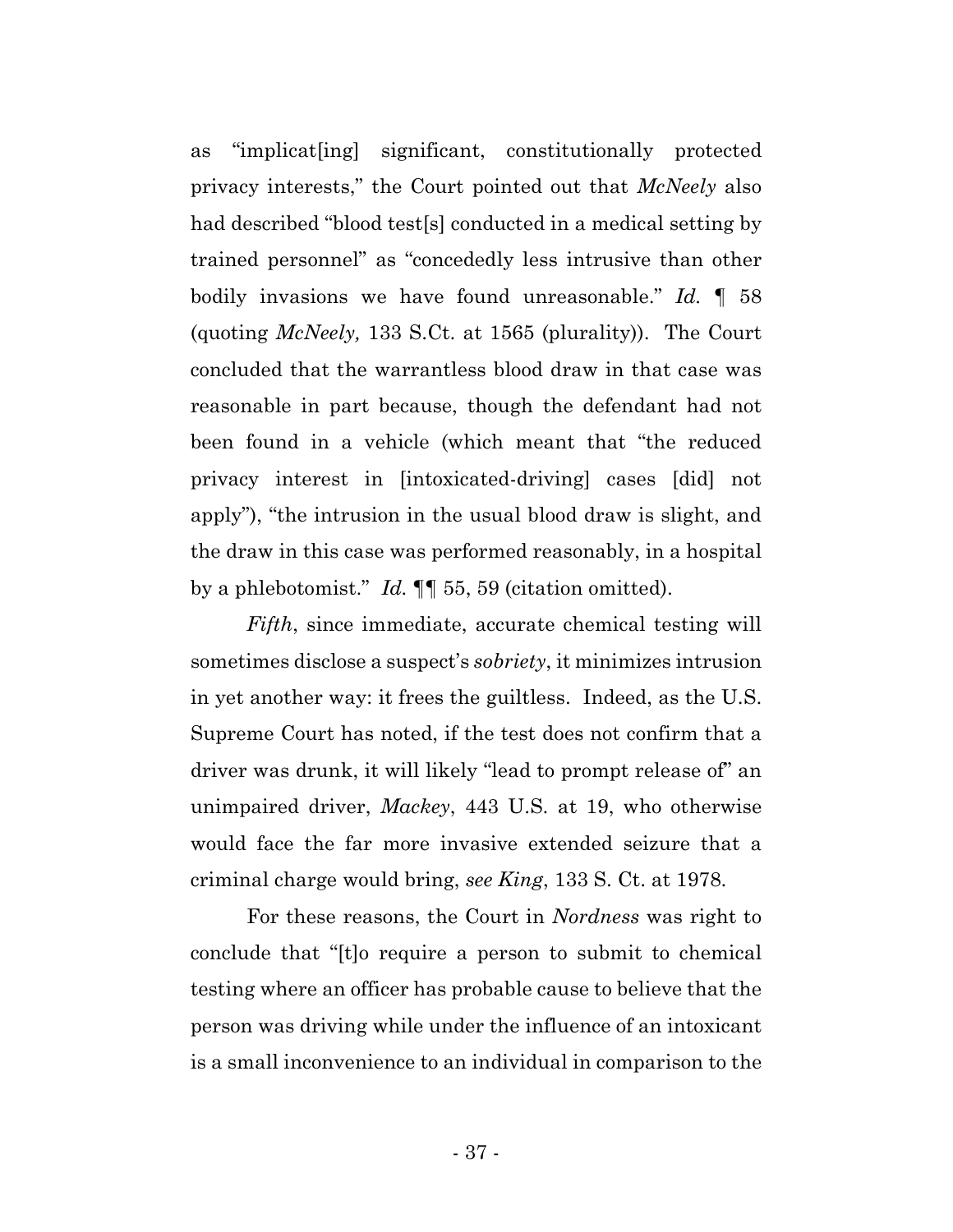worthy benefits of the implied consent law." 128 Wis. 2d at 34.10

## **III. The U.S. Supreme Court's Narrow Exigent-Circumstances Holding in** *McNeely* **Does Not Affect The Reasonableness Analysis In This Case**

In *McNeely*, the U.S. Supreme Court considered a separate exception to the warrant requirement: the exigentcircumstances doctrine. That doctrine "applies when the exigencies of the situation make the needs of law enforcement so compelling that a warrantless search is objectively reasonable under the Fourth Amendment." *Kentucky v. King*, 563 U.S. 452, 469 (2011). In *Schmerber*, an earlier drunkdriving case, the Court had held that, because the "delay necessary to obtain a warrant, under the circumstances, threatened the destruction of evidence" (given the natural dissipation of alcohol in the bloodstream), performing a warrantless blood test on the unconscious suspect had been reasonable. 384 U.S. at 770. In *McNeely*, the Court considered whether *Schmerber* established a *per se* rule that "the natural metabolization of alcohol . . . justifies an exception to the Fourth Amendment's warrant requirement for nonconsensual blood testing in all drunk-driving cases." 133 S. Ct. at 1556 (plurality). The Court held that it did not.

 <sup>10</sup> Even if this Court holds the unconscious-suspect provisions of the implied-consent law unconstitutional, the exclusionary rule should not apply to the blood-test result in this case, since the officer relied in good faith on the law's validity. *See, e.g. State v. Kennedy*, 2014 WI 132, ¶¶ 35–37, 349 Wis. 2d 454, 856 N.W.2d 834.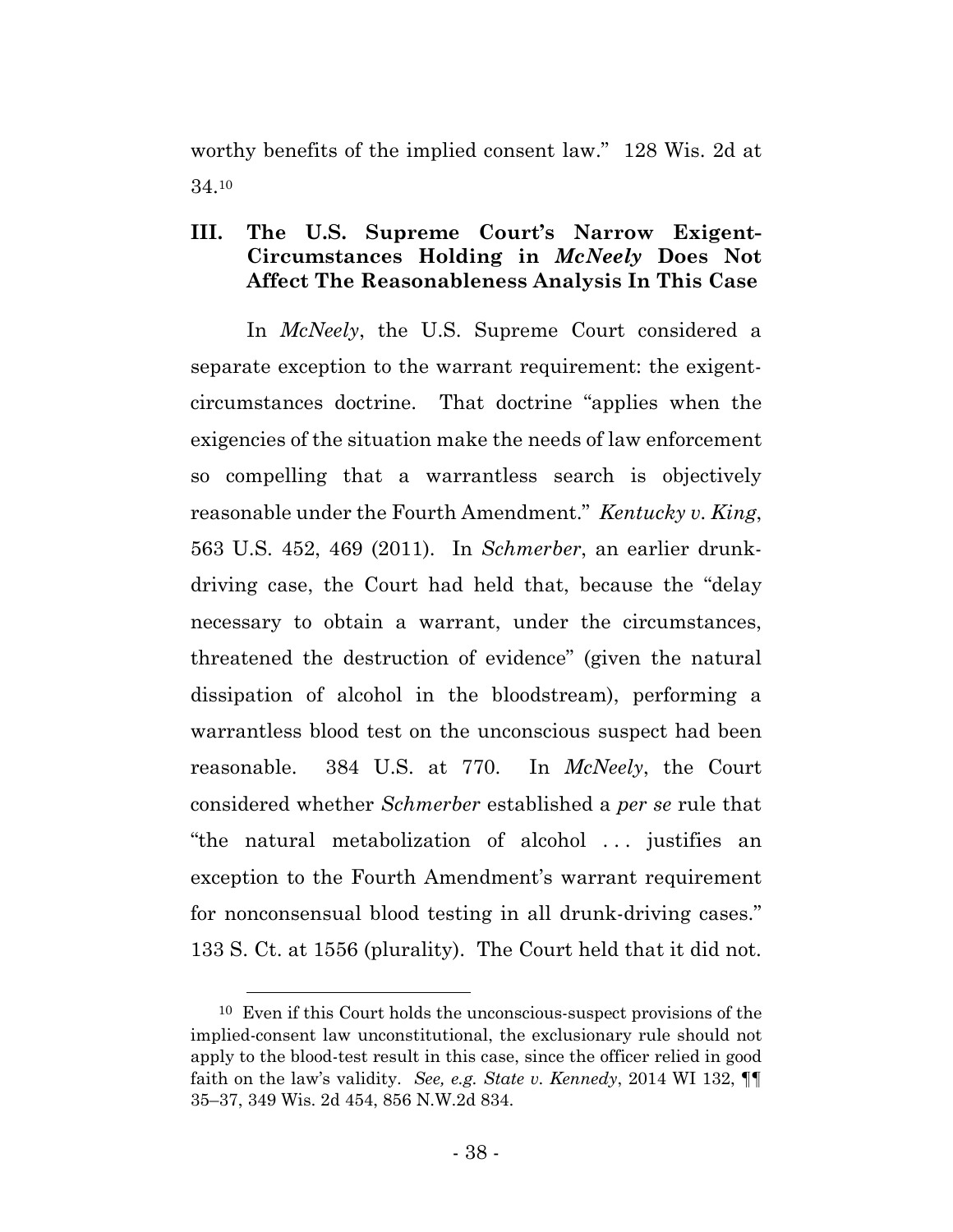Rather, "exigency . . . must be determined case by case based on the totality of the circumstances." *Id.*

Howes asserts that this narrow exigent-circumstances holding somehow conveys the Court's tacit disapproval of implied consent. *See* Br. of Def.-Resp't, 18. Specifically, he infers that, if the Court had thought implied consent "a valid per se exception to the warrant requirement," then "there would have been no need to draft the opinion the first place the Court could have just relied on Missouri's analogous 'implied consent' involved in that case." App. 10.

Howes misreads the Court's opinion. Unlike Howes, the motorist in *McNeely* had been conscious and *had explicitly withdrawn his consent*: "Upon arrival at the hospital, the officer asked McNeely whether he would consent to a blood test" and read from "a standard implied consent form." "McNeely nonetheless refused." 133 S. Ct. at 1557. So the consent question was not presented.11 This explains why the Court repeatedly characterized *McNeely* as a "*nonconsensual*" blood-testing case. *Id.* at 1556, 1557, 1558; *see also id.* at 1563, 1568. It also confirms that it was not bald selfcontradiction for the plurality to declare pages later that implied-consent laws are "legal tools" for "secur[ing] BAC evidence without undertaking warrantless nonconsensual blood draws." *Id.* at 1566.

 <sup>11</sup> Many cases from other jurisdictions have made this same observation. *See, e.g.*, *Nebraska v. Modlin*, 867 N.W.2d 609, 617 (Neb. 2015).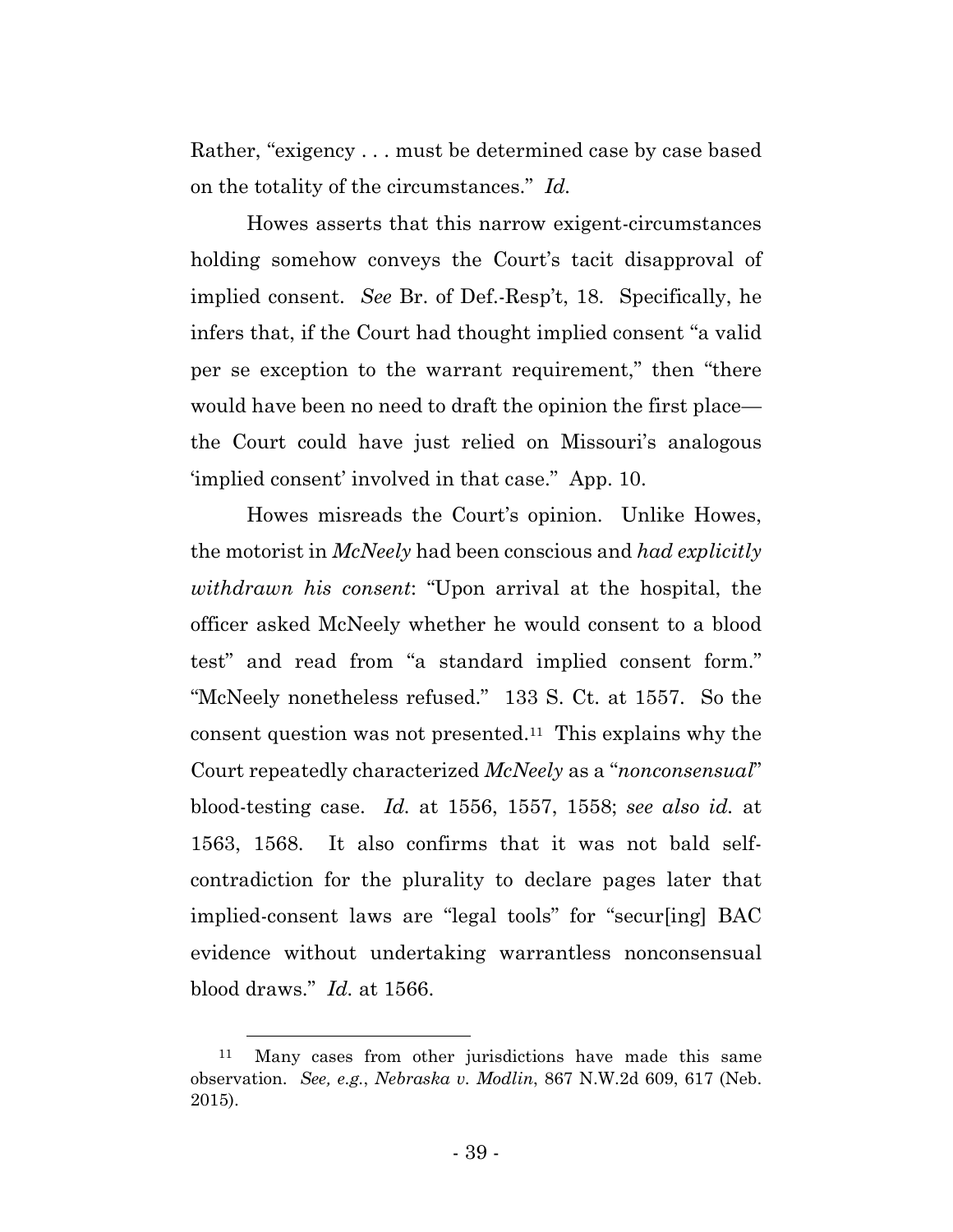For the same reason, Howes is also incorrect to suggest that, notwithstanding its narrowness, *McNeely* somehow mandates a case-by-case analysis of the totality of the circumstances to justify *every* warrantless blood draw in a drunk-driving case. Howes seizes on one broadly written sentence that, in context, concerns *Schmerber* and exigency. 133 S. Ct. at 1563; Br. of Def.-Resp't, 17–18. Every other statement in *McNeely* eschewing a categorical approach deals explicitly with the exigent-circumstances doctrine only. *See McNeely,* 133 S. Ct. at 1559–62.

More importantly, Howes' misreading of *McNeely* aside, the State does not dispute that the voluntariness of consent under *Schenckloth* is ordinarily "determined from the totality of all the circumstances." 412 U.S. at 227. But "the circumstances in drunk driving cases are often typical," and the statute "offer[s] guidance on how police should handle cases like the one before [the Court]." *McNeely*, 133 S. Ct. 1569 (Roberts, C.J., concurring in part and dissenting in part). Here, as in many other cases, it so happens that the relevant circumstances are few: No one disputes that Howes voluntarily drove his motorcycle on Wisconsin's highways the night of the accident. In so doing, he implied his consent to a chemical test under the statute. And, since Howes was found unconscious, he was "presumed" not to have withdrawn that consent—subject of course to circumstances indicating that he had in fact previously *withdrawn* his consent when capable. If those circumstances had existed, they might have been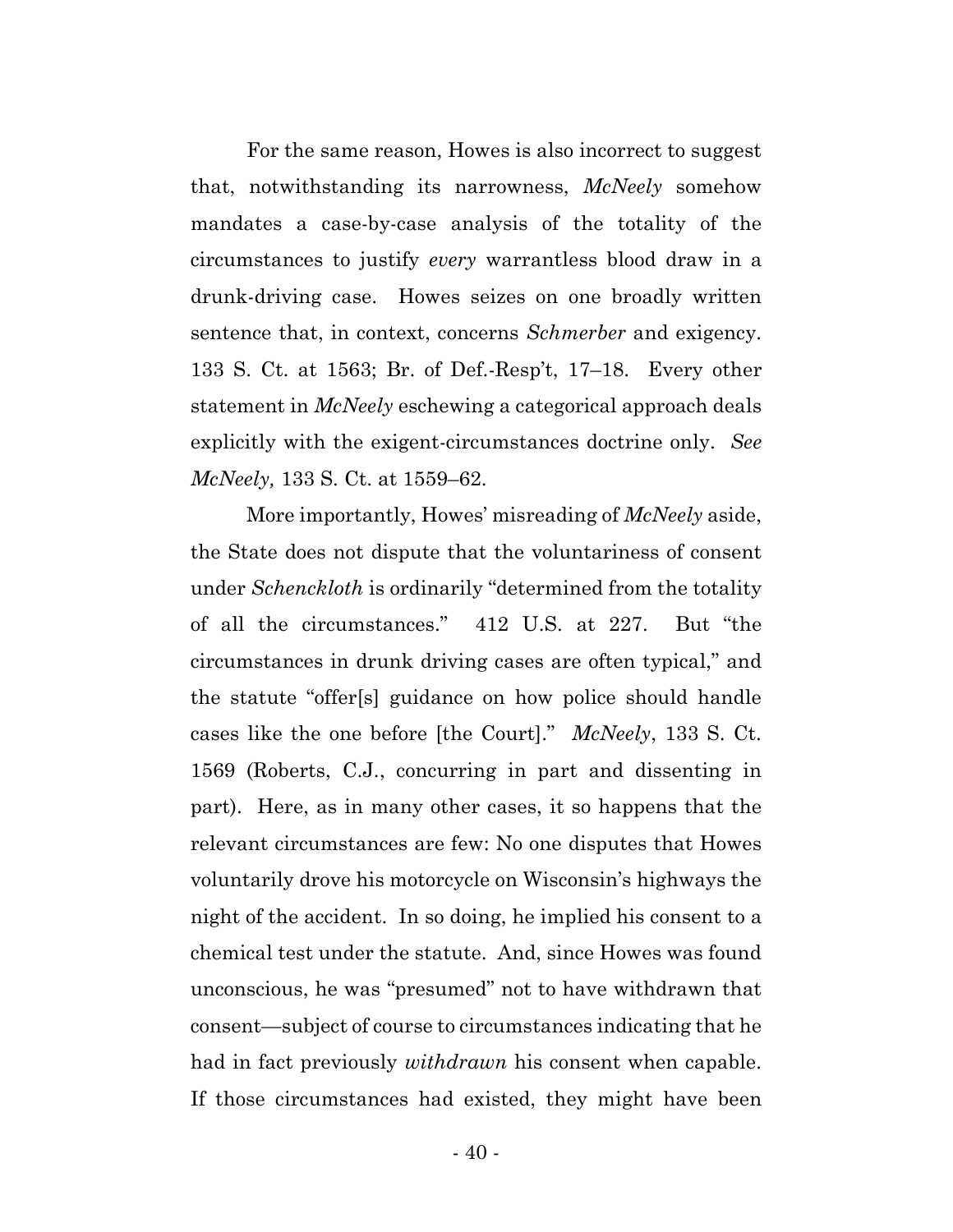enough to rebut the presumption of unrevoked consent. But Howes pointed to no such circumstances, so the presumption went unrebutted. Thus, the search was consensual.

## **CONCLUSION**

The decision of the circuit court should be reversed.

Dated this 27 day of May, 2016.

Respectfully submitted,

BRAD D. SCHIMEL Attorney General

MISHA TSEYTLIN Solicitor General

RYAN J. WALSH Chief Deputy Solicitor General State Bar #1091821

Wisconsin Department of Justice 17 W. Main Street Post Office Box 7857 Madison, Wisconsin 53707-7857 (608) 267-1332 (608) 261-7206 (Fax) *walshrj@doj.state.wi.us* 

*Attorneys for Plaintiff-Appellant*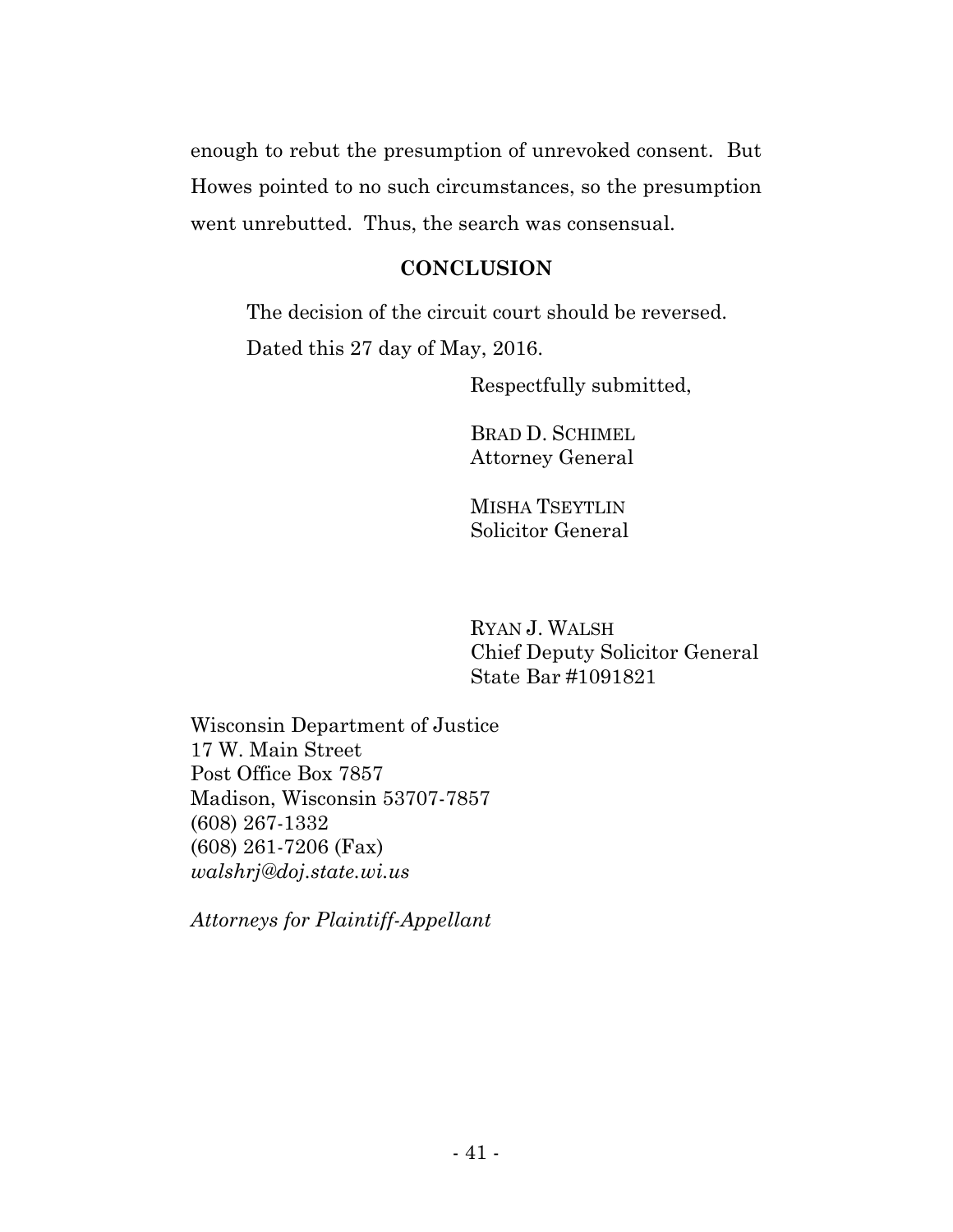## **CERTIFICATION**

I hereby certify that this brief conforms to the rules contained in Wis. Stat. § 809.19(8)(b), (c) for a brief produced with a proportional serif font. The length of this brief is 9,862 words.

Dated this 27th day of May, 2016.

RYAN J. WALSH Chief Deputy Solicitor General

\_\_\_\_\_\_\_\_\_\_\_\_\_\_\_\_\_\_\_\_\_\_\_\_\_\_\_